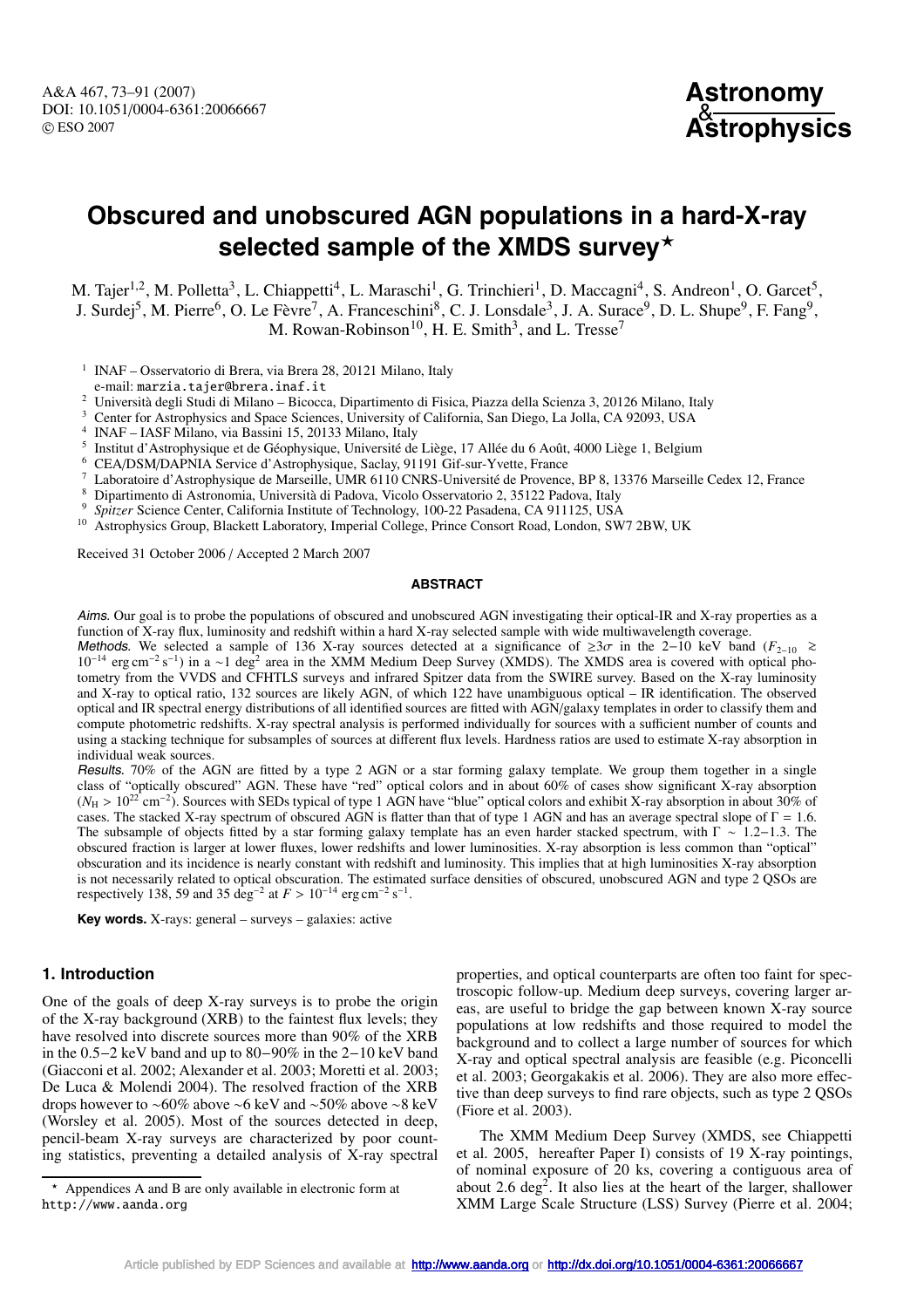Pacaud et al. 2006), which will cover  $\sim$ 10 deg<sup>2</sup> and is principally devoted to clusters study (Pierre et al. 2006). Several surveys at different wavelengths are associated to the XMDS: the VIRMOS VLT Deep Survey (VVDS, Le Fèvre et al. 2004) and the Canada - France - Hawaii Telescope Legacy Survey  $(CFHTLS)^1$  in the optical, the UKIRT Infrared Deep Sky Survey (UKIDSS, Dye et al. 2006; Lawrence et al. 2006) in the near-IR and the Spitzer Wide-Area InfraRed Extragalactic Legacy Survey (SWIRE, Lonsdale et al. 2003)<sup>2</sup> in the mid-IR. Radio observations performed at VLA at 1.4 GHz (Bondi et al. 2003) and at 325 and 74 MHz (Cohen et al. 2003) also cover the XMDS area.

In Paper I the catalogue of XMDS sources detected  $(S/N \geq$  $4\sigma$ ) in *at least one* of five energy bands 0.3–0.5, 0.5–2, 2–4.5, 4.5–10 and 2–10 keV within the VVDS field (area  $\sim$ 1 deg<sup>2</sup>) was presented together with tentative optical identifications. The  $\log N - \log S$  distributions were derived for X-ray sources in the full XMDS area separately in the two bands  $0.5-2$  and 2–10 keV. Gandhi et al. (2006) computed the  $\log N - \log S$  in the same energy bands for X-ray sources in the whole XMM -LSS area, finding results in agreement with those of Paper I.

Here we consider a sample of X-ray sources selected in the "hard",  $2-10$  keV, band, in order to investigate the populations of obscured and unobscured AGN and discuss their multiwavelength properties in a way unbiased by the intensity of the sources in soft X-rays. In order to take advantage of the best multifrequency coverage available, we consider sources in the VVDS area. Using the Spitzer data we construct the mid-IR/optical to X-ray spectral energy distributions (SEDs) of the sources to estimate redshifts and classify AGN into different categories according to the best fitting template. We use the term "optically unobscured" AGN for objects fitted by a type 1 AGN template, and "optically obscured" AGN for objects fitted by type 2 AGN or a star forming galaxy template, indicating that the optical-UV emission from the AGN is at least partially hidden. In a companion paper (Polletta et al. 2007) the templates used and the observed SEDs are presented in detail and their dependence on luminosity and absorption is discussed. A comparison between X-ray and optical properties of AGN with optical spectroscopy in the whole XMM-LSS is in progress (Garcet et al., in prep.).

Independently of the SED classification, the X-ray spectra and/or hardness ratios allow us to estimate absorption in the X-ray band, associated to intervening gas. In unified models for AGN (e.g. Antonucci 1993), obscuration by dust and absorption by gas are thought to occur in a dusty torus surrounding the AGN. The increasing complexity of properties shown by individual AGN has lead to a revision of this simple scheme proposing different regions around the AGN as sites of absorption at different wavelengths (e.g. Elvis 2000; Krongold et al. 2007; Elitzur 2006). We will therefore distinguish optically obscured and X-ray absorbed AGN and examine separately their dependence on X-ray flux, redshift and luminosity.

The paper is organized as follows: the multiwavelength data set is presented in Sect. 2. Optical and IR identifications are discussed in Sect. 3 while the X-ray, optical and IR properties of the sample are derived in Sect. 4. The template SEDs and fitting process leading to the estimate of photometric redshifts and to the AGN classification are described in Sect. 5. The X-ray spectral analysis is presented in Sect. 6: X-ray spectra are analyzed individually for sufficiently bright sources, while for faint



Fig. 1. Layout of the 19 XMM-Newton pointings of the XMDS (circles; the dashed circle marks field G12, which was not analyzed because of high background level, see Paper I) and of the associated surveys: VVDS (solid rectangle), CFHTLS Deep (D1, short dashed rectangle), and Wide (W1, area on the right side of the vertical solid line), UKIDSS (long dashed rectangle) and SWIRE (area on the right side of the diagonal solid line).

sources absorption is estimated from hardness ratios. A stacking technique is used to derive average X-ray spectra of subsamples of AGN with different SED classification. The surface density of optically obscured and unobscured AGN and of type 2 QSOs is derived in Sect. 7. Section 8 is devoted to the comparison of the fractions of optically obscured or X-ray absorbed AGN as a function of redshift, X-ray flux and luminosity. Finally, in Sect. 9 the results are summarized.

Throughout the paper  $H_0 = 70 \text{ km s}^{-1} \text{ Mpc}^{-1}$ ,  $\Omega_{\Lambda} = 0.7$  and  $\Omega_{\rm M} = 0.3$  are assumed.

## 2. The multiwavelength data set

The layout of the XMDS observations is shown in Fig. 1; superposed are the areas covered by the various associated surveys at other wavelengths, VVDS and CFHTLS in the optical, UKIDSS in the near-infrared and SWIRE in the mid-infrared. Shallower XMM-Newton pointings in the context of the XMM-LSS lie all around the XMDS area (see Pierre et al., in prep.)

## 2.1. X-ray data

The sample includes 136 X-ray sources detected at  $\geq 3\sigma$  in the  $2-10$  keV band (the  $3\sigma$  hard sample hereafter), which fall within the sky area covered by the VVDS photometric survey ( $\sim$ 1 deg<sup>2</sup>, solid rectangle in Fig. 1). This area benefits from the richest multiwavelength coverage as evident from Fig. 1.

The sources were extracted from the XMDS catalog described in Paper I, to which we refer also for details on the XMM-Newton observations and data reduction. For all the sources count rates and fluxes were obtained independently in 5 energy bands:  $0.3-0.5$ ,  $0.5-2$ ,  $2-4.5$ ,  $4.5-10$  and  $2-10$  keV. Fluxes were computed for a simple power law spectrum with spectral index  $\Gamma = 1.7$  and the average galactic column density in the XMDS region ( $N_H = 2.61 \times 10^{20}$  cm<sup>-2</sup>, Dickey & Lockman 1990) separately in each energy band. Figure 2 shows the  $2-10$  keV flux distribution; the lowest flux that we sample is  $\sim 10^{-14}$  erg cm<sup>-2</sup> s<sup>-1</sup>.

Hardness ratios were computed for all sources (see Sect. 6.2). For 55 sources we detect a sufficient number of net

http://www.cfht.hawaii.edu/Science/CFHLS/

<sup>&</sup>lt;sup>2</sup> http://swire.ipac.caltech.edu/swire/swire.html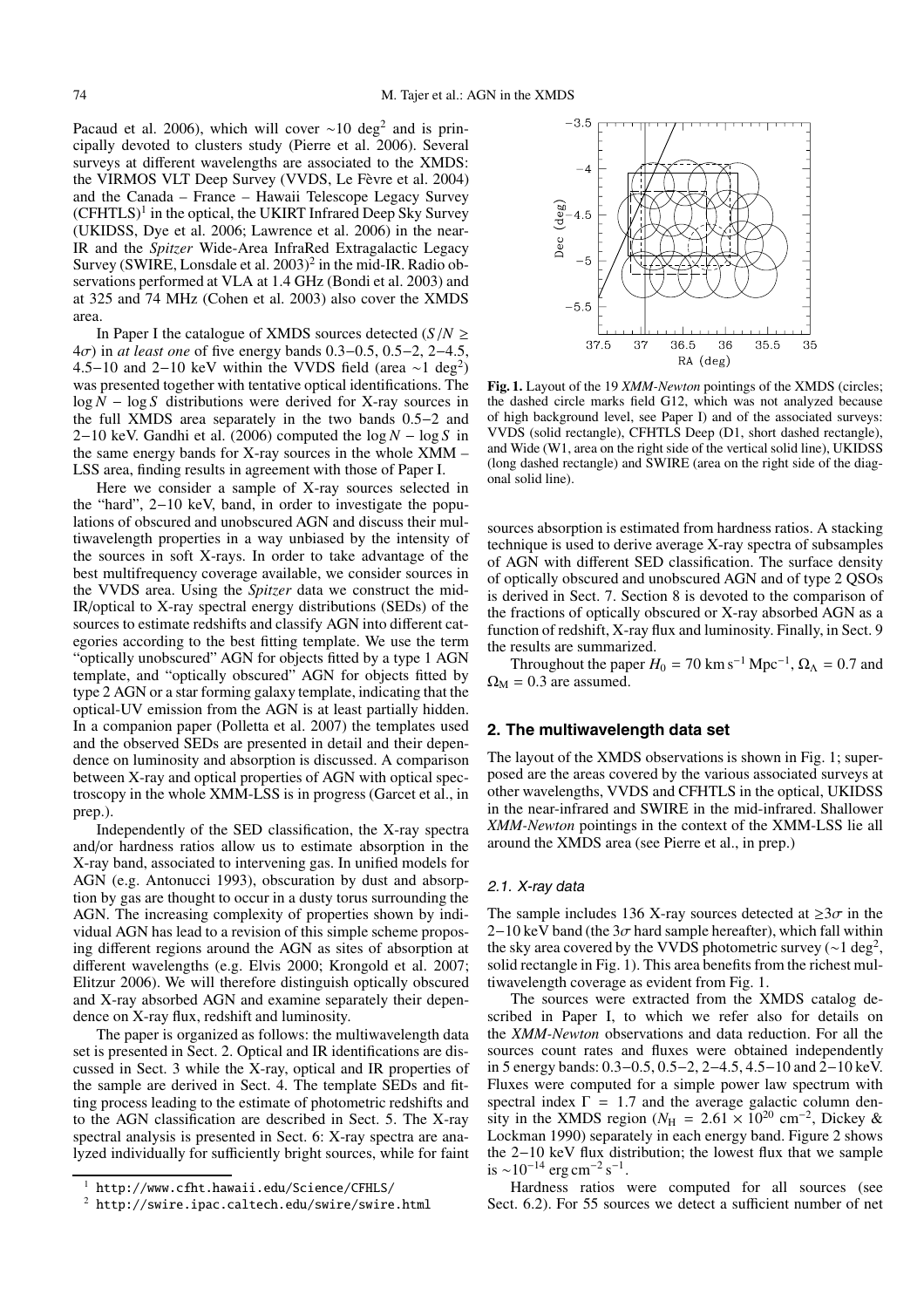

Fig. 2.  $2-10$  keV flux distribution for the 136 X-ray sources in the  $3\sigma$  hard sample.

counts  $(50$  in the 2–10 keV band) to attempt a spectral analysis for each source (see details in Sect. 6.1).

#### 2.2. Optical and near-infrared data

Broad band BVRI photometric observations from the VVDS (McCracken et al. 2003) are available for XMDS sources over an area of about 1 deg<sup>2</sup>. This photometry was obtained at the<br>Canada France Hawaii Telescope (CFHT) with the CFH12K camera at limiting magnitudes of  $B_{AB} \sim 26.5$ ,  $V_{AB} \sim 26.2$ ,  $R_{AB} \sim$ 25.9 and  $I_{AB} \sim 25.0$  (50% completeness for point sources).

The U band imaging was performed over an effective area of  $\sim$ 0.71 deg<sup>2</sup> with the Wide Field Imaging (WFI) mosaic camera on the ESO MPI 2.2 m telescope at La Silla, Chile. Two different U filters were used, the ESO  $U/360$  filter and the Loiano Observatory U filter. The limiting magnitude is  $U_{AB} \sim 25.4$  (see Radovich et al. 2004).

A small area  $({\sim}165$  arcmin<sup>2</sup>) within the VVDS was also observed in the  $J$  and  $K$  bands down to a limiting magnitude of  $J_{AB} \sim 24.2$  and  $K_{AB} \sim 23.9$  (50% completeness for point sources) with the SOFI instrument mounted on the ESO NTT telescope. A detailed description of the  $K$  band imaging survey is reported in Iovino et al. (2005).

Optical spectroscopy with the VIsible Multi Object Spectrograph (VIMOS) on the ESO – VLT UT3 in the VVDS area is still in progress; the project aims at observing a representative large subsample of objects down to a limiting mag of  $I_{AB} \leq 24$  (Le Fèvre et al. 2005). 9 sources in the present sample have been observed and for 8 of them a redshift has been derived. Additional spectroscopic redshifts for 22 sources have recently been obtained from 2dF and VLT FORS2 observations performed in the context of XMM-LSS follow up campaigns (see Garcet et al., in prep.). Three other redshifts are from the literature.

The XMDS area lies within the sky region covered by the CFHTLS, a large collaborative project between the Canadian and French communities. Observations use the wide field imager MegaPrime equipped with MegaCam, in the  $u^*q'r'i'z'$  filters. Both the "Wide" survey field W1 (8 deg  $\times$  9 deg) and the "Deep" survey field D1 (1 deg  $\times$  1 deg) cover the XMDS region at a depth of  $i' = 24.5$  (Hoekstra et al. 2006) and  $i' = 26.1$ (50% completeness limit, Semboloni et al. 2006), respectively. In the following we will use the D1 notation for data from the CFHTLS Deep and the W1 notation for data from the CFHTLS Wide. W1 observations have been recently completed; the coverage shown in Fig. 1 is deduced from data available to us at the time of analysis.

Near-infrared observations of the XMDS area are also in progress in the context of the UKIDSS (Dye et al. 2006; Lawrence et al. 2006). The survey uses the Wide Field Camera (WFCAM) of the 3.8 m United Kingdom Infrared Telescope (UKIRT). The XMM-LSS region is one of the four target fields of the Deep Extragalactic Survey (DXS). Observations in the  $J$ and K filters down to  $J = 22.3$  and  $K = 20.8$  (Vega system) are in progress. About 0.8  $\text{deg}^2$  of sky have been observed up to now and part of the data are available in the UKIDSS Early Data Release (Dye et al. 2006). The photometric system used in the UKIDSS is described in Hewett et al. (2006).

#### 2.3. Mid-infrared data

The XMDS and XMM-LSS fields are covered by the SWIRE survey (Lonsdale et al. 2003). Observations were performed with the Infrared Array Camera (IRAC) at 3.6, 4.5, 5.8 and 8.0  $\mu$ m and with the Multiband Imaging Photometer (MIPS) at 24, 70 and 160  $\mu$ m to a 5 $\sigma$  depth of 4.3, 8.3, 58.5, 65.7  $\mu$ Jy and 0.24, 15, and 90 mJy, respectively. The area covered in the XMDS region is about 2.5  $\text{deg}^2$ , corresponding to about 95% of the field. 12 sources in our selected sample are outside the region covered by SWIRE. Details on the SWIRE data and source catalogs are given in Surace et al. (2005).

## 2.4. Radio data

There are also radio observations associated with the XMDS: the VLA VIRMOS Survey, which covers the VVDS area at a depth of 80  $\mu$ Jy (5 $\sigma$  limit) and a resolution of 6" at 1.4 GHz (Bondi et al. 2003; Ciliegi et al. 2005) and a low frequency radio survey performed for the XMM-LSS also at VLA, which covers 5.6  $deg<sup>2</sup>$  at a depth of 4 mJy at 74 MHz and 110  $deg<sup>2</sup>$  at a depth of 275 mJy at 325 MHz (Cohen et al. 2003).

## 3. Optical and infrared identifications

Most  $(80\%)$  of the 136 X-ray sources in the present sample were already included in the  $4\sigma$  catalogue presented in Paper I since they are also detected at  $\geq 4\sigma$  in the softer bands. 24 X-ray sources are considered here for the first time. Although most sources had already been assigned optical counterparts, we have repeated the identification procedure on the whole sample in a semi automatic way, that takes into account the experience accumulated in Paper I and the CFHTLS and SWIRE data now available

Access to the whole VVDS and CFHTLS catalogues and images is restricted: photometric data and positions are provided only for optical sources within a fixed radius from the X-ray positions. The same is true for the SWIRE data. We then associated to each X-ray source all combinations of optical and IR objects in the considered catalogues within a search radius of 6". Objects in the VVDS, CFHTLS and SWIRE catalogues were matched only a posteriori.

We computed the probability of chance coincidence between an X-ray source and all optical VVDS, optical CFHTLS and infrared SWIRE candidates within the search radius using the following equation (Downes et al. 1986, see also Paper I)

$$
p = 1 - \exp(-\pi n(\langle m) r^2)
$$

where  $r$  is the distance between the X-ray source and the proposed counterpart (with a lower value fixed at 2", which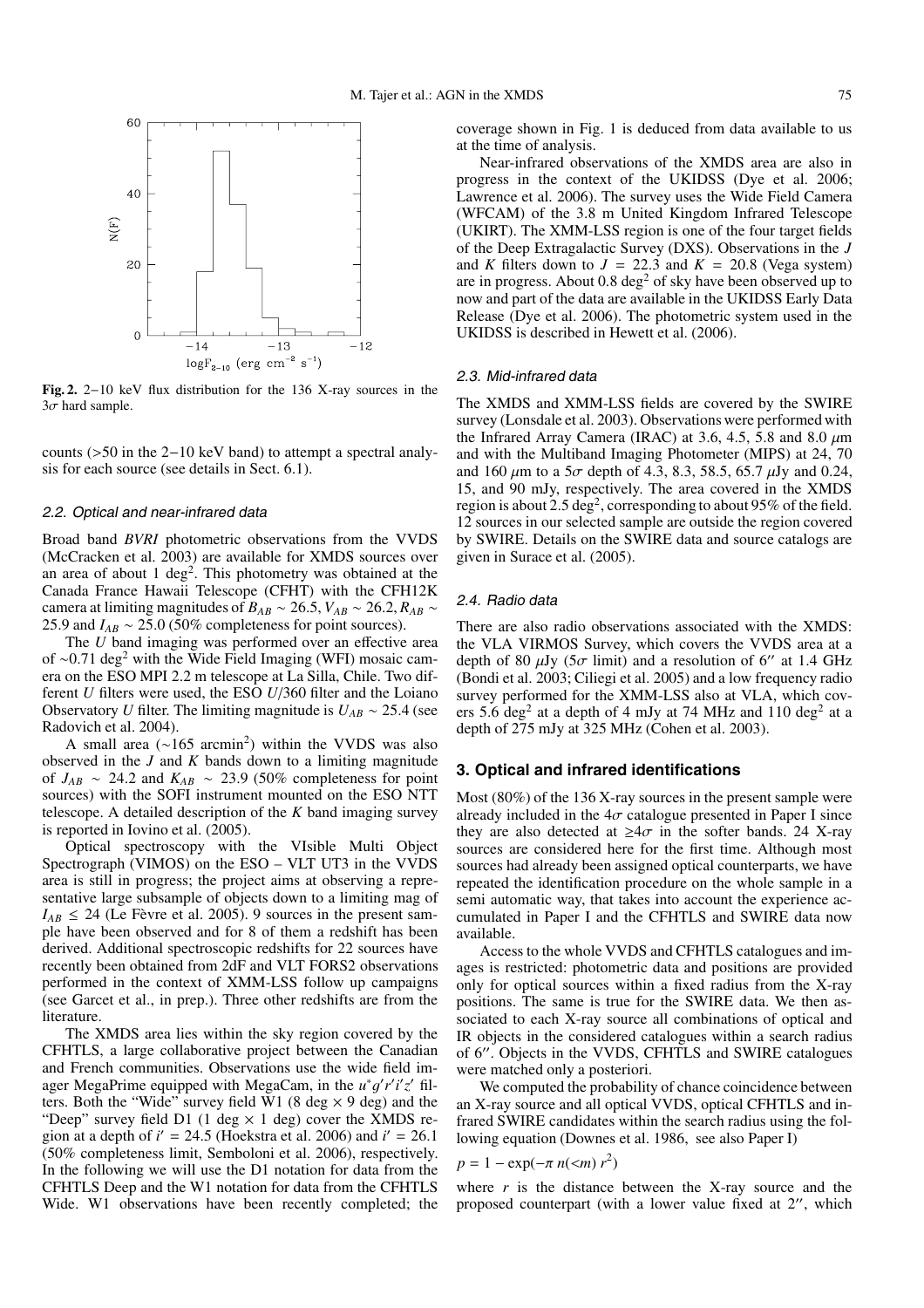roughly corresponds to the XMM-Newton astrometric uncertainty), and  $n(*m*)$  is the density of objects brighter than the magnitude  $m$  of the candidate counterpart. We used  $I$  magnitudes for VVDS sources and i' magnitudes for CFHTLS objects (D1 data where available). We used the density  $n(>F_{3,6})$ for infrared candidate counterparts. For each candidate counterpart there are therefore from 1 to 3 values of  $p$ , depending if the object is detected in the VVDS, CFHTLS and SWIRE. We classified the probabilities as "good" ( $p < 0.01$ ), "fair"  $(0.01 < p < 0.03)$  or otherwise "bad" and took as identification the object with the best probability combination. All tentative identifications were then checked by visual inspection using the VVDS finding charts. As reported in Paper I, astrometrical corrections were already applied to the X-ray fields, so we find again that 98% of the counterparts are within 4" from the X-ray corrected position, justifying our conservative choice of 6" radius.

The probability criterion allows us to prefer one candidate counterpart in the majority of cases, giving us 126 secure identifications (out of 136 sources). Of these, 3 have only IR counterparts (i.e. no optical counterparts are detected down to  $R_{AB}$  = 25.3) and will be referred to as optically blank fields. We notice that all sources covered by SWIRE (i.e. all but 12) are also detected in the IR.

For the remaining 10 sources, the identification process is ambiguous leaving two or more possible counterparts, with similar probabilities. However, in 6 cases, the counterparts have similar magnitudes and colors allowing us to include these sources in parts of the discussion not involving the redshift determination or SED classification. In the other 4 cases, the sources are completely dismissed.

The X-ray, optical and infrared properties of sources of the  $3\sigma$  hard sample are reported in Table A.1. For brevity, not all data used in this work are reported in the Table. The SWIRE catalogue is available through IRSA/Gator (http://irsa.ipac.caltech.edu/applications/Gator). We plan to publish the Catalogue of all XMDS X-ray sources with optical and IR identifications in a future paper.

We also searched for UKIDSS counterparts of X-ray sources using a radius of 4", finding a near infrared counterpart for 72 X-ray sources. Generally UKIDSS sources are coincident with optical counterparts. There are however two exceptions: source XMDS 449<sup>3</sup> for which the UKIDSS source lies between the two possible counterparts, at a distance of about 3" from both, and XMDS 760, for which there are two possible UKIDSS counterparts, both within  $\sim$ 1" from the optical counterpart. The first case is one of the 4 X-ray sources that we could not identify, and the UKIDSS detection did not allow us to resolve the ambiguity. In the second case we associated to the optical counterpart the brightest UKIDSS source.

33 X-ray sources in the  $3\sigma$  hard sample (24%) have a radio counterpart at 1.4 GHz, one of them is also detected at 325 MHz. One is however associated with the spectroscopically confirmed cluster XLSSC 025. We will not use the radio information in this work, but we checked the consistency of the radio fluxes with the templates used to fit the optical and infrared spectral energy distributions of our objects (see Sect. 5). The correlation between the X-ray and radio luminosities is explored in Polletta et al. (2007).



Fig. 3. X-ray to optical ratio  $(2-10 \text{ keV}$  band vs. R band) as a function of X-ray flux for sources in the  $3\sigma$  hard sample. Diagonal dotted lines indicate loci of constant  $R$  magnitude while horizontal solid lines mark the region of canonical AGN (0.1 <  $F_X/F_R$  < 10). Lower limits mark the optically blank fields, whose  $R$  magnitude was fixed to 25.3 (see Fig. 13 in McCracken et al. 2003).

## 4. The AGN sample

Ignoring two sources corresponding to spectroscopically confirmed galaxy clusters (XLSSC 025 and 041, see Pierre et al. 2006), we computed the X-ray to optical ratio for 124 sources with secure identifications, using the equation given in Sect. 6.2 of Paper I. For about 20 objects for which VVDS magnitudes were unreliable because of saturation or unfavorable position in the field of view, the CFHTLS  $r'$  band magnitudes were used, with the appropriate conversion factor taken from Silverman et al. (2005). The X-ray to optical ratio is shown as a function of X-ray flux in Fig. 3.

About 80% of the sources fall in the typical range of X-ray to optical ratio corresponding to the locus of AGN (0.1  $\lt F_X/F_R \lt$ 10, see e.g. Akiyama et al. 2000; Hornschemeier et al. 2001), while about 20% of the sources have  $F_X/F_R > 10$ , which corresponds to heavy absorption in the optical and/or high redshift (Hornschemeier et al. 2001). This issue will be further developed in Sect. 7.1.

Only two sources fall significantly below the AGN borderline (XMDS 1248 and 842): both appear extended in the optical as well as in the infrared images. The first (XMDS 1248) has a low hardness ratio, consistent with no intrinsic absorption in the X-ray spectrum, while the second (XMDS 842) has a higher hardness ratio, possibly indicating X-ray absorption  $(N_H \sim 10^{22} \text{ cm}^{-2})$ . Using photometric redshifts (see Sect. 5), we obtained X-ray luminosities of  $\sim 10^{41}$  erg s<sup>-1</sup> for both of them, even after correcting for absorption (see Table A.1). We classify both provisionally as normal galaxies, though we can not exclude the presence of a low luminosity AGN or even a Compton thick AGN in XMDS 842 (see e.g. FSC 1021+4724 in Alexander et al. 2005). Another source in the sample has  $L_{0.5-10}$  < 10<sup>42</sup> erg s<sup>-1</sup>, XMDS 178, however its X-ray to optical ratio of 0.27 is in the typical AGN range. On the basis of the X-ray to optical ratio, we retain this source in the AGN class.

 $\overline{\mathbf{3}}$ For brevity, in the text we label single sources with their XMDS identification number. The names of the sources, complying the IAU standard, along with the associated identifiers, are reported in Table A.1.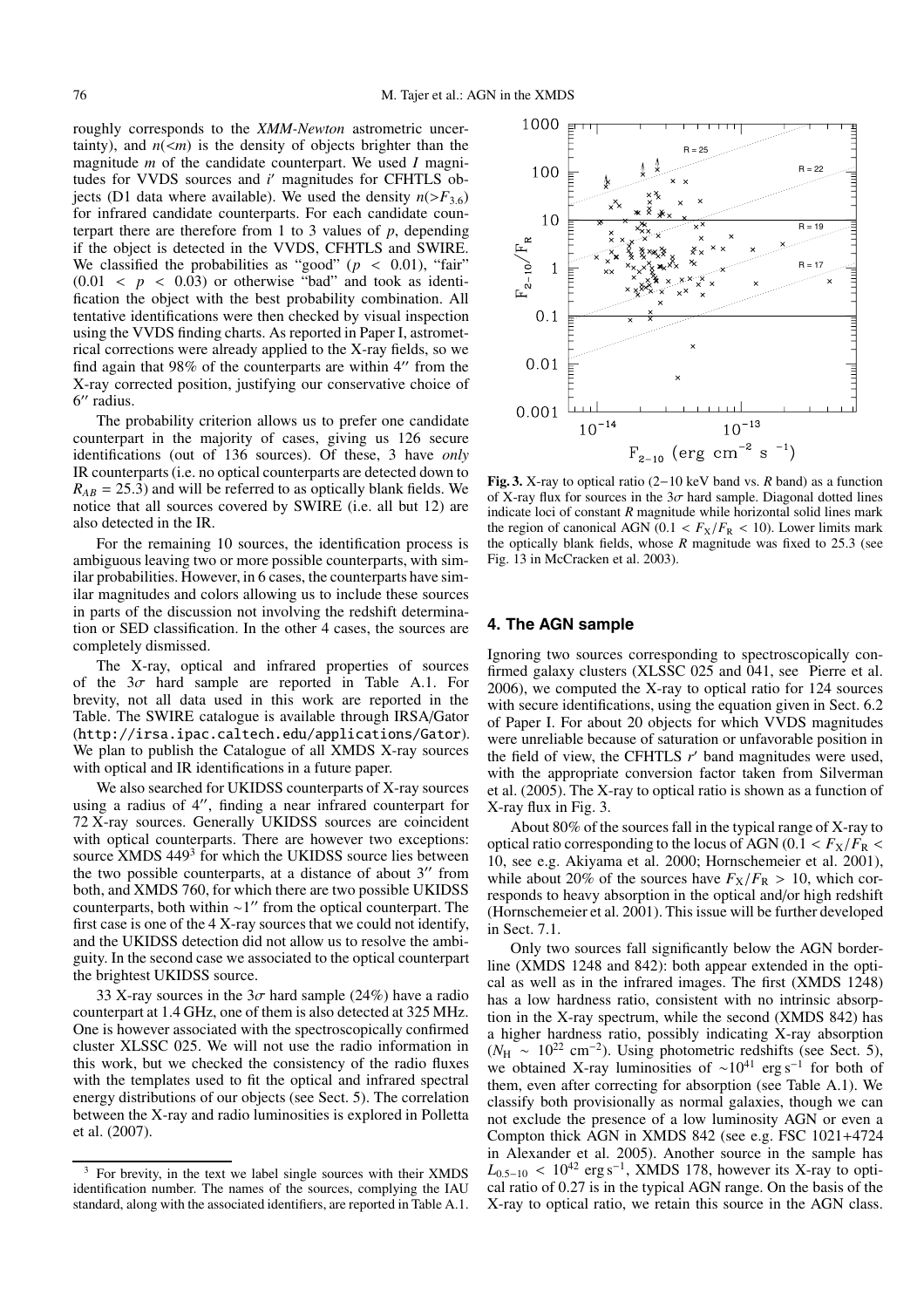

Fig. 4.  $B - I$  distribution for optical counterparts of X-ray sources in the  $3\sigma$  hard sample. The dotted line marks the division between the adopted definition of "blue" and "red" objects (see text).



Fig. 5. R magnitude distribution for the  $3\sigma$  hard sample. Solid histogram: total sample; dotted histogram: blue sources (see text); dashed histogram: red sources (see text).

In Polletta et al. (2007) slightly different criteria are adopted for these borderline objects.

To summarize, on the basis of the X-ray to optical flux ratios 122 X-ray sources with unambiguous identification can be classified as AGN and 2 as normal galaxies. In the following subsections we will discuss the optical and IR properties of this sample.

## 4.1. Optical magnitude and colors

The  $B-I$  color and the  $R_{AB}$  magnitude distributions for the identified sources are shown in Figs. 4 and 5, respectively.

The  $B-I$  color distribution shows a high peak at  $B-I \le 1.0$ , and a tail extending up to  $B - I \sim 4$ . Based on the observed color distribution we adopt a somewhat arbitrary threshold of  $B - I = 1.0$  to divide the sample into two roughly equal size samples of "blue" objects, with  $B - I < 1.0$  (43% of all sources), and "red" objects, with  $B - I > 1.0$  (57%). As will be shown later, this criterion, although crude, proved to be a good one for a rough separation between type 1 (i.e. broad line) AGN and type 2 (narrow line) or star forming galaxy-like AGN based on observed quantities alone, and is substantially confirmed by the



Fig. 6.  $B - I$  color vs. I magnitude for sources in the  $3\sigma$  hard sample. Empty circles are blue objects, filled circles are red objects. Overimposed to points are the evolutionary tracks for an Sc galaxy (solid line), a type 1 QSO (dotted line), a type 2 AGN (short-dashed line) and a type 2 AGN plus a starburst component (long-dashed line). The *B* band absolute magnitudes assumed are  $-15.7$  for the Sc galaxy template,  $-22.3$  for the QSO1,  $-16.9$  for the type 2 AGN and  $-23.9$  for the type AGN plus starburst.

more detailed (but model-dependent) classification based on the spectral energy distributions.

The magnitude distributions of these two broad classes are plotted separately in Fig. 5: on average, blue sources ( $B-I \le 1.0$ ) are brighter, with a peak at  $R \sim 20$  and 90% of objects at  $R \leq$ 22, while red sources  $(B - I > 1.0)$  have a broader distribution, extending from  $R \sim 18$  to  $R \sim 26$ .

In Fig. 6 we show the  $B - I$  color as a function of the I magnitude for our sources, along with the evolutionary tracks for various templates: a late spiral galaxy (Sc, solid line), a type 1 QSO (dotted line), a type 2 AGN (short-dashed line) and a type 2 AGN plus a starburst component (long-dashed line; see below and Polletta et al. 2007). The effects of absorption due to the Intergalactic Medium (IGM) have been taken into account at high redshift ( $z \ge 2.5$ ) as prescribed in Madau (1995). Blue sources are near the QSO1 track, while red objects are generally consistent with star forming galaxies and AGN2 tracks. However for magnitudes fainter than  $I_{AB} = 23$  the different track cross, and type 1 AGN, type 2 AGN and star forming galaxies have similar colors.

## 4.2. X-ray to infrared ratios

In Fig. 7 we plot the ratios of X-ray to infrared fluxes at 3.6  $\mu$ m (left panel) and 24  $\mu$ m respectively (right panel) as a function of the X-ray flux. Sources are all clustered in the same region with no clear separation between blue and red sources.

Two typical loci of local sources are shown in the right panel of Fig. 7: the area at  $-0.8 < log(F_X/F_{IR}) < 0$  is the region occupied by hard X-ray selected AGN (from Piccinotti et al. 1982) with IR emission and  $z < 0.12$ ; the area close to  $log(F_X/F_{IR})$  =  $-3$  is the region occupied by local starburst galaxies from Ranalli et al. (2003), adapted from Alonso-Herrero et al. (2004). No objects with X-ray to infrared ratios typical of local starburst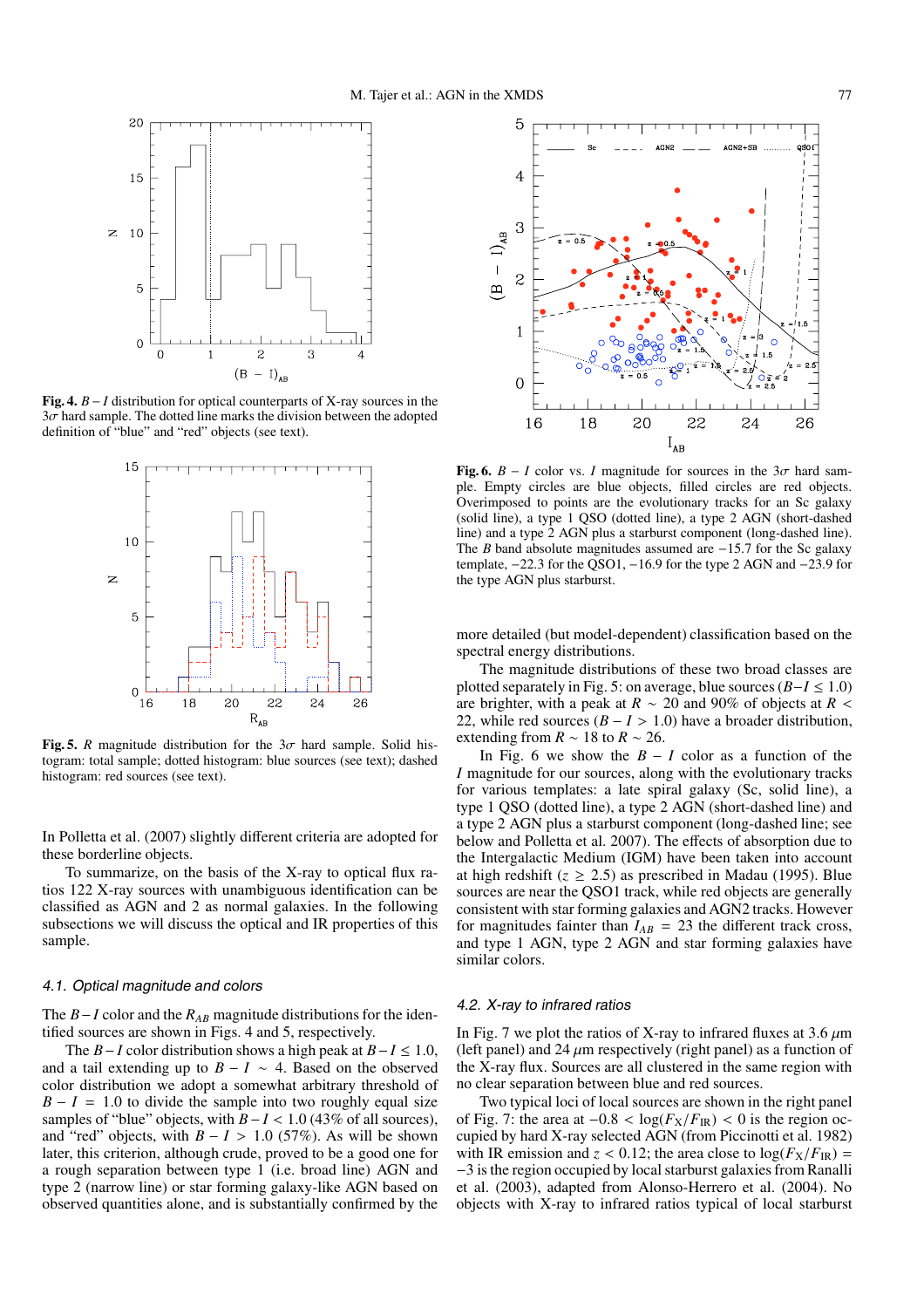

Fig. 7. X-ray to IR ratio as a function of X-ray flux for sources in the  $3\sigma$  hard sample. Empty circles are blue sources, filled circles are red sources, crosses are the optically blank fields or sources with undefined color classification (because B or I magnitudes are not available). In the left panel IRAC 3.6  $\mu$ m flux is used, while in the right panel MIPS 24  $\mu$ m is used. Lower limits are sources detected in one or more IRAC bands and undetected in the MIPS 24  $\mu$ m band, where 5 $\sigma$  upper limit is used. The diagonally shaded area is the region occupied by hard X-ray selected AGN with IR emission and  $z < 0.12$  from Piccinotti et al. (1982); the horizontally shaded area is the region occupied by local starburst galaxies from Ranalli et al. (2003).

galaxies are found in our sample. 80% of the objects have X-ray/infrared ratios  $-1 < log(F_X/\nu_{3.6}S_{3.6}) < 0$  (i.e. within a factor of 10), and 98% of them have  $-1.2 < log(F_X/v_{3.6}S_{3.6})$  < 0.6 (i.e. a factor of  $\sim$ 70). The most discrepant object is one of the two normal galaxies with low X-ray to optical ratio (see above). The X-ray to optical ratios for the same sources ranges from  $\sim 0.1$  to  $\sim 60$  (i.e. a factor of 600 excluding lower limits, see Fig. 3). This implies that the IR flux is a better diagnostics of the X-ray flux compared to the optical, a behaviour likely due to the smaller extinction in the IR and to the fact that nuclear light absorbed by dust is likely re-radiated in the IR.

The observed range in the  $F_X/v_{24}S_{24}$  plot is fully consistent with other X-ray and 24  $\mu$ m samples, (e.g. Alonso-Herrero et al. 2004; Franceschini et al. 2005; Polletta et al. 2006), but broader than that of local hard X-ray selected AGN of Piccinotti et al. (1982). This broader dispersion is not surprising given the better sensitivity of X-ray observations with respect to the Piccinotti et al. (1982) data.

A broad range in the X-ray to infrared ratio could be caused by different amounts of absorption in different sources that depresses the observed X-ray flux, but not the infrared emission. Alternatively, it could be an intrinsic dispersion in the AGN SEDs that is not sampled properly in local objects. If this dispersion were due only to absorption in the X-rays, it would imply a broad range of column densities, up to  $1.5 \times 10^{23}$  cm<sup>-2</sup>, consistent with the distribution of measured column densities (see Sect. 6.2). However, the similarity in the distribution of flux ratios of blue and red sources is not observed in the column density distribution, the majority of blue sources being unabsorbed and the majority of red sources being absorbed. These arguments suggest that the variety of the intrinsic SED shapes that characterize the AGN population is a more likely explanation and that such a variety is also observed for optically blue AGN. In fact a recent study of X-ray and 24  $\mu$ m-selected AGN by Rigby et al. (2005) shows that there is no correlation between the ratio  $F(X)/\nu_{24}F(24 \mu m)$  and the amount of absorption in the X-rays, or their optical properties. Elvis et al. (1994) measure a dispersion of a factor of 10 at 24  $\mu$ m for a large sample of opticallyselected quasars after normalizing their SEDs at  $1 \mu m$ , consistent with the observed dispersion in the X-ray/infrared flux ratios of our sample. An analysis of the SEDs of the AGN in the sample is



Fig. 8. IRAC color-color plot for sources in the  $3\sigma$  hard sample. Empty circles are blue sources, filled circles are red sources, crosses are the optically blank fields or sources with undefined color classification. Left pointing arrows are sources undetected in the 5.8  $\mu$ m band, down pointing arrows are sources undetected in the 8.0  $\mu$ m band. 5 $\sigma$  upper limits are used. The dashed lines mark the region expected for AGN according to Lacy et al. (2004).

presented in the next section and in more detail in Polletta et al.  $(2007).$ 

IRAC infrared colors proved to be a useful diagnostics to identify AGN among IR sources; in particular, Lacy et al. (2004) found that the 8.0/4.5  $\mu$ m ratio vs the 5.8/3.6  $\mu$ m ratio plot is effective in isolating AGN in IR selected samples, which have red colors (i.e. high values of the ratios) in both axis. In Fig. 8 we reproduce the plot of Lacy et al. (2004) for sources in our sample, and we find that the vast majority of them (both optically blue and red) lies in the region expected for AGN. At the boundaries of the AGN region there could be contamination by low redshift galaxies (Lacy et al. 2004); in fact, all the objects near the borders of the AGN region in Fig. 8 have a red optical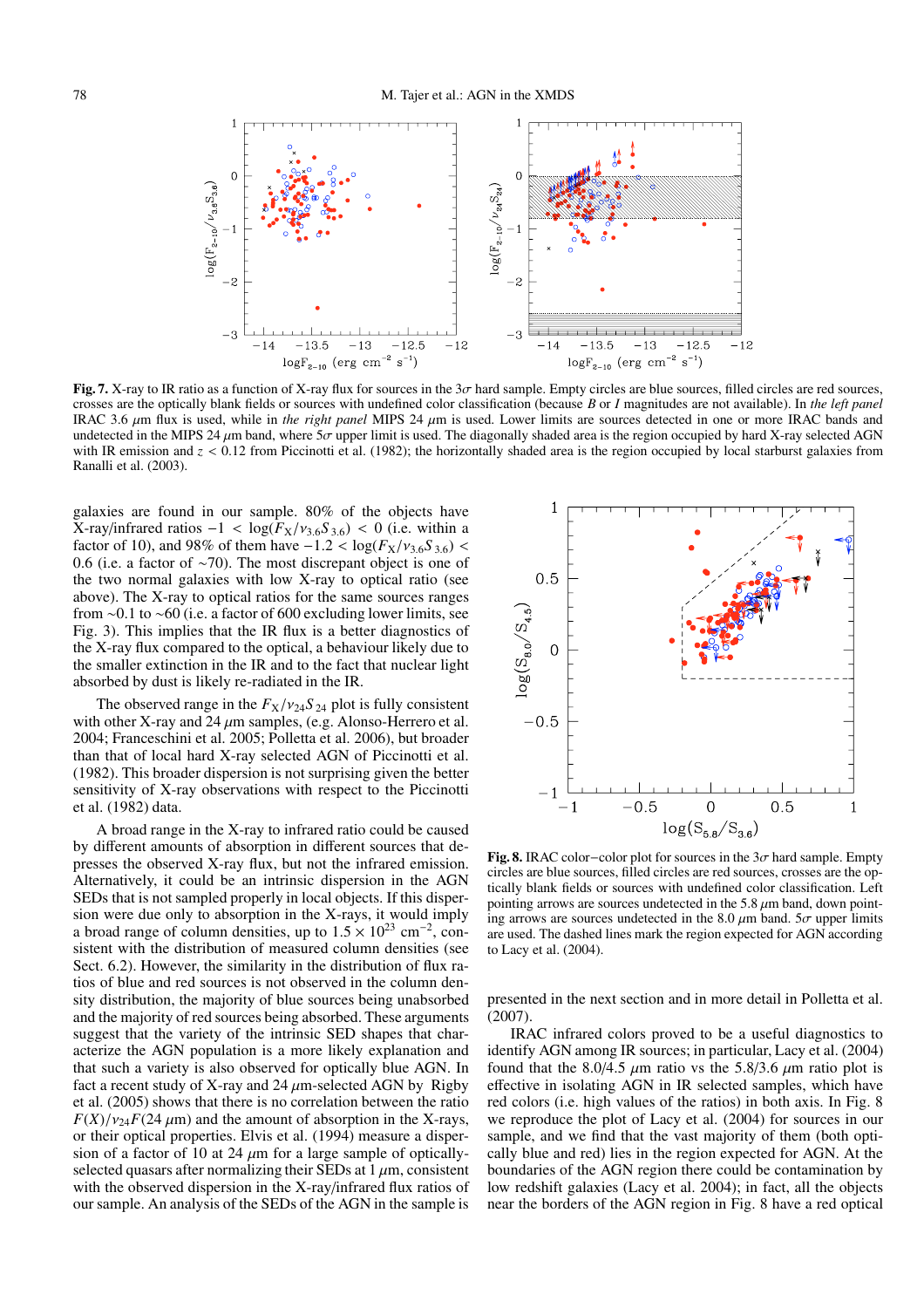color. The AGN with the reddest IR colors are predominantly blue in the optical, while optically red AGN show a broad range of IR colors.

## 5. Photometric redshifts and SED classification

Taking advantage of the excellent multiwavelength coverage from the optical (VVDS, CFHTLS), to near- and mid-infrared (UKIDSS and SWIRE) we constructed broad band SEDs for all the 124 identified sources. We then fitted the observed SEDs (taking into account also upper limits) with various templates in order to determine photometric redshifts. We used 20 templates that represent normal galaxies (11: 1 elliptical, 7 spirals and 3 starbursts), composite galaxy + AGN  $(3:$  starburst + AGN) and AGN (6: 3 type 1 AGN, 3 type 2 AGN) and cover the wavelength range from 1000 Å to 500  $\mu$ m. These were derived from the observed SEDs of objects representing the different classes. The effects of dust extinction were taken into account by reddening the reference templates according to the extinction curve derived in high redshift starbursts by Calzetti et al. (2000). In order to limit degeneracies in the best fit solutions we limited the extinction  $A_V$  to be less than 0.55 mag and included templates of highly extincted objects to fit more heavily obscured sources. The HYPERZ code (Bolzonella et al. 2000) was used to fit the SEDs and find the best-fit solution. A full description of the templates and a detailed discussion of the SED fitting procedure and photometric redshift estimates are presented in Polletta et al. (2007).

A number of spectroscopic redshifts are available to assess the quality of our photometric redshift determination. For 22 objects redshifts were obtained in the context of the XMM – LSS follow up programs and made available to us (Garcet et al., in prep.). Redshifts for two sources were taken from Lacy et al. (2006), who present optical spectroscopy of luminous AGN selected in the mid-IR from Spitzer observations. For XMDS 842 a redshift is available from NED<sup>4</sup>.

The VVDS spectroscopic sample (see Gavignaud et al. 2006, for type 1 AGN) yields redshifts for 8 sources in the present sample. To obtain a larger redshift comparison set, we added 16 additional sources from the larger X-ray sample discussed in Paper I having a redshift from the VVDS spectroscopic survey. For the latter similar photometric data are available so that photometric redshifts could be estimated with the same procedure described above. In total, the spectroscopic comparison sample consists of 49 sources. For 3 of them, falling outside the area covered by SWIRE, only optical data were available for the SED.

Photometric and spectroscopic redshifts are compared in Fig. 9. The reliability and accuracy of the photometric redshifts are usually measured via the fractional error  $\Delta z = \left(\frac{z_{\text{phot}} - z_{\text{spec}}}{1 + z_{\text{spec}}}\right)$  and the rate of catastrophic outliers, defined as the fraction of sources with  $|\Delta z| > 0.2$ . For our 49 objects, the mean  $\Delta z$  is consistent with 0.00, with a  $1\sigma$  dispersion of 0.12, and the outlier fraction is 10%. These results are significantly better than previously obtained for AGN samples, where the fraction of outliers is usually higher than 25% (Kitsionas et al. 2005; Babbedge et al. 2004). The achieved accuracy still does not allow us to consider photometric redshifts as fully reliable for individual sources, however it is adequate for a statistical analysis of the population. For a more detailed discussion, see Polletta et al. (2007).

The distribution of the 124 photometric redshifts (including the optically blank fields, for which only IR fluxes were used) is



**Fig. 9.** Photometric vs. spectroscopic redshifts. Solid line is the  $z_{ph} = z_{sp}$ relationship, dotted lines mark the 20% "error" in  $1 + z_{\text{nh}}$  and dashed lines mark the 30% "error" in  $1 + z_{ph}$ . Hexagons are type 1 AGN, empty squares are type 2 AGN and asterisks are SGFs, as characterized by their SEDs discussed in Sect. 5.1.

shown in Fig. 10. The majority (60%) of sources has  $z < 1$ , with a tail extending up to  $z \sim 4$ . These results are consistent with the redshift distribution of other X-ray selected samples with similar or deeper flux limit (e.g. Barger et al. 2003; Hasinger 2003; Barger et al. 2005).

## 5.1. Spectral energy distributions and classification

According to the template which gives the best-fit solution, we assigned sources to one of the following broad classes: type 1 AGN, type 2 AGN, or star forming galaxy (SFG). The type 1 AGN class corresponds to sources best-fitted with a QSO1 template. The type 2 AGN class includes sources best-fitted with either the Seyfert 2 templates, or the composite  $AGN + star$ burst templates, or the QSO2 template. The SFG class includes sources fitted by a spiral or a starburst template. Elliptical templates never yielded best fit solutions.

Examples of observed SEDs with their best fit templates are presented in Fig. 11. For sources with both optical, near and mid-IR data, the photometric classification should be reliable since the SED shape of the different classes has specific signatures that can be easily identified. Interestingly, while photometric redshifts for type 1 AGN might be the most uncertain, their classification is instead rather easy. Note however that the Seyfert 1.8 template appears intermediate between type 1 and type 2 AGN (see Fig. 11). There is a large variety of SED shapes among the templates used for type 2 AGN, composite and star forming galaxies. In case the fit is not optimal or when only few IR data points are available, the separation between the various classes is uncertain as can be guessed comparing the SEDs in the left panel in Fig. 11.

The SED fitting procedure yields 39 type 1 AGN  $(32\%)$ , 61 type 2 AGN (49%) and 24 SFG (19%).

Comparing the SED classification with the spectroscopic one, we find that all the 16 objects classified as type 1 AGN from the fitted template indeed show broad emission lines in their

http://nedwww.ipac.caltech.edu/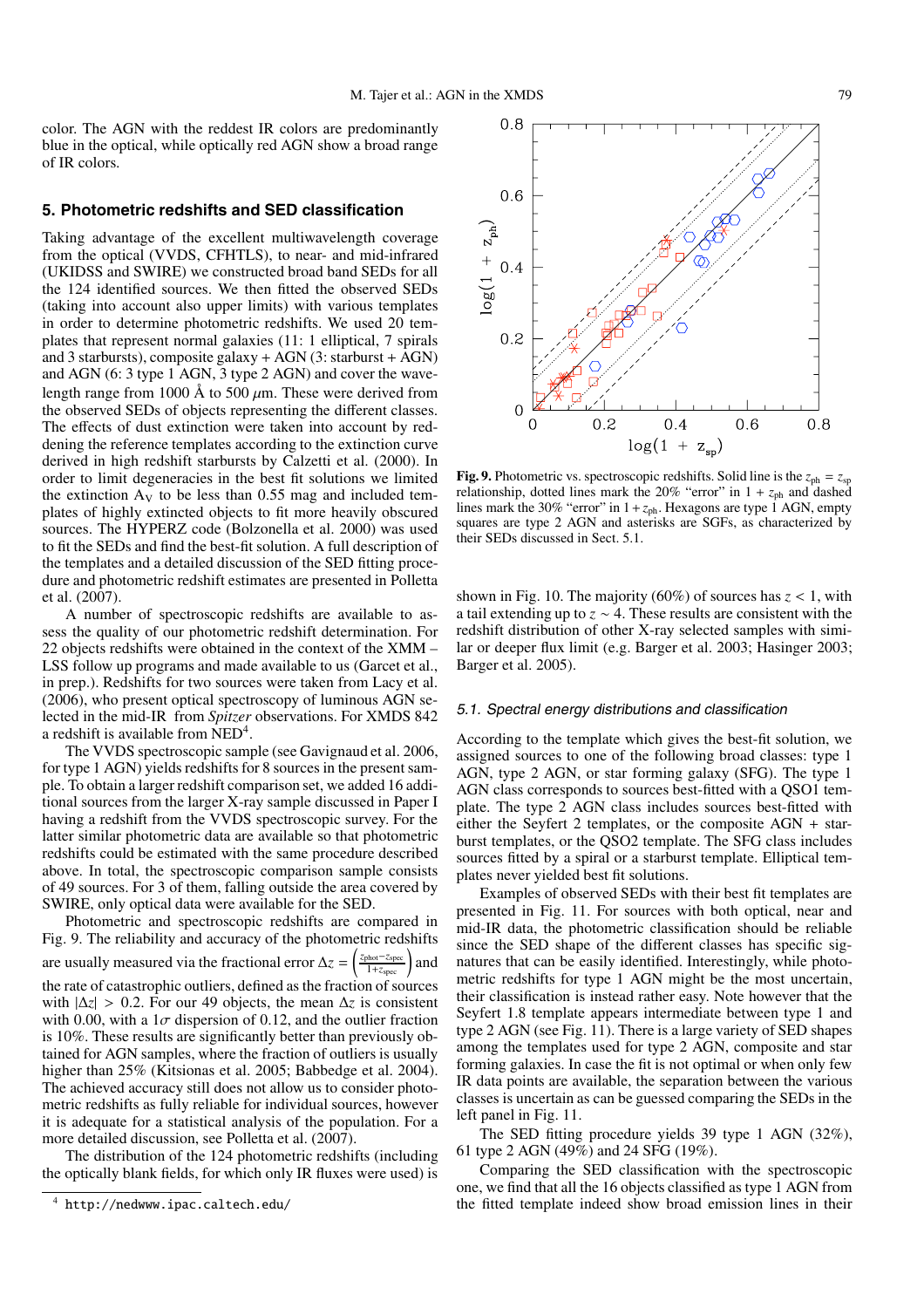

Fig. 10. The distribution of photometric redshifts is shown as solid histogram in both panels. The dotted and dashed histograms (left and right panels, respectively) refer to the subsamples of unobscured and obscured AGN, respectively, discussed in Sect. 5.1.



Fig. 11. Observed SED (filled circles) and redshifted best-fit templates (grey solid curves) of 13 sources: 2 with star-forming like SEDs (left panel), 5 with type 2 AGN SEDs (left panel), and 6 with type 1 AGN SEDs (right panel). Downward pointing arrows correspond to  $5\sigma$  upper limits. The source sequence number and best-fit template names are listed in the same order as the SEDs are plotted.

optical spectra. Thus a photometric type 1 AGN classification appears unambiguous.

On the other hand, there are 10 objects spectroscopically classified as type 1 AGN, which are instead not recognized as such by the SED fitting procedure, indicating that our method systematically underestimates the fraction of broad line AGN. Specifically of the 10 misclassified objects 8 are fitted by a Seyfert 1.8 template (all with  $A_V$  close to 0), one by a QSO 2 template and 1 by a SFG template. These objects appear to be dominated by star-light emission in the optical and near-IR where the AGN continuum does not emerge clearly, although broad emission lines are visible in the optical spectrum. Of the remaining 23 objects without broad lines in their optical spectra only 5 are fitted with a Seyfert 1.8 template, in three cases with significant extinction. We conclude that SEDs fitted by Seyfert type 1.8 templates are intermediate between type 1 and type 2 objects and that our method systematically underestimates the objects spectroscopically classified as type 1.

The sources photometrically classified as SFGs do not show any AGN signature at optical and IR wavelengths, however the X-ray to optical and X-ray to IR ratios and the X-ray luminosity unambiguously point to the presence of AGN activity also in these objects.

In the following we will define optically "unobscured" AGN all sources fitted by a type 1 AGN template. These sources are expected to unambiguously correspond to broad line AGN. We will define all other sources (i.e. having either type 2 AGN or SFG like SEDs) as optically "obscured" AGN. As shown above, the latter group may include some AGN with broad emission lines, but with a SED dominated by the host galaxy in the near-IR. We will take into account where relevant that the number of unobscured objects should be corrected upwards by a factor 1.6 (and the number of obscured objects reduced accordingly).

In Fig. 12, we compare the classification based on the SED shape with the optical color  $B - I$  as a function of redshift. The horizontal dashed line corresponds to the threshold between blue and red sources  $(B - I = 1)$ . 90% of the unobscured AGN have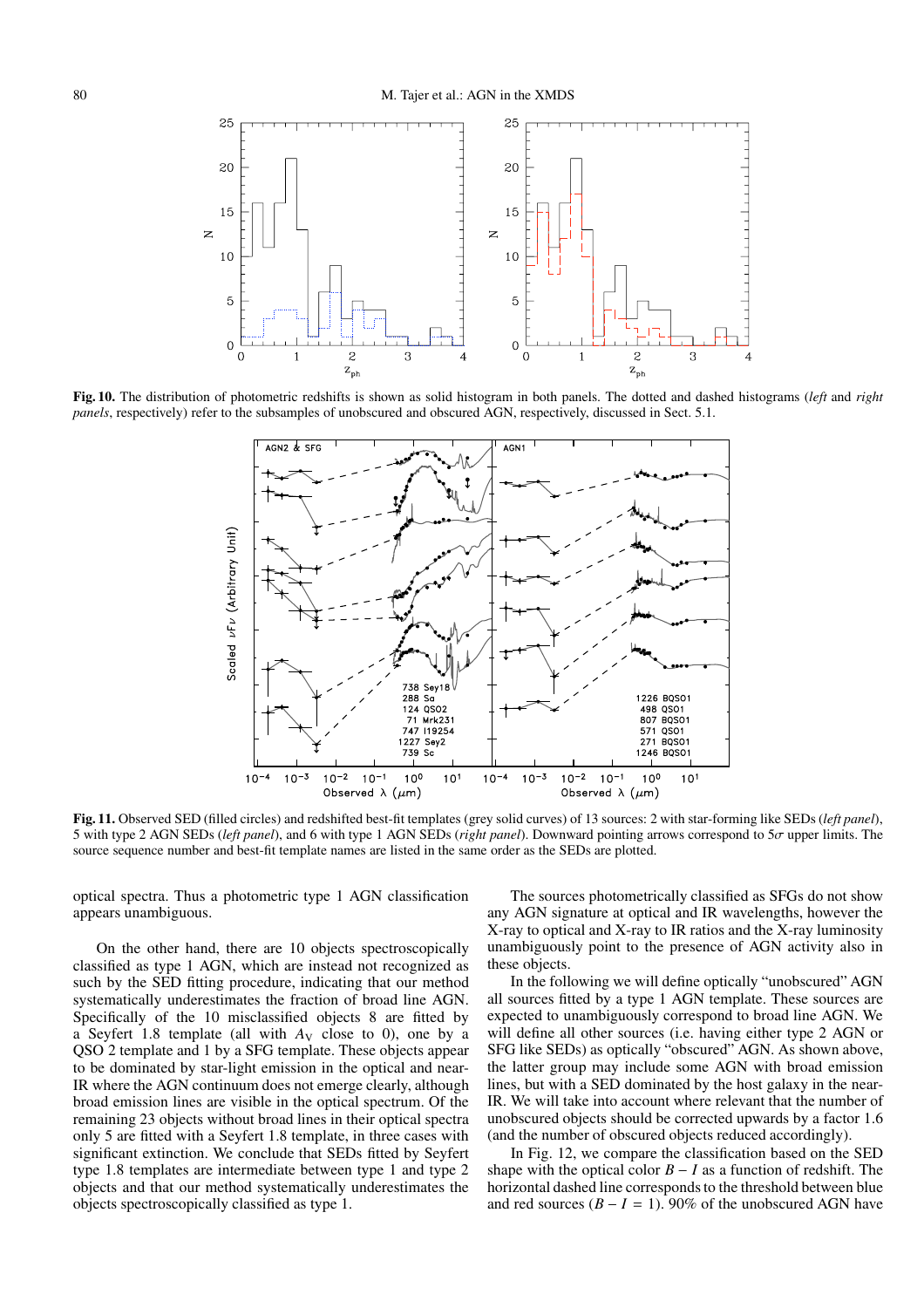

Fig. 12.  $B - I$  distribution of sources in the  $3\sigma$  sample as a function of photometric redshift. Empty diamonds are unobscured AGN, filled diamonds are obscured AGN. Overimposed to points are the evolutionary tracks for an Sc galaxy (solid line), for a type 1 QSO (dotted line), for a type 2 AGN (short-dashed line) and a type 2 AGN plus a starburst component (long-dashed line).

blue optical color and 84% of obscured AGN are red. Thus the simple classification based on observed color appears in retrospect rather successful when compared with the more sophisticated template fitting procedure. However, while at  $z < 1.6$ the SED and "color" classifications practically coincide (except for 2 obscured objects near the borderline), at larger redshifts there is a degeneracy among the different evolutionary tracks so that the optical color alone is not indicative of a spectral type.

Based on the photometric classification, the redshift distributions of unobscured and obscured AGN can be derived. They are shown in the left and right panels of Fig. 10, respectively. The two are clearly different, the first being broader and reaching higher redshifts, while the second is more concentrated at  $z < 1$  (72%). Several authors (e.g. Eckart et al. 2006; Steffen et al. 2004; Treister et al. 2005; La Franca et al. 2005) find different redshift distributions for type 1 and non type 1 AGN. An analysis of the fraction of unobscured and obscured AGN as a function of redshift will be discussed in Sect. 8.

## 6. X-ray spectral properties

We studied the X-ray spectral properties of our sample performing spectral fitting for individual sources with a sufficient number of counts (Sect. 6.1) and a hardness ratio analysis for for faint sources to obtain individual values of  $N_H$  (Sect. 6.2). A stacking technique was then used to study systematic trends in the whole sample (Sect. 6.3). The general hardness ratio definition is

$$
HR = \frac{CR_{H} - CR_{S}}{CR_{H} + CR_{S}}
$$
\n<sup>(1)</sup>

where  $CR_H$  and  $CR_S$  are the count rates in the hard and in the soft band, respectively. In Sect. 6.2 we consider three hardness ratio values for each sources, HR<sub>CB</sub>, calculated using the energy bands  $0.5-2$  (B) and  $2-4.5$  keV (C), HR<sub>DC</sub>, using the energy bands  $2-4.5$  and  $4.5-10$  keV (D) and HR, computed between the energy bands  $0.5-2$  and  $2-10$  keV.

#### 6.1. Individual sources

We extracted X-ray spectra for all sources in the  $3\sigma$  hard sample having at least 50 net counts in the  $MOS + pn$  merged image in the  $2-10$  keV band. There are 55 X-ray sources in our catalogue which satisfy this criterion; 24 of them are optically unobscured AGN, and 31 are optically obscured AGN.

Counts were extracted for each source using the XMM-Newton Science Analysis System (SAS) evselect task in a circular region with a radius of 20", corresponding, for a point-like source, to an encircled energy fraction of  $\sim 70-75\%$ (off-axis angles between  $0$  and  $10'$ ). The pn data were used, unless the source was close to a CCD gap, in which case we used the MOS data, fitting simultaneously MOS1 and MOS2. Background counts were extracted from the nearest source free region, excluding areas near gaps in the CCD array. We used the SAS rmfgen task to create response matrices (one for each camera and each XMDS pointing) and arfgen to generate ancillary response files (one for each source).

X-ray spectra were analyzed using the XSPEC package  $(v. 11.3.1)$ . We considered the energy range  $0.3-10$  keV. When the number of counts was large enough, data were binned in order to have at least 15 or 20 counts for each energy channel and  $\chi^2$  statistics was used, otherwise we used Cash statistics (Cash 1979), which, however, does not give a "goodness of fit" evaluation, like the  $\chi^2$ . In order to better match the spectral resolution of the instruments, we binned the data of these sources with few counts using a fixed number of PHA channels before fitting using the Cash statistics.

We first fitted the spectra using a simple power law model with galactic absorption computed at the XMDS position ( $N_{\rm H}$  =  $2.6 \times 10^{20}$  cm<sup>-2</sup>, Dickey & Lockman 1990), plus a component for intrinsic absorption at  $z = 0$  (XSPEC model: phabs\*zphabs\*pow with abundance table of Wilms et al. 2000).

For all spectra for which  $\chi^2$  statistics can be used in the fit (22 sources), we set both intrinsic column density and photon index as free parameters. Spectral fit results are reported in Table B.1 in Appendix B. The errors in tables and figures correspond to the 90% confidence level for one interesting parameter. The average photon index is  $\Gamma \sim 2.1$  and  $N_{\rm H} < 21$  cm<sup>-2</sup>. This is consistent with their location in the hardness ratio plot, where they cluster around  $HR_{CB} = -0.5$  and  $HR_{DC} = -0.5$  (see Table B.1 and Sect. 6.2). Therefore they cannot be considered representative of the whole sample.

Since more than half of the X-ray spectra in the sample do not have a sufficient number of counts to perform a fit with both  $\Gamma$  and  $N_{\rm H}$  free parameters, we fixed the photon index for all objects, in order to obtain an estimate of the column density. We used two different values of the photon index,  $\Gamma = 2.0$ and  $\Gamma = 1.7$ , both appropriate for AGN (Turner & Pounds 1989; Nandra & Pounds 1994). Spectral fit results for the simple absorbed power law model for each source with both  $\Gamma = 2.0$  and  $\Gamma = 1.7$  are reported in Table B.2 in Appendix B, where we also list the sources with peculiar fits. The best fit values of  $N_H$  obtained with  $\Gamma = 2.0$  are higher than those obtained with photon index frozen to 1.7, by about  $\Delta \log(N_H) = 0.2$ . The two column density estimates are consistent within errors in 90% of cases.

We will consider in the following only the distribution obtained fixing  $\Gamma = 2.0$ , except for two sources (XMDS 124) and 779): in these two cases we were able to find a stable solution only fixing the photon index to  $\Gamma = 1.7$ . The column density distributions of optically obscured and unobscured AGN turn out to be different: 16% of unobscured AGN (3 out of 19)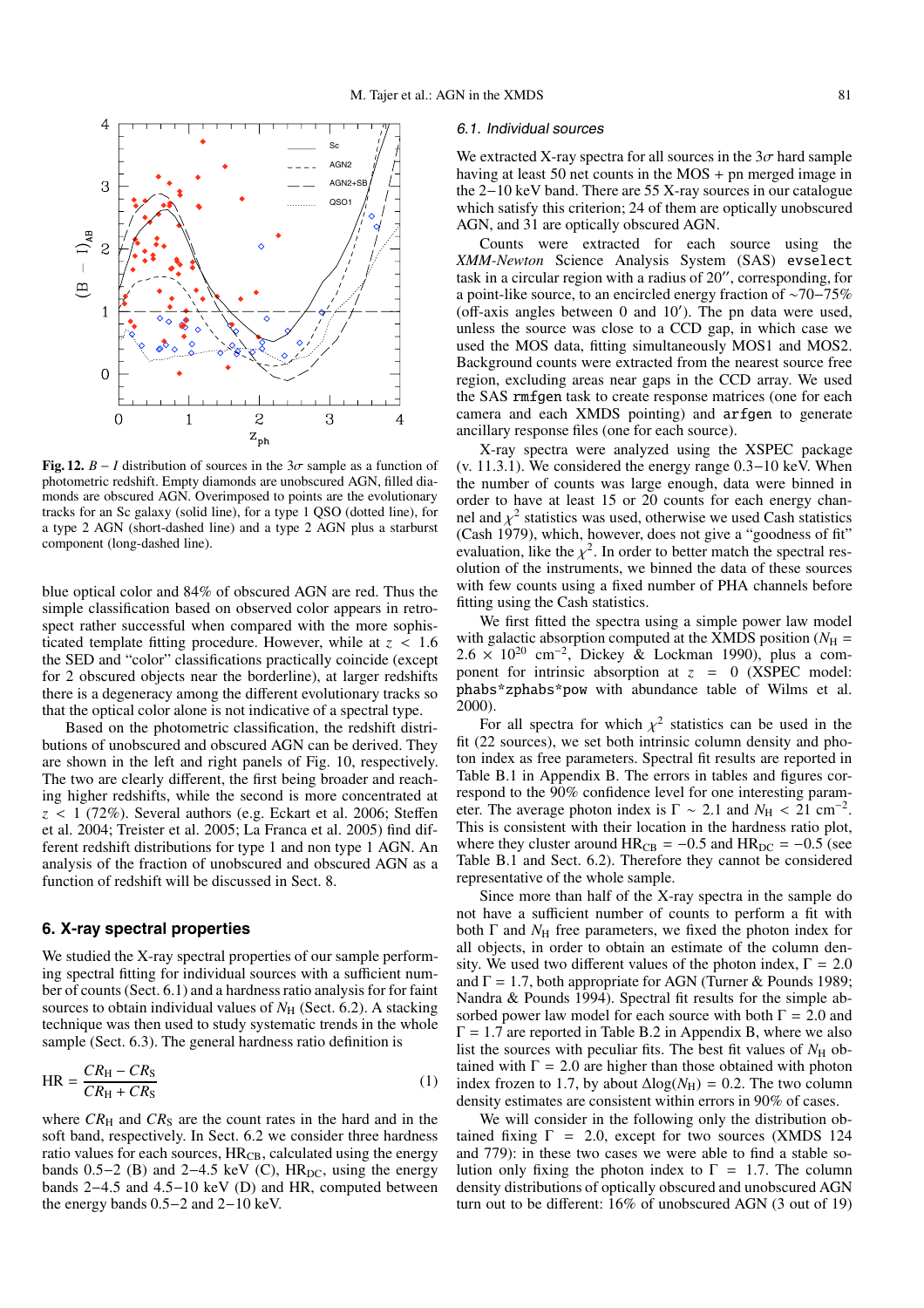

Fig. 13. Intrinsic column density vs. photometric or spectroscopic redshift. Empty diamonds are optically unobscured AGN, filled diamonds are optically obscured AGN.

have  $N_{\rm H} > 10^{21}$  cm<sup>-2</sup>, while more than 55% of obscured AGN (19 out of 34) have  $N_{\rm H} > 10^{21}$  cm<sup>-2</sup>. We recall that these are lower limits to the column density values, since we did not yet introduce the redshift dependence.

Finally, we introduced the photometric or spectroscopic redshift, when available, in order to compute the intrinsic column density. The photon index was left free when the  $\chi^2$  statistics could be used, otherwise it was fixed to 2.0. Spectral fit results, along with redshifts, are reported in Table B.2 in Appendix B. Again, the distributions for optically obscured and unobscured AGN are different, with 63% of obscured AGN (19 out of 30) having  $N_H > 10^{21}$  cm<sup>-2</sup> and 36% (11 out of 30) with  $N_H > 10^{22}$  cm<sup>-2</sup>. For comparison, only ~20% of unobscured AGN (4 out of 21) have  $N_H > 10^{21}$  cm<sup>-2</sup> and 10% (2 out of 21) have  $N_{\rm H} > 10^{22}$  cm<sup>-2</sup>.

In Fig. 13 the intrinsic column density is shown as a function of redshift; this figure is qualitatively consistent with those presented in other surveys (e.g. Eckart et al. 2006) and shows no obvious trend with  $z$ , although we also notice the paucity of high redshift sources with well constrained measures of  $N_{\rm H}$ .

#### 6.2. X-ray absorption

The two hardness ratios HR<sub>CB</sub> and HR<sub>DC</sub> defined above are compared in Fig. 14. As expected, most sources lie along the values expected for a single power law model. We further distinguish obscured/unobscured sources with different symbols. Less than 10% of the objects classified as optically unobscured AGN have HR<sub>CB</sub> > -0.3 ( $N_H \sim 10^{21.5}$  at  $z = 0$ ), while more than 40% of the sources classified as obscured AGN have  $HR_{CB} > -0.3$ indicating that X-ray absorption and an obscured classification are often associated.

For a quantitative estimate of the absorbing column  $N_H$  we used the results of the spectral fits described in Sect. 6.1 with  $\Gamma$ fixed to 2.0 for the 51 brightest sources and computed the column density from the X-ray hardness ratios in the remaining cases in the following way.

We used the standard hardness ratio HR, computed between the  $2-10$  and the  $0.5-2$  keV bands. We made simulations using



Fig. 14. X-ray color-color plot for sources in the  $3\sigma$  hard sample. Energy bands involved are:  $0.5-2(B)$ ,  $2-4.5(C)$  and  $4.5-10$  keV  $(D)$ . Sources are classified as optically unobscured AGN (empty diamonds) or obscured AGN (filled diamonds). We also mark the hardness ratios computed for a simple absorbed power law spectral model, with  $\Gamma = 2$ and  $\log N_H = 21$ , 22, 23 for  $z = 0$  (four point stars connected by the solid line, from left to right) and  $\log N_H = 22$ , 23, 24 for  $z = 1$  (five points stars connected by the dashed line, from left to right).

XSPEC to obtain hardness ratios corresponding to typical values of  $N_H$  ranging from 10<sup>20</sup> to 10<sup>24</sup> cm<sup>-2</sup>. A simple power law model with photon index  $\Gamma = 2.0$  was assumed, consistently with the model used for the X-ray spectral analysis. The simulations and the objects for which a spectrum could be extracted define a clear relationship between  $N_H$  and HR for HR  $> -0.5$ , while, below these values, the HR -  $N_{\rm H}$  relation degenerates. We therefore fixed the latter value, corresponding to  $N_H \sim 10^{21}$  cm<sup>-2</sup>, as a threshold below which all column densities are fixed to the galactic value. By interpolation we computed the observed  $N_{\rm H}$ corresponding to the hardness ratio of each source. The intrinsic column density was then obtained from the observed one using the photometric (or spectroscopic, when available) redshift and the expression  $N_{\rm H}^{\rm intr} = N_{\rm H}^{\rm obs} (1 + z)^{2.6}$  (Barger et al. 2002), also<br>when the observed column density was estimated from the spectrum (i.e. in this cases we did not use the  $N_H^{\text{intr}}$  obtained by the XSPEC and reported in Table B.2, but we recomputed it from the observed value, in order to be more consistent with the column density estimates obtained from HR).  $N_H^{\text{intr}}$  was not computed when the observed column density was fixed at the galactic value.

The observed and intrinsic column density distributions are reported in Fig. 15. Different lines (dotted/dashed) refer to the  $N_{\rm H}$  distribution for optically unobscured and obscured AGN respectively. Unfortunately, our choice of setting a fixed value for low  $N_{\rm H}$  creates an artificial gap in the distribution. The majority of optically obscured AGN are X-ray absorbed ( $N_{\rm H}^{\rm intr}$  >  $10^{22}$  cm<sup>-2</sup>), as expected. We find that also 12 unobscured AGN (more than 30%) have  $N_{\rm H}^{\rm intr} > 10^{22}$  cm<sup>-2</sup>. It is well known that  $N_{\rm H}$  values are less well constrained with increasing redshifts (see e.g. Eckart et al. 2006; Akylas et al. 2006; Tozzi et al. 2006), since the absorption cut–off shifts to lower energies and becomes comparable to the galactic values or even drops out of the observed band. For  $z \ge 1.5$ , an intrinsic  $N_H$  of  $10^{22}$  cm<sup>-2</sup>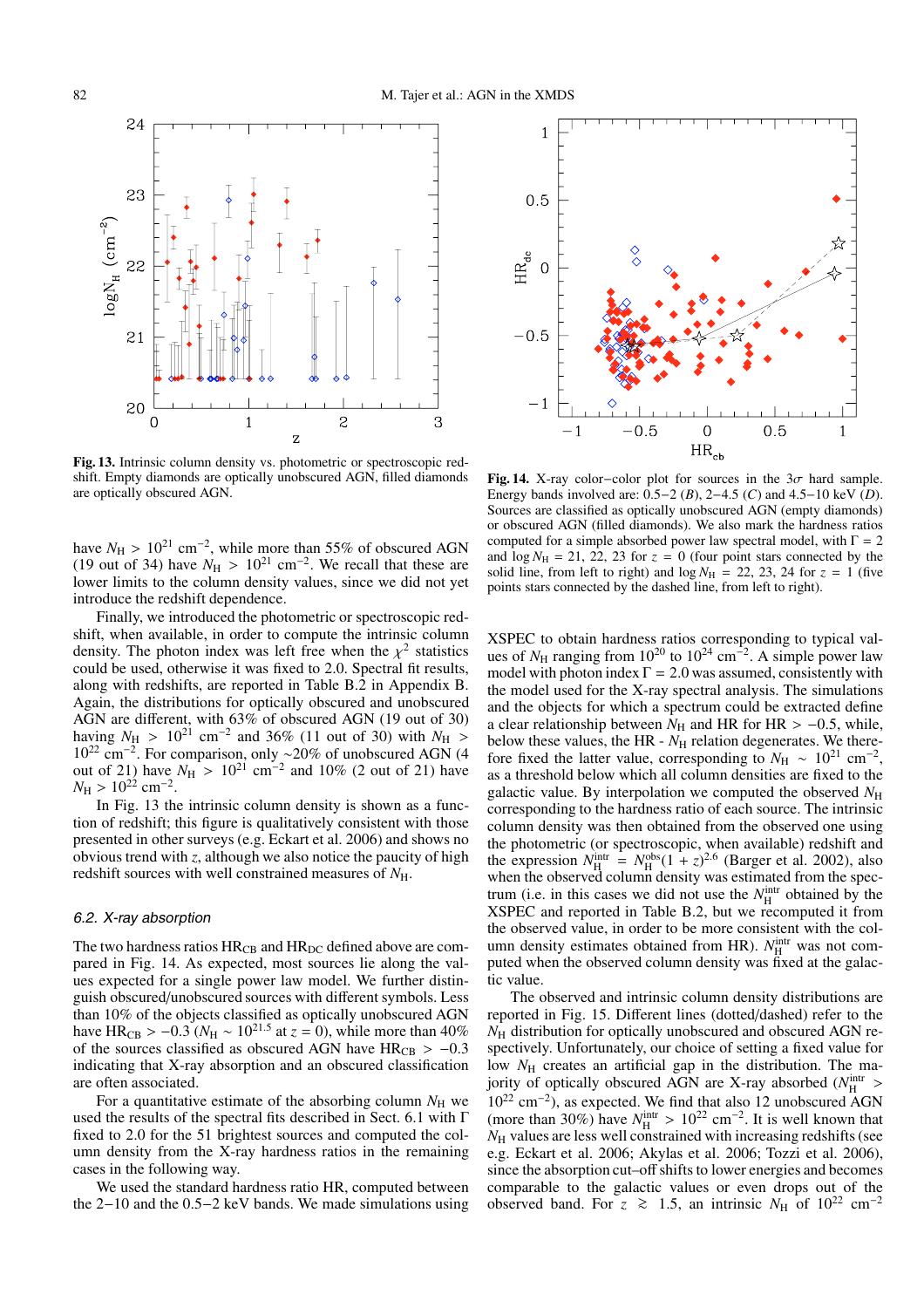

Fig. 15. Distribution of observed (left panel) and intrinsic (right panel) column densities. Solid histogram refers to the whole sample, dotted and dashed histograms refer to optically unobscured AGN and optically obscured AGN, respectively.

corresponds to an observed column density  $\leq 10^{21}$  cm<sup>-2</sup>. Unobscured AGN, whose hardness ratios generally cluster<br>around -0.5 (which corresponds to  $N_H^{obs} \sim 10^{21}$  cm<sup>-2</sup>), are more<br>severely affected by this problem than obscured AGN, which have a broader HR distribution. We have partially compensated for this effect with our choice of fixing intrinsic columns to 0 when the observed hardness ratio HR  $\sim -0.5$ . Moreover, we have at least 4 examples of optically unobscured AGN (XMDS 12, 258, 280 and 406) in which the *observed*  $N_{\text{H}}$  is already larger than  $N_{\text{H}} = 5 \times 10^{21} \text{ cm}^{-2}$ , ensuring that the large columns are not all to be attributed to the redshift effects.

On the other hand, among the objects for which we are not able to estimate the column density (those with  $N_{\rm H}$  fixed at the galactic value), there could be some which could be really X-ray absorbed. In Fig. 16 we show the intrinsic column density of our objects as a function of redshift. The solid line shows the intrinsic  $N<sub>H</sub>$  values that would be derived at a given redshift, for an observed column density of  $10^{21}$  cm<sup>-2</sup>. Since the objects with<br>HR < -0.5 should have  $N_H^{obs}$  <  $10^{21}$  cm<sup>-2</sup>, their intrinsic column density should lie below the solid line in figure. It is therefore possible that we underestimate the number of X-ray absorbed objects for redshift  $z \ge 1.5$  (where the solid and dashed line cross). The column densities are therefore difficult to estimate at high redshift, but this should not affect our results.

## 6.3. Stacking analysis

Given that less than half of the sources in our sample have a sufficient number of counts to perform a spectral analysis, we used a stacking technique to measure the spectral properties, averaged over the whole redshift range, of sources of different classification and in different flux intervals.

For the stacking analysis we used only pn data, because of the pn larger effective area; we selected only sources which are not in or near a pn CCD gap or bad column. Moreover, since the pn point spread function (PSF) and the vignetting are not well determined for large off-axis angles (Ghizzardi 2002; Kirsh 2006) we only used sources with off-axis angle  $\theta$  < 11'. This value allows us to obtain a significant number of sources (83), for which calibration should be still reliable. 30 sources are optically unobscured AGN and 53 are optically obscured AGN.

We restricted the source area to a fixed radius of 15", which, on-axis, corresponds to 67% of the encircled energy for a pointlike source. Since with this radius we sample the PSF core and



Fig. 16. Intrinsic column density vs. photometric (or spectroscopic, when available) redshift. Empty diamonds are optically unobscured AGN and filled diamonds are optically obscured AGN. The dashed line marks the threshold between X-ray absorbed ( $N_H > 10^{22}$  cm<sup>-2</sup>) and unabsorbed sources. The solid line shows the intrinsic column density that would be derived at a given redshift, for a measured column density of  $10^{21}$  cm<sup>-2</sup> in the observer frame.

not the wings, the encircled energy fraction has a weak dependence on the off-axis angle (at  $\theta = 10'$  67% of the encircled energy is within a 16" radius) and the energy dependence can also be neglected. Therefore, we can consider all sources together regardless of their position in the field. A background spectrum was extracted for each source in a circle of radius 80" in the nearest source free region. Ancillary response files were also produced for each source, while, as for single spectra analysis, we used one response matrix for each XMM-Newton pointing.

The sample used in the stacking analysis covers a flux range from about  $10^{-14}$  to  $1.2 \times 10^{-13}$  erg cm<sup>-2</sup> s<sup>-1</sup>; we divided it in 5 flux bins, chosen to have a sufficient number of counts in each bin (see Table 1; on average, brighter sources have a greater number of counts, so in the higher flux bins a smaller number of sources is included).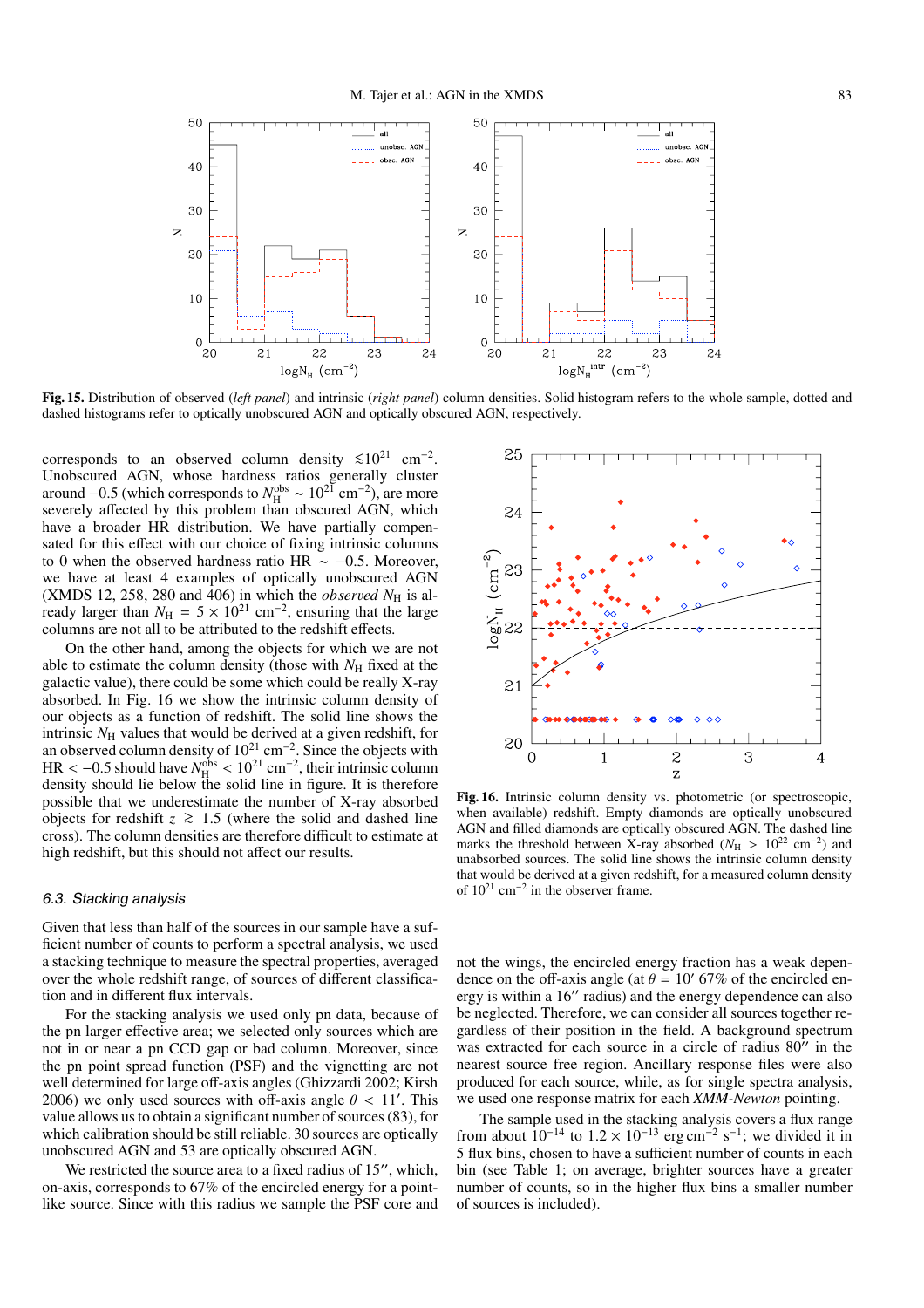Table 1. Mean spectral properties from the stacking analysis of sources in the  $3\sigma$  hard sample detected in the pn at off-axis angle <11'.  $N_{\rm H}$  is fixed to the galactic value.

| Flux bins                        | N. of sources |                |
|----------------------------------|---------------|----------------|
| $-14.1 < \log F_{\rm X} < -13.7$ | 25            | $1.72^{+0.09}$ |
| $-13.7 < \log F_{\rm X} < -13.6$ | 22            | 1.81           |
| $-13.6 < \log F_{\rm X} < -13.5$ | 15            | $1.83^{+0}$    |
| $-13.5 < \log F_{\rm X} < -13.3$ | 14            |                |
| $-13.3 < \log F_{\rm X} < -12.9$ |               | 1.75           |

The spectra within the same flux bin were added using the mathpha task of f tools to produce a single spectral file. The same was done for background files. The auxiliary and response files were combined using the addarf and addrmf tasks of f tools, respectively. The combined spectra were grouped to a minimum of 20 counts per bin and were analyzed using XSPEC.

We fitted the stacked spectra in the  $0.3-10 \text{ keV}$  range using a single power law model with column density fixed to the galactic value. The fit results are reported in Table 1. The  $\Gamma$  values obtained for the whole sample are consistent within errors with  $\Gamma = 1.7 - 1.8$  in all the flux bins.

We then considered the optically unobscured and obscured AGN separately. We divided them in 4 bins, using two slightly different binnings for the two subsamples dictated by the available statistics. The results are reported in Table 2 and the photon index as a function of flux is shown in Fig. 17. The difference between the optically unobscured and obscured AGN populations is evident: for the unobscured AGN the measured photon index is consistent with  $\Gamma = 2$  over the whole flux range, while for the optically obscured it is consistent with  $\Gamma = 1.5-1.6$ . Therefore the observed average spectral slope of unobscured AGN is consistent with that of typical broad line AGN (Turner & Pounds 1989; Nandra & Pounds 1994), while that of optically obscured AGN is significantly harder. No significant dependence of the spectral index with flux is found for optically unobscured or optically obscured AGN.

Georgakakis et al. (2006) merged the X-ray spectra of hard X-ray sources detected by XMM-Newton at  $F_{2-8} > 2 \times$  $10^{-14}$  erg cm<sup>-2</sup> s<sup>-1</sup> and having an optical counterpart in the Sloan Digital Sky Survey (York et al. 2000) with red color  $(q-r > 0.4)$ . They found that the stacked spectrum of these sources has a spectral slope of  $\Gamma = 1.47 \pm 0.04$  (sources observed with the THIN filter), consistent with that of the XRB ( $\Gamma \sim 1.4$ , Gendreau et al. 1995; Chen et al. 1997; Vecchi et al. 1999). As shown in the previous Sections, optically obscured AGN generally have red optical color and the average spectral slope obtained for obscured AGN is only slightly higher than that of red objects of Georgakakis et al. (2006), showing that we are sampling similar populations.

According to Worsley et al. (2005), whilst the XRB is  $\sim 85\%$ and  $\sim80\%$  resolved in the 0.5–2 and 2–10 keV bands respectively, it is only  $\sim 60\%$  resolved above  $\sim 6$  keV and  $\sim 50\%$  resolved above  $\sim 8$  keV. The missing population should be made of faint, heavily obscured AGN located at redshift of  $\sim 0.5-1.5$ , and with intrinsic absorption of  $\sim 10^{23} - 10^{24}$  cm<sup>-2</sup>. As noted in Sect. 5, the sources classified as SFG do not show any AGN signature in the optical and IR. We also find that the fraction of X-ray absorbed sources in the SFG class  $(\sim 67\%$ , 16 out of 24) is larger than that of X-ray absorbed sources in the type 2 AGN class ( $\sim$ 54%, 33 out of 61). Thus sources belonging to this class appear to be good candidates to be responsible for the XRB in the harder X-ray range. We therefore applied the stacking analysis to study separately the spectral properties of the SFG population in our sample.

Only 13 SFGs are detected in the pn at off-axis angle  $\langle 11',$ so we grouped them in two flux bins. The spectral fits of the SFG stacked spectra give  $\Gamma \sim 1.2-1.3$ , with no significant differences in the two bins (Table 2 and crosses in Fig. 17). Therefore the average spectra of the SFGs are harder than those of optically obscured AGN (type  $2 + SFGs$ ) and even harder than the XRB spectrum in the same band. If the population responsible for the high energy XRB has the same SED properties as the SFG objects discussed in this work, they might go unidentified as AGN even in the IR, where they look like star forming galaxies. A more detailed discussion about this topic is presented in Polletta et al. (2007).

## 7. The surface density of optically obscured and unobscured AGN

In Paper I we computed the  $\log N - \log S$  distribution for all the sources detected with a probability of false detection  $P < 2 \times$  $10^{-5}$  in the 0.5–2 and 2–10 keV bands; for the 2–10 keV band, this probability threshold is slightly lower than the  $3\sigma$  threshold chosen for the present sample, therefore all the sources of the  $3\sigma$  hard sample were included in the  $\log N - \log S$ . We used the differential  $\log N - \log S$  for the 2-10 keV band reported in Paper I, computed the fraction of optically unobscured and obscured AGN in each flux bin from the present sample and rescaled the  $\log N - \log S$  relationship accordingly. We made the reasonable assumption that the fraction of optically obscured and unobscured AGN should be the same in the area covered by the VVDS as well as in the whole XMDS area.

The differential  $\log N - \log S$  relationships for optically obscured and unobscured AGN are shown in Fig. 18. The errors are the combination of the errors on the original  $\log N - \log S$ with those on the fractions, according to the error propagation formula. The two  $\log N - \log S$  are quite similar, except for the faintest fluxes, where the density of the optically unobscured AGN is significantly lower (by a factor of  $~14.6$ ) than that of optically obscured AGN. Considering the cumulative  $\log N - \log S$  instead of the differential one, we can give an estimate of the integral surface density of optically obscured<br>and unobscured AGN at  $F > 10^{-14}$  erg cm<sup>-2</sup> s<sup>-1</sup>. We find 138 and 59 sources  $\text{deg}^{-2}$ , respectively, and the ratio between optically obscured and unobscured AGN is  $\sim$ 2.3 for the whole flux range covered. The ratio would decrease from 2.3 to 1.1 if we assume that the fraction of unobscured AGN should be corrected by a factor of  $1.6$  (see Sect. 5.1).

We compared these values with the surface densities of broad line and non broad line AGN, estimated by Bauer et al. (2004) in their study of the Chandra Deep Fields. We obtained values from their Figs. 4 and 8. At  $F_{2-10} > 10^{-14}$  erg cm<sup>-2</sup> s<sup>-1</sup>, the surface densities differ by a factor of  $\sim$ 2. This discrepancy is a consequence of the fact that the  $\log N - \log S$  computed in Paper I is lower than that of Bauer et al. (2004). As discussed in Paper I, the XMDS  $\log N - \log S$  is slightly lower than those of Baldi et al. (2002) and Moretti et al. (2003) for  $F_{2-10}$  > 2 × 10<sup>-14</sup> erg cm<sup>-2</sup> s<sup>-1</sup>, but consistent within the errors. Instead, the Bauer et al. (2004) surface density for fluxes  $F_{2-8} \sim 10^{-14}$  erg cm<sup>-2</sup> s<sup>-1</sup> is slightly higher than that obtained by Moretti et al. (2003). Since all these surveys refer to small connected areas in different parts of the sky, it is possible that the differences in the derived number counts may be due to cosmic variance.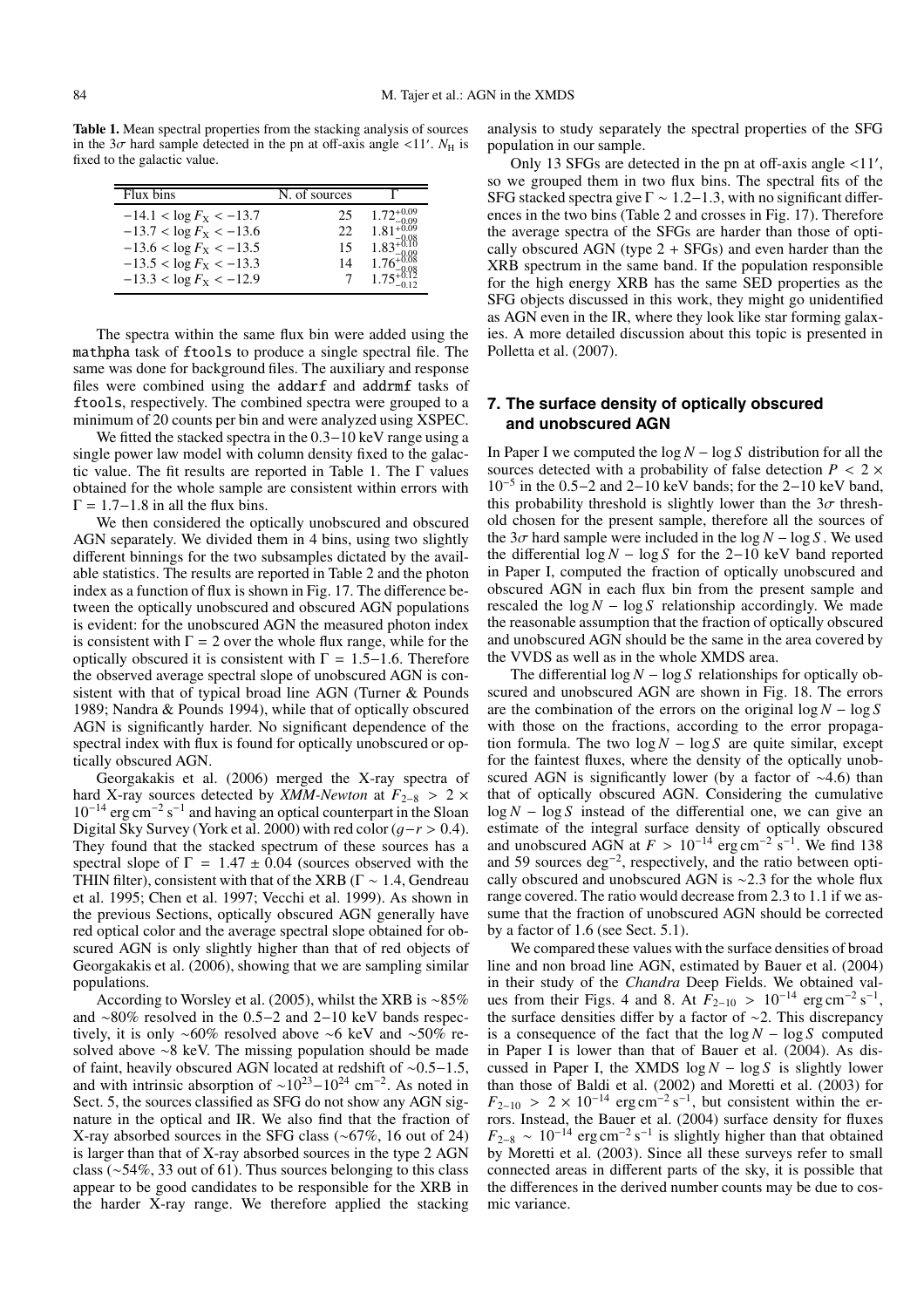Table 2. Mean spectral properties from the stacking analysis of optically unobscured, optically obscured AGN and of the subclass of SFG objects.  $N_{\rm H}$  is fixed to the galactic value.

|                                  | Optically unobscured AGN |                                                 | Optically obscured AGN           |               |                        |  |  |  |  |
|----------------------------------|--------------------------|-------------------------------------------------|----------------------------------|---------------|------------------------|--|--|--|--|
| Flux bins                        | N. of sources            | г                                               | Flux bins                        | N. of sources |                        |  |  |  |  |
| $-14.1 < \log F_{\rm X} < -13.6$ | 12                       | $1$ Q <sub>1</sub> +0.12                        | $-14.1 < \log F_{\rm X} < -13.7$ | 16            | $1.60^{+0.10}_{-0.22}$ |  |  |  |  |
| $-13.6 < \log F_{\rm X} < -13.5$ | 8                        | $2.04_{-0.09}^{+0.12}$                          | $-13.7 < \log F_{\rm X} < -13.6$ | 19            | $1.75+$                |  |  |  |  |
| $-13.5 < \log F_{\rm X} < -13.3$ |                          | $1.85^{+0.11}_{-0.10}$<br>2.13 <sup>+0.21</sup> | $-13.6 < \log F_{\rm X} < -13.4$ | 12            | $1.57^{+0.09}$         |  |  |  |  |
| $-13.3 < \log F_{\rm X} < -12.9$ |                          |                                                 | $-13.4 < \log F_{\rm X} < -12.9$ | 6             | $1.49^{+0.08}_{-0.00}$ |  |  |  |  |
|                                  |                          |                                                 |                                  | <b>SFGs</b>   |                        |  |  |  |  |
|                                  |                          |                                                 | $-14.1 < \log F_{\rm X} < -13.6$ |               | $1.33^{+0.1}$          |  |  |  |  |
|                                  |                          |                                                 | $-13.6 < \log F_{\rm X} < -12.9$ | 6             |                        |  |  |  |  |





Fig. 17. Photon index obtained from the fit of stacked spectra as a function of X-ray flux for the optically unobscured AGN (empty diamonds), optically obscured AGN (filled diamonds) and SFGs (crosses). Vertical bars are errors on  $\Gamma$ , while horizontal bars show the flux bin width.

On the other hand, the Bauer et al. (2004) ratio of non broad line and broad line AGN at  $F \sim 10^{-14}$  is  $\sim 1.5-2$ , intermediate between our values of 2.3 and 1.1. These authors describe some caveats about their AGN classification criteria, and point out that their number counts of broad line AGN must be considered a lower limit and that of non broad line AGN an upper limit, so that their non broad line/broad line AGN ratio could approach our lower estimate.

## 7.1. Type 2 QSO candidates

We searched for type 2 QSO candidates in the  $3\sigma$  hard sample. In the X-ray domain the type 2 QSO population is characterized by high intrinsic absorption ( $N_H > 10^{22}$  cm<sup>-2</sup>) and<br>high X-ray luminosity ( $L_X > 10^{44}$  erg s<sup>-1</sup>). Since locally (in the Seyfert luminosity regime) X-ray absorbed AGN are 4 times more numerous than unabsorbed ones (Maiolino & Rieke 1995; Risaliti et al. 1999), according to the unified AGN model, one would expect that the same should be true at high luminosities and redshifts, i.e. in the QSO regime. A still undiscovered large population of obscured AGN is indeed predicted by X-ray background synthesis models (e.g. Gilli et al. 2001; Franceschini et al. 2002; Gandhi & Fabian 2003; Ueda et al. 2003; Worsley et al. 2005). Before the advent of Chandra and XMM-Newton,

Fig. 18. Differential  $\log N - \log S$  for unobscured (empty diamonds) and obscured AGN (filled diamonds). The units of  $n(F)$  are number per  $10^{-15}$  erg cm<sup>-2</sup> s<sup>-1</sup> deg<sup>-2</sup>. Vertical bars show the error on the number of sources, while the horizontal bars show the flux bin width.

only a few type 2 QSOs were known (see e.g. Akiyama et al. 1998; Della Ceca et al. 2000; Franceschini et al. 2000). Deep X-ray surveys found indeed a large fraction of the objects to be obscured (e.g. Barger et al. 2003; Mainieri et al. 2002), but the number of identified type 2 QSOs is still very low compared to the model predictions. A significant fraction of high-z, obscured QSOs may have escaped optical spectroscopic identification due to the weakness of their optical counterparts and misclassification due to the lack of AGN signature. On the other hand, medium deep X-ray surveys, covering relatively large sky areas at a higher flux limit, proved to be effective to select significant samples of type 2 QSO candidates among objects with high values of the X-ray to optical ratio  $(F_X/F_R > 10$ , see Fiore et al. 2003). Recent findings also suggest a connection between Extremely Red Objects (EROs,  $R - K > 5$  in the Vega system) and type 2 QSOs (see e.g. Brusa et al. 2005; Severgnini et al. 2005, and references therein). Maiolino et al. (2006) suggest that by selecting extreme values of  $F_X/F_R$ (>40) and extreme values of  $R - K$ (>6), the type 2 QSO selection efficiency may approach 100%.

The absorption corrected X-ray luminosity is shown as a function of the intrinsic column density in Fig. 19. There is a significant number of objects (34 out of 124) having  $L_X > 10^{44}$  erg s<sup>-1</sup> and  $N_H > 10^{22}$  cm<sup>-2</sup> in our sample. 12 of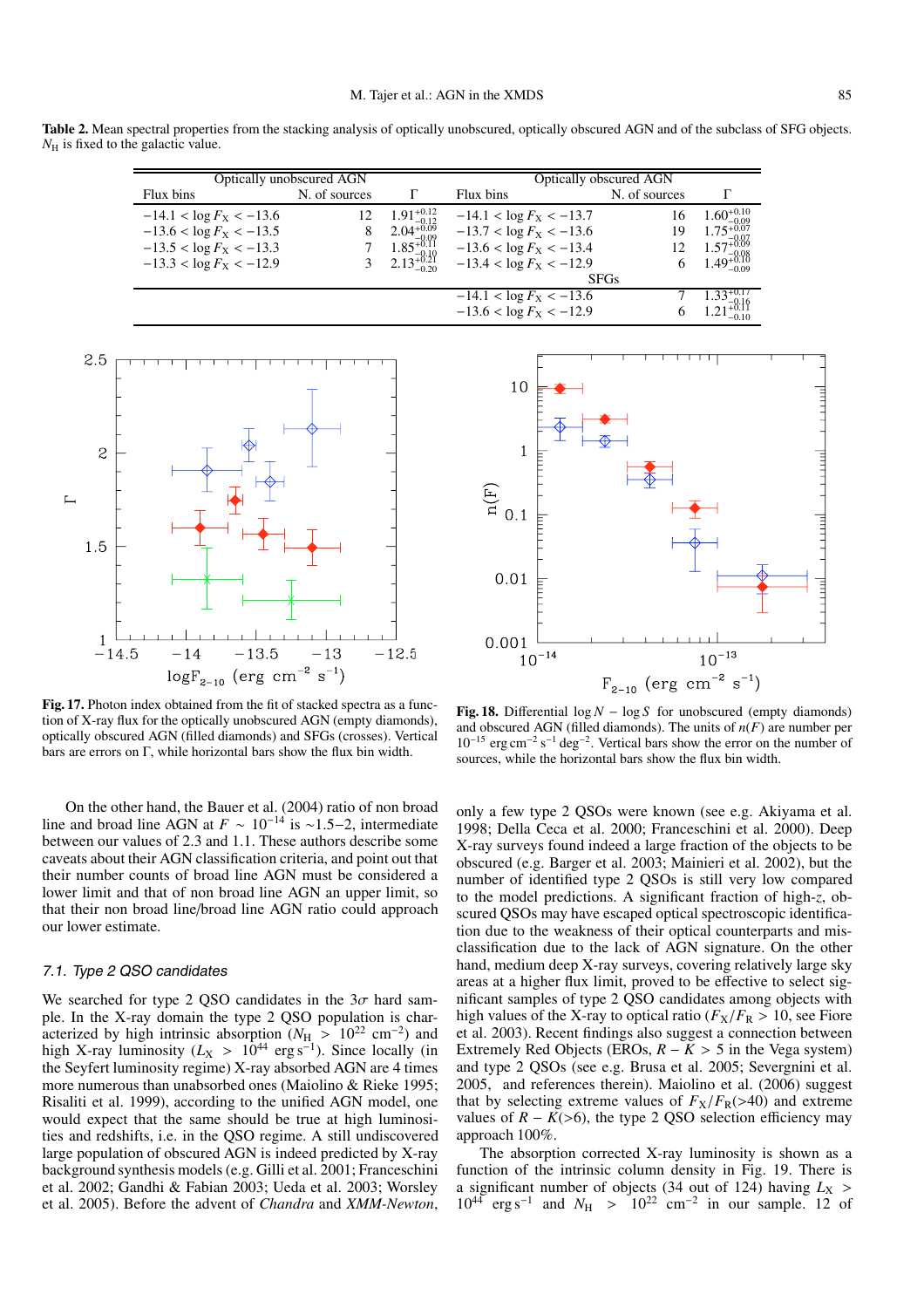

Fig. 19. X-ray  $(2-10 \text{ keV})$  absorption corrected luminosity vs intrinsic column density. Empty diamonds are optically unobscured AGN and filled diamonds are optically obscured AGN. Encircled points are objects with  $F_X/F_R > 40$ . The dashed lines mark the region where type 2 QSOs should be found.

them (35%) are classified as unobscured AGN, while the remaining 22 are classified as obscured AGN, based on the SED classification. We verified that these objects generally have high X-ray to optical ratios, in particular 21 of the 25 X-ray sources in the  $3\sigma$  sample having  $F_X/F_R > 10$  have  $N_H > 10^{22}$  cm<sup>-2</sup><br>and  $L_{2-10} > 10^{44}$  erg s<sup>-1</sup>. On the other hand, while for the optically unobscured AGN the fraction of high luminosity, X-ray absorbed sources having  $F_X/F_R > 10$  is only 25% (3 out of 12), this fraction is  $77\%$  (17 out of 22) for the obscured ones.

All the 8 objects with  $F_X/F_R > 40$  (the threshold used by Maiolino et al. 2006) satisfy the X-ray definition of a type 2 QSO (see encircled objects in Fig. 19). All are optically obscured. These results confirm that type 2 QSO candidates are found between the high X-ray to optical ratio population and that the threshold proposed by Maiolino et al. (2006) is highly efficient in finding type 2 QSOs but it is far from exhaustive (i.e. many type 2 QSOs have  $F_X/F_R$  < 40).

In Fig. 20 the color between VVDS  $R$  band and SWIRE  $4.5 \mu$ m band is shown as a function of redshift for the type 2 OSO candidates. Objects fitted by a type 1 AGN template have generally blue colors. About 70% of the candidates fitted by a type 2 AGN or a SFG template have extremely red infrared/optical flux ratios, as observed in extremely obscured AGN and similar to those observed in spectroscopically confirmed type 2 QSOs at high redshift ( $z = 1.5-2.5$ , see Severgnini et al. 2006; Polletta et al. 2006). We have  $K$  magnitudes from the UKIDSS Early Data Release or from the VVDS for 18 objects: 4 of them are EROs, all having  $F_X/F_R > 40$  and all fitted by a type 2 AGN or a SFG template. Given the blue optical/IR colors of the optically unobscured AGN, we exclude them from the type 2 QSO candidates. Therefore the sample of type 2 QSOs reduces to 22 objects. One of them (XMDS 55) has been indeed spectroscopically confirmed as a type 2 object (see Garcet et al., in prep.). The type 2 QSO candidates represent  $(18 \pm 4)\%$  of the sources in the  $3\sigma$  hard sample and have X-ray fluxes in the range  $1-5 \times 10^{-14}$  erg cm<sup>-2</sup> s<sup>-1</sup>.



Fig. 20. Optical-infrared color (in the AB system) as a function of redshift for the type 2 QSO candidates compared with the expected colors for various types of galaxy and AGN templates. Filled circles are sources fitted by a type 1 AGN template, squares are sources fitted by a type 2 AGN template, asterisks are object fitted by a SFG template. Encircled points are objects having  $F_X/F_R > 40$ . Triangle is SWIRE\_J104409.95+585224.8 in Polletta et al. (2006), diamond is XBS J0216-0435 in Severgnini et al. (2006).

As done before for optically obscured and unobscured AGN, we rescaled the surface density of X-ray sources at  $F_{2-10}$  >  $10^{-14}$  erg cm<sup>-2</sup> s<sup>-1</sup> to the type 2 QSO fraction to estimate the type 2 QSOs surface density. It results  $(35 \pm 8)$  deg<sup>-2</sup>, lower but consistent, within errors, with  $(45 \pm 15)$  deg<sup>-2</sup> found by Cocchia et al. (2007) in the HELLAS2XMM at the same flux level.

The type 2 QSO population represents about 35% of all high luminosity sources  $(L_X > 10^{44} \text{ erg s}^{-1})$  in our sample. For comparison, according to Perola et al. (2004), in the HELLAS2XMM the fraction of X-ray absorbed sources ( $N_{\rm H}$  >  $10^{22}$  cm<sup>-2</sup>) in the high luminosity ( $L_{\rm X} > 10^{44}$  erg s<sup>-1</sup>) AGN population would be between 28% and 40%.

## 8. Discussion

## 8.1. Optical obscuration vs. X-ray absorption

The wide and well sampled multiwavelength coverage from the optical through the mid-IR allowed us to use the photometric approach to redshift determination and classification in a very effective way. The comparison with a spectroscopic sample gives us confidence in the estimated redshifts and in the fact that a photometric type 1 classification is unambiguous, but reveals a bias against the recognition of a number of broad line objects as type 1 SEDs. This is due to the coexistence of Seyfert 1.8 type SEDs with the presence of broad line emission. Since we adopt here the SED classification, these objects will be considered "optically obscured". In optically obscured objects the optical-UV emission from the AGN may be either dimmed by intervening dust or be weaker than that of the host. In this sense, "red quasars" (Wilkes et al. 2002; Gregg et al. 2002; Glikman et al. 2004; Urrutia et al. 2005; Wilkes et al. 2005) would be classified here as obscured objects.

The X-ray data give us an independent and complementary information essential to identify AGN where the nuclear X-ray emission is heavily absorbed, and AGN features may be completely hidden both in the optical and IR bands, as in the case of sources identified with SFGs. In the following we discuss the trends of optical obscuration and X-ray absorption within our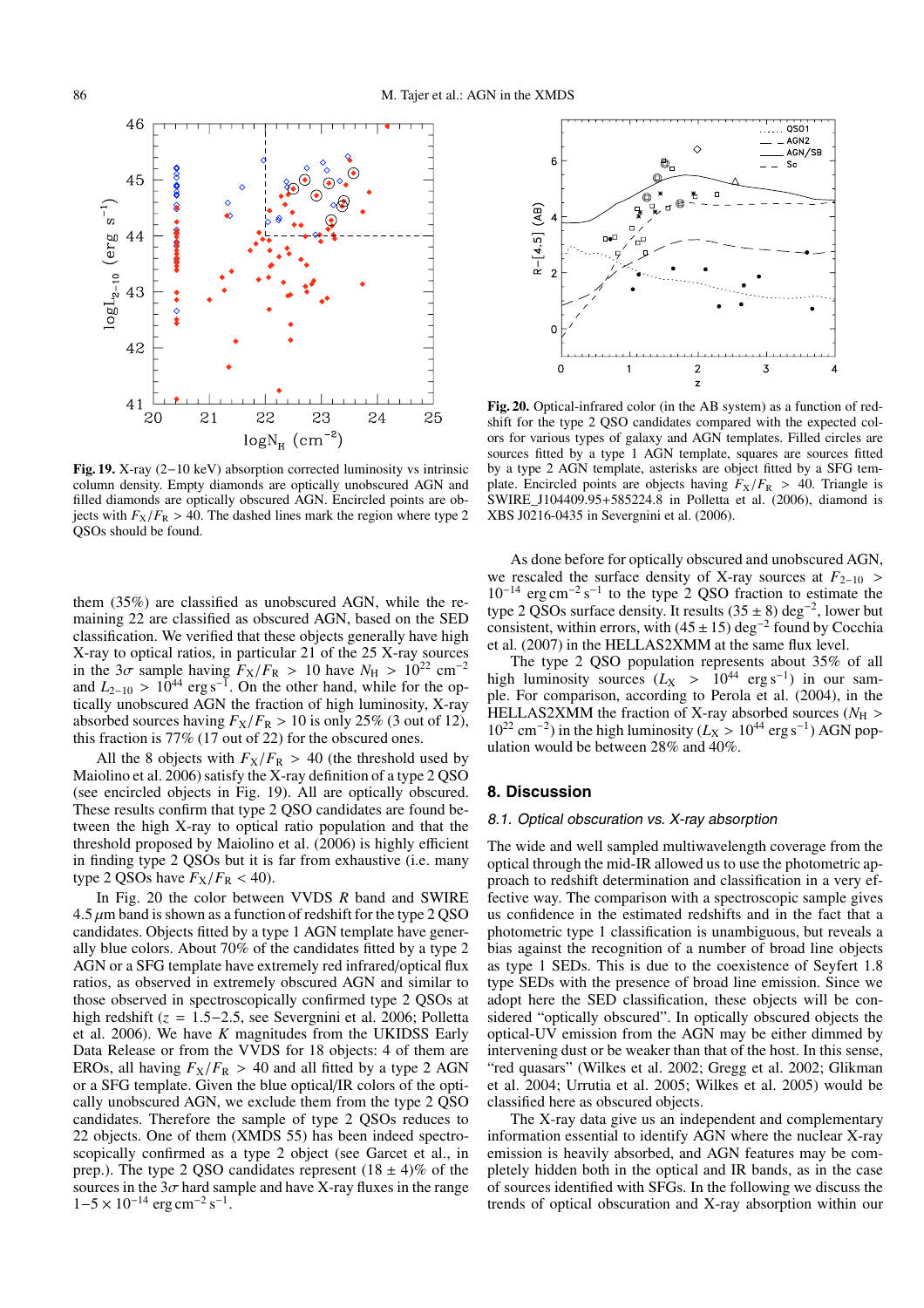

Fig. 21. Left panels: fraction of optically obscured (filled diamonds) and unobscured (empty diamonds) AGN as a function of X-ray flux (upper panel), redshift (middle panel) and luminosity (lower panel). Right panels: fraction of X-ray absorbed ( $N_H > 10^{22}$  cm<sup>-2</sup>, filled triangles) and unabsorbed (empty triangles) AGN as a function of X-ray flux (upper panel), redshift (middle panel) and luminosity (lower panel).

sample separately, in order to explore to what extent the two are associated

The sample contains 39 optically unobscured AGN and 83 optically obscured AGN (of which 22 best fitted by a SFG template). The two sources with X-ray to optical ratios and luminosities typical of normal galaxies are excluded from this analysis. The X-ray absorbed AGN are 60. X-ray absorption occurs in 48 of the 83 obscured AGN (of which 16 are SFGs). The remaining 12 X-ray absorbed AGN are classified as unobscured on the basis of their SEDs. We conclude that X-ray absorption is commonly but not exclusively associated with obscuration since 30% of the unobscured AGN are X-ray absorbed.

The numbers of optically unobscured, optically obscured and X-ray absorbed AGN in different flux, redshift and luminosity

bins are given in Table 3, where we also report separately the number of X-ray absorbed sources within the optically unobscured and obscured AGN respectively.

The fractions of obscured/absorbed AGN in our sample are shown in Fig. 21 as a function of observed flux, redshift and absorption corrected hard X-ray luminosity. The left panels refer to optically obscured and unobscured AGN, while the right panels refer to X-ray absorbed ( $N_{\text{H}}^{\text{intr}} > 10^{22} \text{ cm}^{-2}$ ) and unabsorbed AGN, irrespectively of their SED classification.

We used the Bayesian statistics to estimate the "true value" of the fractions and their errors (68% credible interval, see Andreon et al. 2006, and references therein) and to evaluate the reliability of the suggested correlations. We tested whether existing data support a model in which the fraction 1) is constant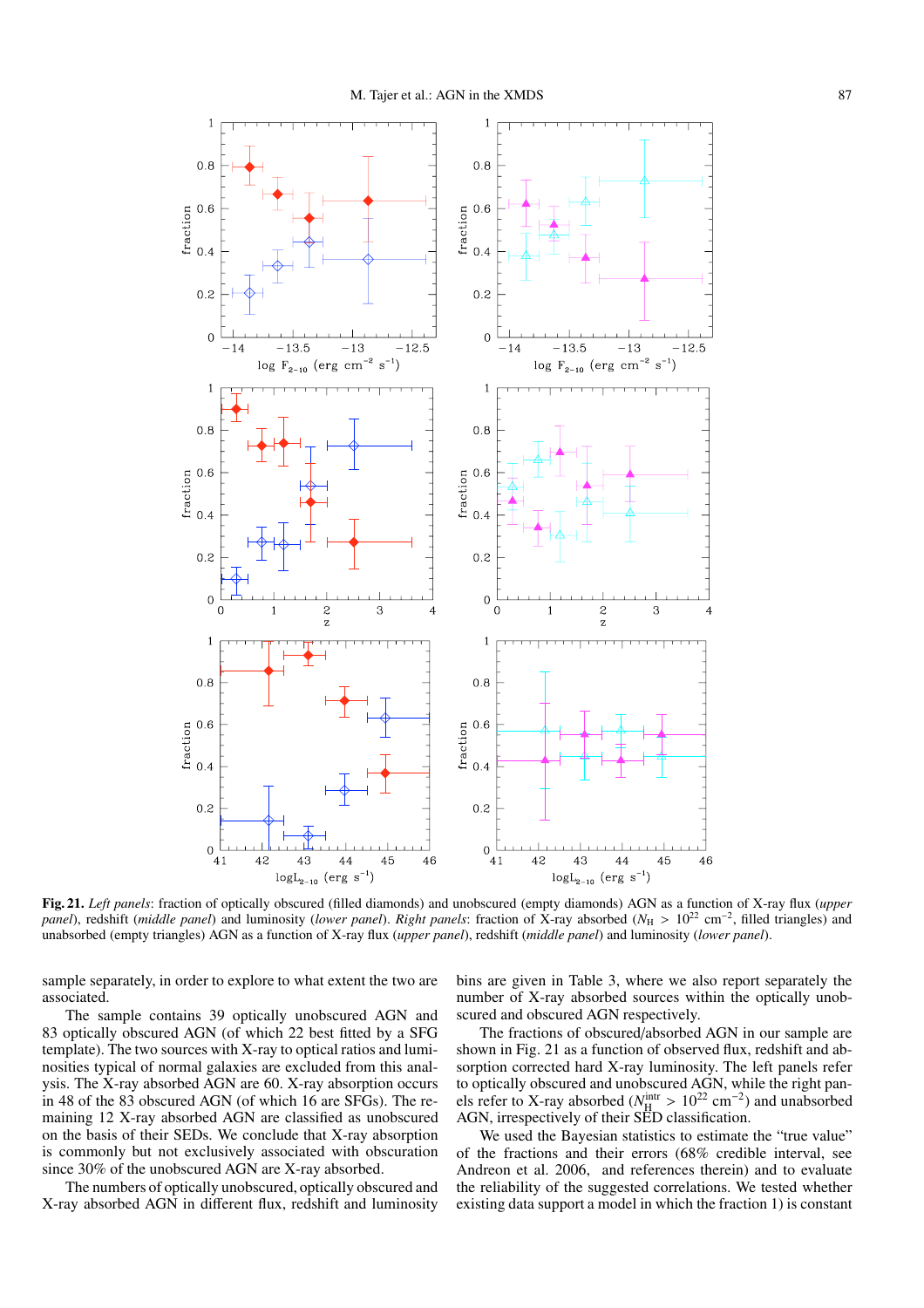Table 3. Total number of sources, number of optically unobscured and optically obscured AGN, number of X-ray absorbed AGN ( $N_H > 10^{22}$  cm<sup>-2</sup>), and number of optically unobscured and obscured AGN among X-ray absorbed AGN in each X-ray flux, redshift and absorption corrected X-ray luminosity bin (see text and Fig. 21). Fluxes are in erg cm<sup>-2</sup> s<sup>-1</sup>, luminosities are in erg s<sup>-1</sup>.

| <b>Bins</b>                      |                  |              |            |               | $N_{\rm H} > 10^{22}$       |            |
|----------------------------------|------------------|--------------|------------|---------------|-----------------------------|------------|
|                                  | $N_{\text{tot}}$ | Opt. Unobsc. | Opt. Obsc. | $N_{\rm abs}$ | Opt. Unobsc.                | Opt. Obsc. |
| $-14 < \log F_{2-10} < -13.75$   | 27               | 5            | 22         | 17            | 2                           | 15         |
| $-13.75 < \log F_{2-10} < -13.5$ | 61               | 20           | 41         | 32            | 8                           | 24         |
| $-13.5 < \log F_{2-10} < -13.25$ | 25               | 11           | 14         | 9             | $\mathcal{D}_{\mathcal{L}}$ | 7          |
| $-13.25 < \log F_{2-10} < -12.5$ | 9                | 3            | 6          | 2             | $\Omega$                    | 2          |
|                                  |                  |              |            |               |                             |            |
| z < 0.5                          | 28               | 2            | 26         | 13            | $\Omega$                    | 13         |
| 0.5 < z < 1                      | 42               | 11           | 31         | 14            |                             | 13         |
| 1 < z < 1.5                      | 21               | 5            | 16         | 15            | 3                           | 12         |
| 1.5 < z < 2                      | 11               | 6            | 5          | 6             |                             | 5          |
| z > 2                            | 20               | 15           | 5          | 12            |                             | 5          |
|                                  |                  |              |            |               |                             |            |
| $\log L_{2-10}$ < 42.5           | 5                | $\Omega$     | 5          | 2             | 0                           | 2          |
| $42.5 < log L_{2-10} < 43.5$     | 27               |              | 26         | 15            |                             | 15         |
| $43.5 < log L_{2-10} < 44.5$     | 54               | 15           | 39         | 23            | 4                           | 19         |
| $\log L_{2-10} > 44.5$           | 36               | 23           | 13         | 20            | 8                           | 12         |

or 2) has a linear dependence with redshift, flux or luminosity, by computing the Bayesian Information Criterion (BIC, Schwartz 1978; an astronomical introduction to it can be found in Liddle  $2004$ ) for both models and then the difference  $\triangle BIC$  between the BICs of the two models. A ABIC of 6 or more can be used to reject the model with the largest value of BIC, whereas a value between 2 and 6 is only suggestive (Jeffreys 1961). We also compared the trends of optically obscured and X-ray absorbed AGN using the same criterion.

Obscured sources are dominant in the lowest flux bin  $(79^{+0.10}_{-0.08}\%$ , upper left panel), although a systematic trend of optically obscured AGN to decrease with X-ray flux is not established ( $\triangle BIC = 0.7$ ). This result was already apparent from the  $\log N - \log S$  curves, where the surface density of optically obscured AGN largely exceeds that of unobscured objects in the lowest flux interval  $(F < 2 \times 10^{-14} \text{ erg cm}^{-2} \text{ s}^{-1})$ , see Fig. 18. The fraction of X-ray absorbed AGN (upper right panel) is also higher at the faintest fluxes and there is a positive indication that it changes systematically with flux ( $\triangle BIC = 4.9$ ).

The fraction of optically obscured AGN shows instead a steep decrease as a function of redshift (middle left panel), from ~90% at  $z < 0.5$  to ~30% at  $z > 2$ , and the trend is highly significant ( $\triangle BIC = 26.3$ ). Similarly, the data strongly support a decrease of the fraction of optically obscured AGN with luminosity (lower left panel,  $\triangle BIC = 23.9$ ). The two trends are not independent, since in flux limited surveys a correlation between luminosity and redshift is expected. For X-ray absorbed AGN, data suggest constancy with both redshift and luminosity. In summary there is evidence that the trends of optically obscured and X-ray absorbed AGN are different both as a function of redshift ( $\triangle BIC = 17.5$ ) and luminosity ( $\triangle BIC = 20.1$ ), the former showing a decrease with redshift and luminosity, the latter being essentially constant.

#### 8.2. Comparison with the literature

Several authors compute the fraction of X-ray absorbed or optically obscured AGN as a function of all or some of the quantities described above, however in the literature a detailed comparison

between optical obscuration and X-ray absorption seems to be lacking.

The trends of broad line AGN as a function of redshift and X-ray luminosity are explored e.g by Steffen et al. (2003), Barger et al. (2005), Treister & Urry (2005), Tozzi et al. (2006), who use data from the Chandra Deep Fields, in some cases complemented by shallower *Chandra* observations. All these samples reach flux levels significantly deeper than ours thus probing the AGN population in more depth; given this, we limit ourselves to a qualitative comparison. Assuming that unobscured AGN correspond to broad line AGN, the trends presented by the above authors are in agreement with those shown in the middle and lower left panels of Fig. 21.

We examined in more detail the data of the HELLAS2XMM 1df (Fiore et al. 2003; Perola et al. 2004) and of the Serendipitous Extragalactic X-ray Source Identification (SEXSI, Eckart et al. 2006), whose flux limits and areas are comparable to those of the XMDS. For the HELLAS2XMM, we computed the fraction of optically obscured AGN using all the sources for which a spectroscopic classification is available (their samples S1, S2 and S4). Consistently with our classification scheme, we grouped together the objects spectroscopically classified as type 2 AGN, emission line galaxies (ELGs) and early type galaxies (ETGs), considering them as optically obscured AGN. We did the same for the SESXI data, considering as optically obscured AGN all sources spectroscopically classified as narrow line AGN (NLAGN), ELGs and absorption line galaxies (ALGs). Broad line AGN are instead classified as optically unobscured.

We computed the fractions in the HELLAS2XMM and SEXSI using the Bayesian statistics, as done for our sample. We find that also in the HELLAS2XMM and SEXSI cases the fraction of optically obscured AGN decreases (and conversely the fraction of optically unobscured AGN increases) with redshift and luminosity. We notice that in the HELLAS2XMM survey the fraction of unobscured AGN is larger by a factor of  $\sim$ 3 than ours, for redshifts  $z < 1.5$ , while it is consistent with ours at higher redshifts. The agreement with the SEXSI survey is instead better. The spectroscopic completeness is however about 90% for the HELLAS2XMM, while it ranges from 40% to 70% for the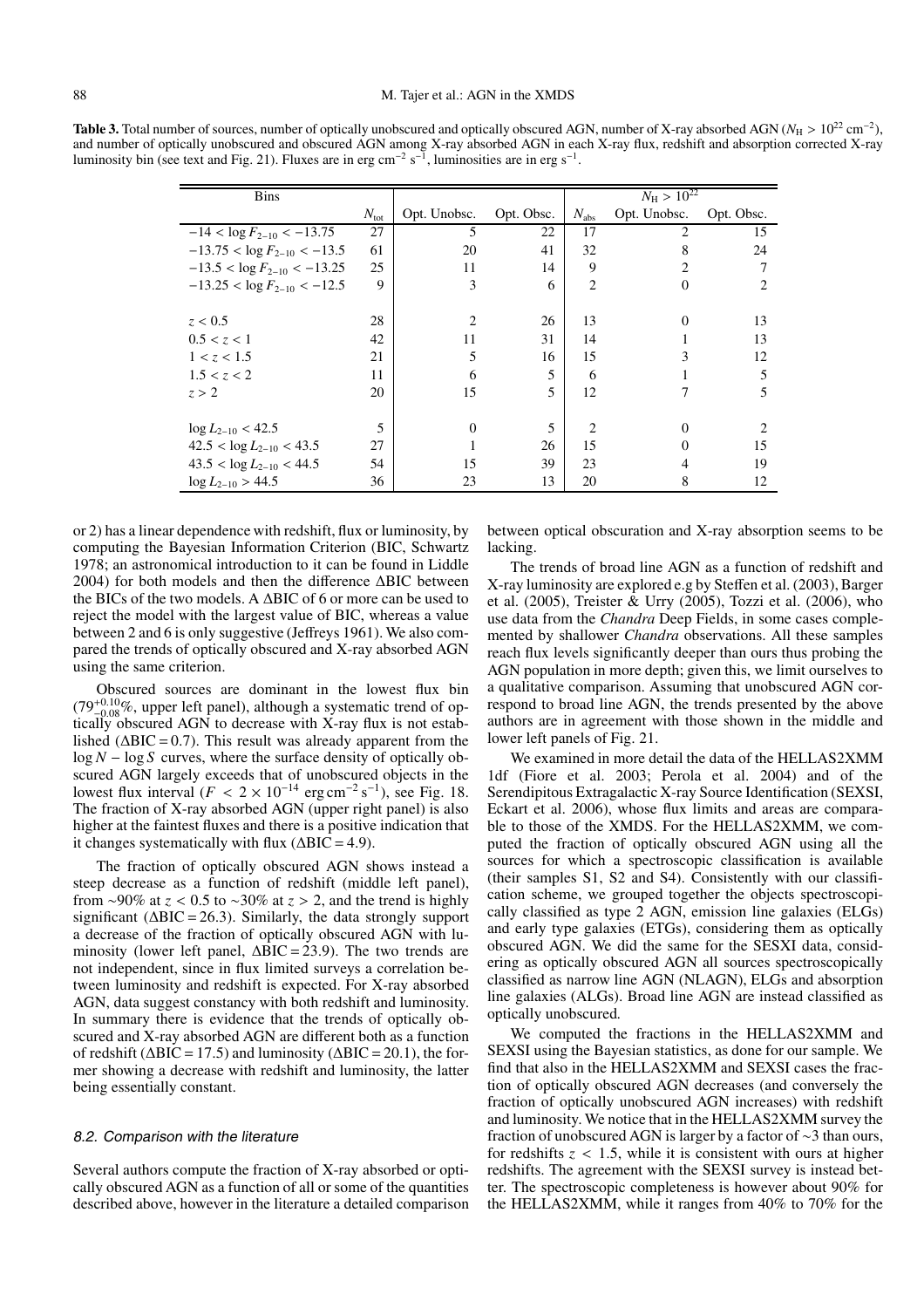SEXSI. The larger fractions of type 1 AGN in spectroscopic samples are expected, given the differences between photometric and spectroscopic classifications discussed above, however the fraction of type 1 AGN in the HELLAS2XMM is still larger than ours even when the correction factor computed in Sect. 5.1 is taken into account. Nevertheless, the trends observed in spectroscopic samples are consistent with ours.

The X-ray properties (fraction of AGN with  $N_{\rm H}$  >  $10^{22}$  cm<sup>-2</sup>) are explored by a number of authors who use XMM-Newton or Chandra data of similar depth (flux limit of  $\sim 10^{-14}$  erg cm<sup>-2</sup> s<sup>-1</sup>, see e.g. Piconcelli et al. 2003; Perola et al. 2004; Eckart et al. 2006; Akylas et al. 2006) and a quantitative comparison with their results is possible. Taking into account the different selection criteria and corrections that the different authors apply to the data, we find agreement within the errors with the results reported here.

Again, we concentrated in particular on the results obtained in the HELLAS2XMM and in the SEXSI surveys. Both Perola et al.  $(2004)$  and Eckart et al.  $(2006)$  show that the fraction of X-ray absorbed AGN increases with decreasing X-ray flux, even if the trends are significant only when X-ray fluxes as faint as  $10^{-15}$  erg cm<sup>-2</sup> s<sup>-1</sup> are considered. In our flux range, we are consistent with the HELLAS2XMM and SEXSI values. Perola et al. (2004) and Eckart et al. (2006) also find that there is no evidence of a dependence of the fraction of X-ray absorbed AGN on luminosity. Again, these results are consistent with ours, with a better quantitative agreement with the SEXSI than with the HELLAS2XMM survey (for example, the fraction of X-ray absorbed AGN is between  $\sim 0.4$  and  $\sim 0.6$  in our case and in the SEXSI, while it is between  $\sim 0.2$  and  $\sim 0.4$  in the HELLAS2XMM).

In conclusion, the analysis of our, the HELLAS2XMM and the SEXSI data indicates that the percentages of optically obscured and X-ray absorbed AGN within the same sample show different dependences on redshift and X-ray luminosity. Recent models which describe the cosmological evolution of the AGN space density, such as those of Ueda et al. (2003) and La Franca et al. (2005), predict that the fraction of X-ray absorbed AGN decreases with luminosity, and increase with redshift, in the case of the La Franca et al. (2005) model. The combination of a decrease in luminosity and an increase with redshift within a single flux limited sample, where the redshift and luminosity dependences tend to compensate each other, may well be the explanation underlying the observed "constancy" with redshift and luminosity of the absorbed AGN fraction in our data. In fact, La Franca et al. (2005) point out that the result of the opposite trends in  $L_X$  and z leads to an apparent constancy of the X-ray absorbed fraction of AGN. Only by combining several samples and thus covering wide strips of the  $L_X - z$  plane with almost constant redshift or luminosity is it possible to disentangle the true dependences.

On the other hand, in a recent analysis of the XMM-Newton observation of the *Chandra* Deep Field South, Dwelly & Page (2006) do not find any dependence of the X-ray absorbed AGN fraction on redshift and luminosity and suggest that the trends observed by other authors could be the result of using deep X-ray data from *Chandra*, which could be biased against high redshift X-ray absorbed AGN. Therefore the redshift and luminosity dependence of X-ray absorption in the AGN population is still an open issue.

In any case, the different redshift and luminosity dependences observed for optically obscured and X-ray absorbed AGN imply that in a significant number of objects obscuration

and absorption are not strictly related, moreover the relation depends on redshift/luminosity in a systematic way.

#### 8.3. Objects with different absorption properties

There is a number of examples in the literature of objects that have opposite X-ray and optical properties, such as X-ray absorbed type 1 AGN (e.g. Comastri et al. 2001; Brusa et al. 2003; Akiyama et al. 2003) or X-ray unabsorbed type 2 AGN (e.g. Panessa & Bassani 2002; Caccianiga et al. 2004; Wolter et al. 2005), however it is not clear so far how common these exceptions are and how they can be reconciled with the unified model (Antonucci 1993). Perola et al. (2004) find that about 10% of broad line AGN are X-ray absorbed, while Tozzi et al. (2006) estimate that the correspondence of unabsorbed (absorbed) X-ray sources to optical type 1 (type 2) AGN is accurate for at least 80% of the sources. We address this question in the following subsections, where instead of type 1 and type 2 AGN as derived from the optical spectra, we will consider optically obscured and unobscured AGN as derived from the SED classification.

## 8.3.1. X-ray absorption without optical obscuration

We find 12 X-ray absorbed, optically unobscured AGN, 31% of all unobscured AGN. In 7 cases, the fit requires additional extinction,  $A_V = 0.40{\text{-}}0.55$ , but lower than that would be derived from the column density in the X-ray spectral fits assuming the standard dust-to-gas ratio. The discrepancy between optical and X-ray properties can be explained e.g. by a dust-to-gas ratio lower than the Galactic value (Maiolino et al. 2001) or by a different path of the line of sights to the X-ray and the optical sources (e.g. see dual absorber model in Risaliti et al. 2000; or torus clumpy model, Hoenig et al. 2006). Another possibility is that in some objects the absorbing gas is ionized rather than neutral: in that case, dust would likely be absent and the intrinsic continuum plus broad emission lines would be observed in the optical spectrum of the AGN. Examples of broad line AGN whose X-ray spectra show absorption well fitted by an ionized absorber model are reported in Page et al. (2006).

#### 8.3.2. Optical obscuration without X-ray absorption

35 out of 83 optically obscured sources do not show high X-ray absorption. We note however that 22 of them  $(63\%)$  are indeed fitted by the Seyfert 1.8 template, which in a number of cases corresponds to objects with broad emission lines (Sect. 5.1). It is therefore likely that an intermediate class between unobscured and truly obscured AGN exists, made of objects which are dominated by star-light emission in the near-IR, and X-ray unabsorbed. In a future work we will extend our analysis to the whole XMDS area; the larger statistics will allow us to refine the photometric classification using a wider set of templates and better explore the relation between X-ray absorption and the optical to mid-IR SED. However, we do not expect all obscured AGN that are unabsorbed in the X-rays to be misclassified.

Another plausible explanation for (apparent) obscuration without X-ray absorption is a larger relative luminosity of the host galaxy compared to the AGN optical light. In this scenario, the AGN optical light might simply be fainter than that of the host galaxy and not extincted.

Our analysis shows that about 40% of our sources have opposite optical and X-ray properties (12 X-ray absorbed, optically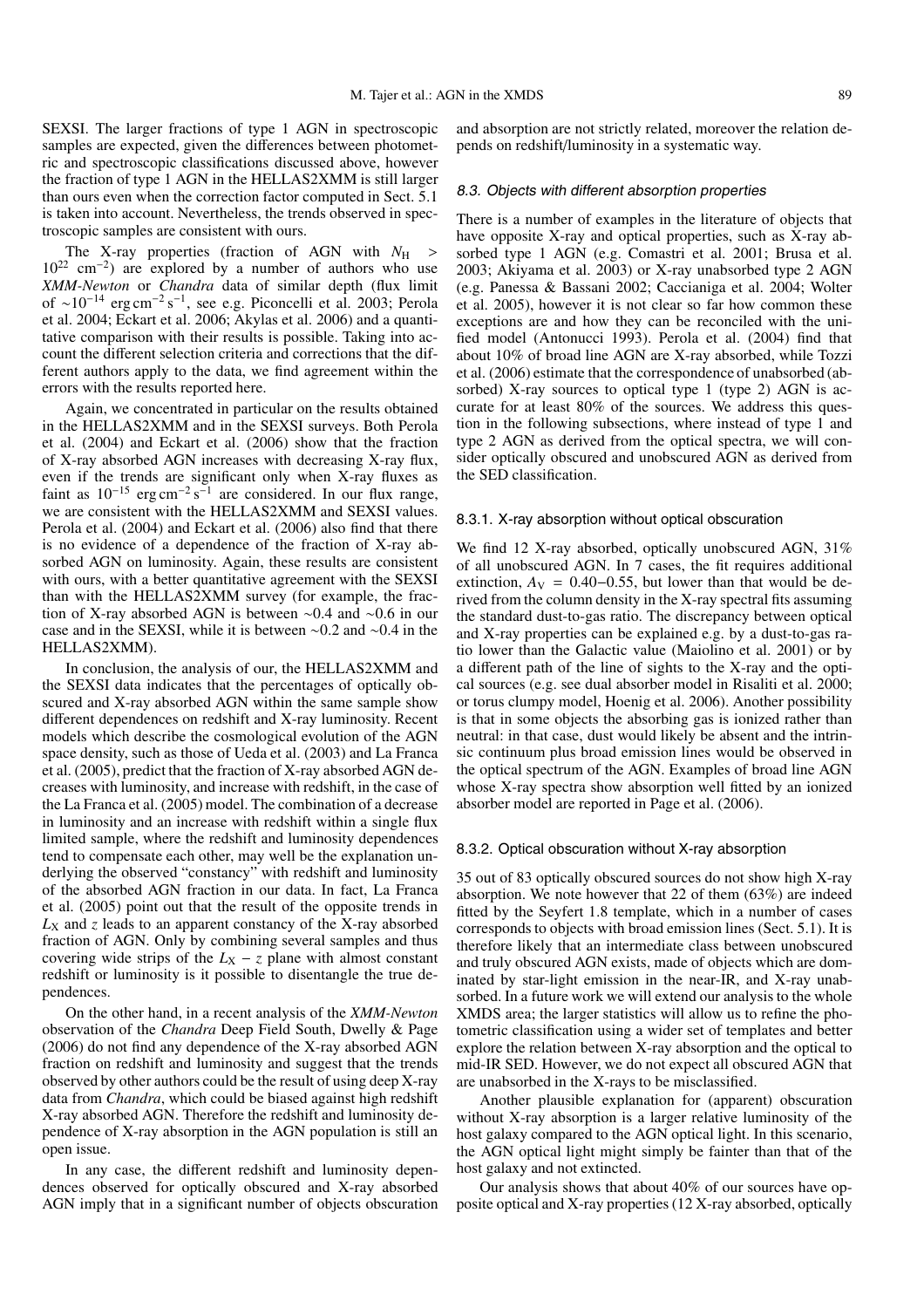unobscured AGN and 35 X-ray unabsorbed, optically obscured AGN). The uncertainties related to this fraction are linked, on the one side, to the large errors involved in the computation of intrinsic column densities for high redshift AGN (see Sect. 6.2), and on the other side, to our classification of sources based on SED fitting templates. However, these effects cannot fully account for the large number of objects with discrepant optical and X-ray properties and the very different trends that we observe in Fig. 21. We remind that similar discrepancies are also apparent in the literature, where spectroscopic classifications are used (Sect. 8.2). These results suggest that the basic formulation of the unified model, in which the viewing angle is the sole factor in determining the AGN type, might be too simplistic. As an example, Elitzur (2006) propose that the difference between type 1 and type 2 AGN is instead an issue of probability for direct view of the AGN through a clumpy, soft - edge torus. Moreover, he suggests that the "X-ray torus" does not coincide with the "dusty torus" and that the bulk of the X-ray absorption likely comes in most cases from clouds located in the inner, dust free portion of the X-ray torus. The trends with luminosity described above agree with this kind of picture, where at high luminosities dust can be evaporated/expelled, while absorption by gas can be associated with strong outflowing winds outside the dusty torus.

Larger samples obtained by combining sub-samples from surveys of various depths and areas, joined with optical spectroscopic data, are necessary to minimize selection effects, provide a deeper understanding of the AGN properties and test this scenario.

## 9. Summary and conclusions

We have selected 136 X-ray sources detected at  $\geq 3\sigma$  in the  $2-10$  keV band in the XMDS area also covered by the VVDS. More than 90% of the sources have been identified with an optical and/or infrared counterpart (Sect. 3) and 98% of them have X-ray to optical and X-ray to infrared ratios typical of AGN (Sect. 4).

We used the optical and infrared data to construct SEDs and compute photometric redshifts. The comparison with the spectroscopic redshifts available shows that in 90% of cases there is agreement between photometric and spectroscopic estimates (Sect. 5). All sources fitted by a SFG template which have X-ray to optical ratios typical of AGN (22 out of 24) have high hard Xray luminosities ( $\geq 10^{42}$  erg s<sup>-1</sup>), suggesting that all are indeed AGN with the host galaxy emission dominating in the optical – IR bands. Objects fitted by a type 1 AGN template have generally blue optical/IR colors and in most cases do not show X-ray absorption, while those fitted by a type 2 AGN or a SFG template have red optical/IR colors and most of them are X-ray absorbed (Sects.  $5$  and  $6$ ).

Comparison between photometric and spectroscopic classification, when available, shows that the type 1 AGN photometric classification is unambiguous, but we underestimate the fraction of broad line AGN, since 10 out of 26 are classified as type 2 AGN due to the dominance of star light emission in the near-IR. AGN fitted by a type 1 template are referred as optically unobscured, while those fitted by a type 2 AGN or a SFG template are referred as optically obscured (Sect. 5.1).

We extracted the X-ray spectra of the 55 X-ray sources having at least 50 net counts in the  $2-10$  keV band. For sources with a smaller number of detected counts, we used hardness ratios to compute the column densities. We find that, when the redshift dependence is taken into account, 60% of the optically obscured AGN are X-ray absorbed, but also 30% of the optically unobscured AGN have  $N_H^{\text{intr}} > 10^{22} \text{ cm}^{-2}$ , showing that optical and X-ray classifications are not strictly related (Sect. 6).

We constructed stacked X-ray spectra to measure average spectral properties of our sample and to find differences between optically obscured and unobscured AGN as a function of X-ray flux. We find that stacked spectra of optically unobscured AGN have a photon index consistent with  $\Gamma = 2$ , similar to average values found for X-ray unabsorbed AGN. On the other hand, the slope of stacked spectra of optically obscured AGN is consistent with  $\Gamma \sim 1.6$ . The stacked spectrum of the objects fitted by a SFG template is even harder, with  $\Gamma \sim 1.2-1.3$ . (Sect. 6.3).

Comparing the fractions of optically obscured and X-ray absorbed AGN, we find that while the fraction of optically obscured AGN steeply decreases with redshift and luminosity, that of X-ray absorbed AGN is nearly constant at  $\sim$ 50% as a function of redshift and X-ray luminosity (Sect. 8). The constancy of the population of X-ray absorbed AGN with redshift and luminosity observed in our sample can be explained by the La Franca et al. (2005) predictions that the fraction of X-ray absorbed AGN should decrease with luminosity and increase with redshift, since these two dependences tend to compensate each other in a single, flux limited sample. The different trends of optically obscured and X-ray absorbed AGN are confirmed also by the analysis of spectroscopic samples from the literature, showing that this result is not biased by the uncertainties in the photometric classification.

In 39% sources (47 out of 122) an inconsistency between X-ray absorption and optical obscuration is observed (12 X-ray absorbed, optically unobscured AGN, and 35 X-ray unabsorbed, optically obscured AGN). About 63% of the optically obscured X-ray absorbed AGN can be indeed misclassified broad line AGN. On the other hand, the significant fraction of optically unobscured, X-ray absorbed AGN found in our sample suggests that the basic formulation of the AGN unification model can be too simplistic.

We also computed the differential  $\log N - \log S$  relationship for the obscured and unobscured AGN, finding that the optically obscured AGN begin to dominate for  $F < 2 \times 10^{-14}$  erg cm<sup>-2</sup> s<sup>-1</sup>. where the ratio between obscured and unobscured AGN is  $~4.6$ (Sect. 7). In the whole flux range considered, the surface density of the optically obscured AGN is higher than that of the optically unobscured ones by a factor of  $\sim$ 2.4. However, if a correction is applied to account for misclassified type 1 AGN, the ratio between optically obscured and unobscured AGN is  $\sim$ 1.1.

We find 22 sources that could be classified as type 2 QSO candidates ( $N_{\rm H} > 10^{22}$  cm<sup>-2</sup>,  $L_{\rm X} > 10^{44}$  erg s<sup>-1</sup>). They are fitted by a type 2 AGN or a SFG template and on average their infrared/optical and X-ray/optical flux ratios are typical of extremely obscured AGN. 4 of the 18 having a measured  $K$  magnitude are EROs ( $R - K > 5$  in the Vega system). We estimate a surface density of type 2 QSOs at  $F_{2-10} > 10^{-14}$  erg cm<sup>-2</sup> s<sup>-1</sup> of  $(35 \pm 8)$  deg<sup>-2</sup> (Sect. 7.1).

In this work the full power of multiwavelength observations is exploited to understand the global properties of AGN. We plan to extend our analysis to the whole XMDS to improve the statistical significance of our results.

Acknowledgements. We thank M. Bolzonella for her suggestions in computing the photometric redshifts and her comments on the paper and A. Bongiorno for helping us with the VVDS spectra. We also thank D. Alloin, R. Della Ceca, P. Severonini and G. Zamorani for useful comments.

M.T. acknowledges financial support from MIUR Cofin 2004-023189-005. The INAF members of the team acknowledge financial contribution from contract ASI-INAF I/023/05/0. O.G. and J.S. would like to acknowledge support by contract Inter-University Attraction Pole P5/36 (Belgium), the ESA PRODEX Programme (XMM-LSS) and the Belgium Federal Science Policy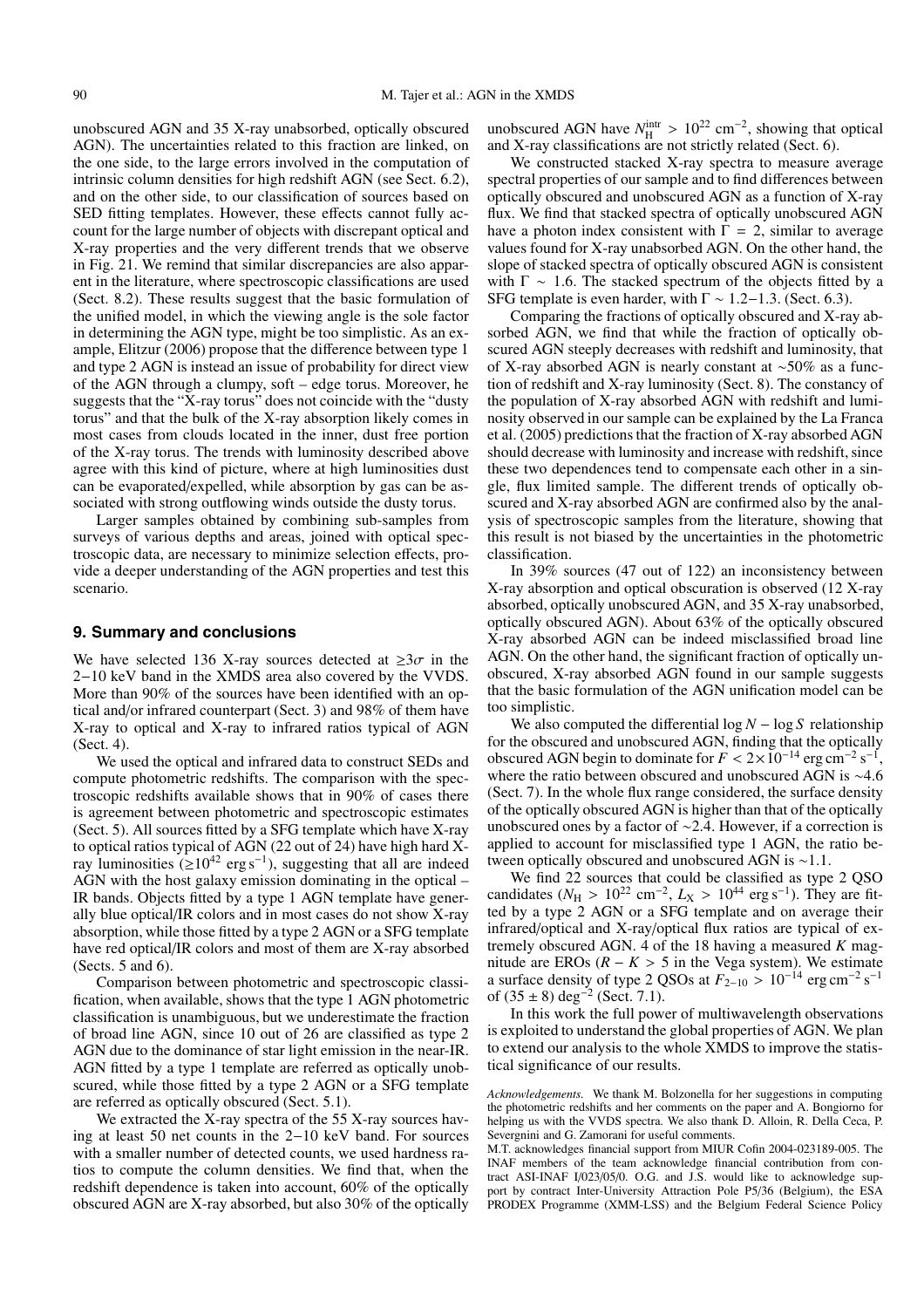Office. This work is based on observations obtained with XMM-Newton, an ESA science mission with instruments and contributions directly funded by ESA Member States and the USA (NASA). Also based on observations obtained with MegaPrime/MegaCam, a joint project of CFHT and CEA/DAPNIA, at the Canada-France-Hawaii Telescope (CFHT) which is operated by the National Research Council (NRC) of Canada, the Institut National des Science de l'Univers of the Centre National de la Recherche Scientifique (CNRS) of France, and the University of Hawaii. This work is based in part on data products produced at TERAPIX and the Canadian Astronomy Data Centre as part of the Canada-France-Hawaii Telescope Legacy Survey, a collaborative project of NRC and CNRS. This work is in part based on observations made with the Spitzer Space Telescope, which is operated by the Jet Propulsion Laboratory, California Institute of Technology under NASA. Support for this work, part of the Spitzer Space Telescope Legacy Science Program, was provided by NASA through an award issued by the Jet Propulsion Laboratory, California Institute of Technology under NASA contract 1407.

## **References**

- Akiyama, M., Ohta, K., Yamada, T., et al. 1998, ApJ, 500, 173
- Akiyama, M., Ohta, K., Yamada, T., et al. 2000, ApJ, 532, 700
- Akiyama, M., Ueda, Y., Ohta, K., Takahashi, T., & Yamada, T. 2003, ApJS, 148, 275
- Akylas, A., Georgantopoulos, I., Georgakakis, A., Kitsionas, S., & Hatziminaoglou, E. 2006, A&A, 459, 693
- Alexander, D. M., Bauer, F. E., Brandt, W. N., et al. 2003, AJ, 126, 539
- Alexander, D. M., Chartas, G., Bauer, F. E., et al. 2005, MNRAS, 357, L16
- Alonso-Herrero, A., Pérez-González, P. G., Rigby, J., et al. 2004, ApJS, 154, 155
- Andreon, S., Quintana, H., Tajer, M., Galaz, G., & Surdej, J. 2006, MNRAS, 365, 915
- Antonucci, R. 1993, ARA&A, 31, 473
- Babbedge, T. S. R., Rowan-Robinson, M., Gonzalez-Solares, E. M., et al. 2004, MNRAS, 353, 654
- Baldi, A., Molendi, S., Comastri, A., et al. 2002, ApJ, 564, 190
- Barger, A. J., Cowie, L. L., Brandt, W. N., et al. 2002, AJ, 124, 1839
- Barger, A. J., Cowie, L. L., Capak, P., et al. 2003, AJ, 126, 632
- Barger, A. J., Cowie, L. L., Mushotzky, R. F., et al. 2005, AJ, 129, 578
- Bauer, F. E., Alexander, D. M., Brandt, W. N., et al. 2004, AJ, 128, 2048
- Bolzonella, M., Miralles, J.-M., & Pelló, R. 2000, A&A, 363, 476
- Bondi, M., Ciliegi, P., Zamorani, G., et al. 2003, A&A, 403, 857
- Brusa, M., Comastri, A., Mignoli, M., et al. 2003, A&A, 409, 65
- Brusa, M., Comastri, A., Daddi, E., et al. 2005, A&A, 432, 69
- Caccianiga, A., Severgnini, P., Braito, V., et al. 2004, A&A, 416, 901 Calzetti, D., Armus, L., Bohlin, R. C., et al. 2000, ApJ, 533, 682
- 
- Cash, W. 1979, ApJ, 228, 939
- Chen, L.-W., Fabian, A. C., & Gendreau, K. C. 1997, MNRAS, 285, 449
- Chiappetti, L., Tajer, M., Trinchieri, G., et al. 2005, A&A, 439, 413, Paper I Ciliegi, P., Zamorani, G., Bondi, M., et al. 2005, A&A, 441, 879
- Cocchia, F., Fiore, F., Vignali, C., et al. 2007, A&A, 466, 31
- Cohen, A. S., Röttgering, H. J. A., Kassim, N. E., et al. 2003, ApJ, 591, 640
- Comastri, A., Fiore, F., Vignali, C., et al. 2001, MNRAS, 327, 781
- De Luca, A., & Molendi, S. 2004, A&A, 419, 837
- Della Ceca, R., Maccacaro, T., Rosati, P., & Braito, V. 2000, A&A, 355, 121
- Dickey, J. M., & Lockman, F. J. 1990, ARA&A, 28, 215
- Downes, A. J. B., Peacock, J. A., Savage, A., & Carrie, D. R. 1986, MNRAS, 218.31
- Dwelly, T., & Page, M. J. 2006, MNRAS, accepted
- $[arXiv:astro-ph/0608479]$
- Dye, S., Warren, S. J., Hambly, N. C., et al. 2006, MNRAS, 372, 1227
- Eckart, M. E., Stern, D., Helfand, D. J., et al. 2006, ApJS, 165, 19
- Elitzur, M. 2006, to appear in The Central Engine of Active Galactic Nuclei, ed. L. C. Ho, & J.-M. Wang [arXiv: astro-ph/0612458]
- Elvis, M. 2000, ApJ, 545, 63
- Elvis, M., Wilkes, B. J., McDowell, J. C., et al. 1994, ApJS, 95, 1
- Fiore, F., Brusa, M., Cocchia, F., et al. 2003, A&A, 409, 79
- Franceschini, A., Bassani, L., Cappi, M., et al. 2000, A&A, 353, 910
- Franceschini, A., Braito, V., & Fadda, D. 2002, MNRAS, 335, L51
- Franceschini, A., Manners, J., Polletta, M. d. C., et al. 2005, AJ, 129, 2074
- Gandhi, P., & Fabian, A. C. 2003, MNRAS, 339, 1095
- Gandhi, P., Garcet, O., Disseau, L., et al. 2006, A&A, 457, 393
- Gavignaud, I., Bongiorno, A., Paltani, S., et al. 2006, A&A, 457, 79
- Gendreau, K. C., Mushotzky, R., Fabian, A. C., et al. 1995, PASJ, 47, L5
- Georgakakis, A. E., Georgantopoulos, I., & Akylas, A. 2006, MNRAS, 366, 171
- Ghizzardi, S., In flight calibration of the PSF for the PN camera 2002, XMM-SOC-CAL-TN-0029
- Giacconi, R., Zirm, A., Wang, J., et al. 2002, ApJS, 139, 369
- Gilli, R., Salvati, M., & Hasinger, G. 2001, A&A, 366, 407
- Glikman, E., Gregg, M. D., Lacy, M., et al. 2004, ApJ, 607, 60
- Gregg, M. D., Lacy, M., White, R. L., et al. 2002, ApJ, 564, 133
- Hasinger, G. 2003, in The Emergence of Cosmic Structure, ed. S. S.Holt, & C. S. Reynolds, AIP Conf. Proc., 666, 227

91

- Hewett, P. C., Warren, S. J., Leggett, S. K., & Hodgkin, S. T. 2006, MNRAS, 367, 454
- Hoekstra, H., Mellier, Y., van Waerbeke, L., et al. 2006, ApJ, 647, 116
- Hönig, S. F., Beckert, T., Ohnaka, K., & Weigelt, G. 2006, A&A, 452, 459
- Hornschemeier, A. E., Brandt, W. N., Garmire, G. P., et al. 2001, ApJ, 554, 742
- Iovino, A., McCracken, H. J., Garilli, B., et al. 2005, A&A, 442, 423
- Jeffreys, H. 1961, Theory of Probability, 3rd edn. (Oxford: Oxford Univ. Press), Kirsh, M., EPIC status of calibration and data analysis 2006, XMM-SOC-CAL-TN-0018
- Kitsionas, S., Hatziminaoglou, E., Georgakakis, A., & Georgantopoulos, I. 2005, A&A, 434, 475
- Krongold, Y., Nicastro, F., Elvis, M., et al. 2007, ApJ, accepted  $[arXiv:astro-ph/0702399]$
- Lacy, M., Storrie-Lombardi, L. J., Sajina, A., et al. 2004, ApJS, 154, 166
- Lacy, M., Petric, A., Sajina, A., et al. 2006, AJ, accepted
	- $[arXiv:astro-ph/0609594]$
- La Franca, F., Fiore, F., Comastri, A., et al. 2005, ApJ, 635, 864
- Lawrence, A., Warren, S. J., Almaini, O., et al. 2006, MNRAS, submitted  $[arXiv:astro-ph/0604426]$
- Le Fèvre, O., Mellier, Y., McCracken, H. J., et al. 2004, A&A, 417, 839
- Le Fèvre, O., Vettolani, G., Garilli, B., et al. 2005, A&A, 439, 845
- Liddle, A. R. 2004, MNRAS, 351, L49
- Lonsdale, C. J., Smith, H. E., Rowan-Robinson, M., et al. 2003, PASP, 115, 897 Madau, P. 1995, ApJ, 441, 18
- Mainieri, V., Bergeron, J., Hasinger, G., et al. 2002, A&A, 393, 425
- Maiolino, R., & Rieke, G. H. 1995, ApJ, 454, 95
- Maiolino, R., Marconi, A., Salvati, M., et al. 2001, A&A, 365, 28
- Maiolino, R., Mignoli, M., Pozzetti, L., et al. 2006, A&A, 445, 457
- McCracken, H. J., Radovich, M., Bertin, E., et al. 2003, A&A, 410, 17
- Moretti, A., Campana, S., Lazzati, D., & Tagliaferri, G. 2003, ApJ, 588, 696
- Nandra, K., & Pounds, K. A. 1994, MNRAS, 268, 405
- Pacaud, F., Pierre, M., Refregier, A., et al. 2006, MNRAS, 372, 578
- Page, M. J., Loaring, N. S., Dwelly, T., et al. 2006, MNRAS, 369, 156
- Panessa, F., & Bassani, L. 2002, A&A, 394, 435
- Perola, G. C., Puccetti, S., Fiore, F., et al. 2004, A&A, 421, 491
- Piccinotti, G., Mushotzky, R. F., Boldt, E. A., et al. 1982, ApJ, 253, 485
- Piconcelli, E., Cappi, M., Bassani, L., Di Cocco, G., & Dadina, M. 2003, A&A, 412.689
- Pierre, M., Valtchanov, I., Altieri, B., et al. 2004, J. Cosmology Astropart. Phys.,  $9.11$
- Pierre, M., Pacaud, F., Duc, P. A., et al. 2006, MNRAS, 372, 591
- Polletta, M., Wilkes, B., Siana, B., et al. 2006, ApJ, 642, 673
- Polletta, M., Tajer, M., Maraschi, L., et al. 2007, ApJ, accepted  $\lceil$ arXiv:astro-ph/0703255]
- Radovich, M., Arnaboldi, M., Ripepi, V., et al. 2004, A&A, 417, 51
- Ranalli, P., Comastri, A., & Setti, G. 2003, A&A, 399, 39
- Rigby, J. R., Rieke, G. H., Pérez-González, P. G., et al. 2005, ApJ, 627, 134
- Risaliti, G., Maiolino, R., & Salvati, M. 1999, ApJ, 522, 157
- Risaliti, G., Maiolino, R., & Bassani, L. 2000, A&A, 356, 33
- Schwartz, G. 1978, Ann. Stat., 5, 461

AnI 596 1.23

349. L73

- Semboloni, E., Mellier, Y., van Waerbeke, L., et al. 2006, A&A, 452, 51
- Severgnini, P., Della Ceca, R., Braito, V., et al. 2005, A&A, 431, 87
- Severgnini, P., Caccianiga, A., Braito, V., et al. 2006, A&A, 451, 859

Steffen, A. T., Barger, A. J., Capak, P., et al. 2004, AJ, 128, 1483

Surace, J. A., Shupe, D. L., Fang, F., et al. 2005, AAS, 207, 6301

Tozzi, P., Gilli, R., Mainieri, V., et al. 2006, A&A, 451, 457

Ueda, Y., Akiyama, M., Ohta, K., et al. 2003, ApJ, 598, 886

Turner, T. J., & Pounds, K. A. 1989, MNRAS, 240, 833

Wilms, J., Allen, A., & McCray, R. 2000, ApJ, 542, 914

Treister, E., & Urry, C. M. 2005, ApJ, 630, 115

Silverman, J. D., Green, P. J., Barkhouse, W. A., et al. 2005, ApJ, 618, 123

Treister, E., Castander, F. J., Maccarone, T. J., et al. 2005, ApJ, 621, 104

Urrutia, T., Lacy, M., Gregg, M. D., & Becker, R. H. 2005, ApJ, 627, 75

Wilkes, B. J., Schmidt, G. D., Cutri, R. M., et al. 2002, ApJ, 564, L65

Wilkes, B. J., Pounds, K. A., Schmidt, G. D., et al. 2005, ApJ, 634, 183

York, D. G., Adelman, J., Anderson, J. E., et al. 2000, AJ, 120, 1579

Wolter, A., Gioia, I. M., Henry, J. P., & Mullis, C. R. 2005, A&A, 444, 165

Worsley, M. A., Fabian, A. C., Bauer, F. E., et al. 2005, MNRAS, 357, 1281

Vecchi, A., Molendi, S., Guainazzi, M., Fiore, F., & Parmar, A. N. 1999, A&A,

Steffen, A. T., Barger, A. J., Cowie, L. L., Mushotzky, R. F., & Yang, Y. 2003,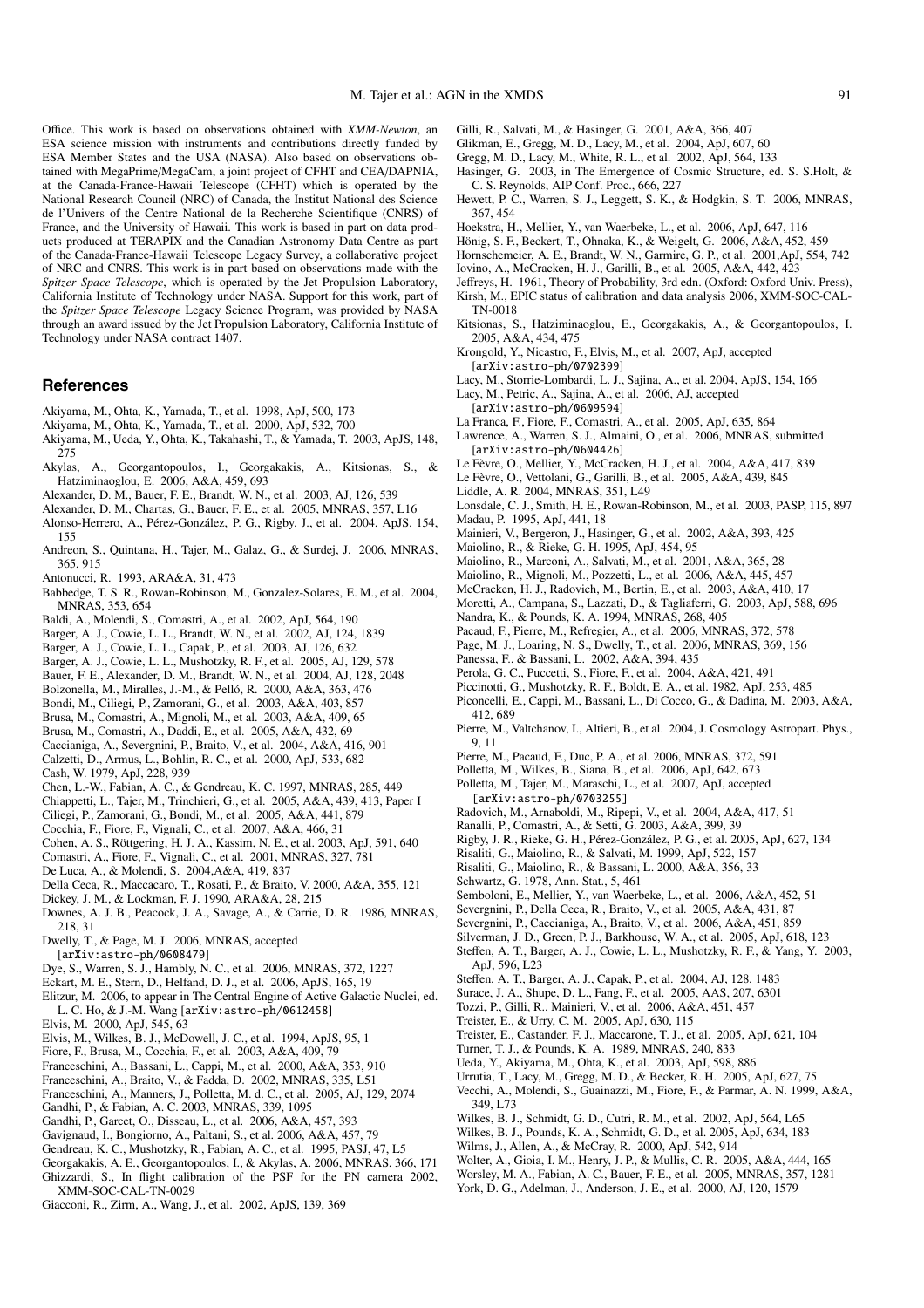# **Online Material**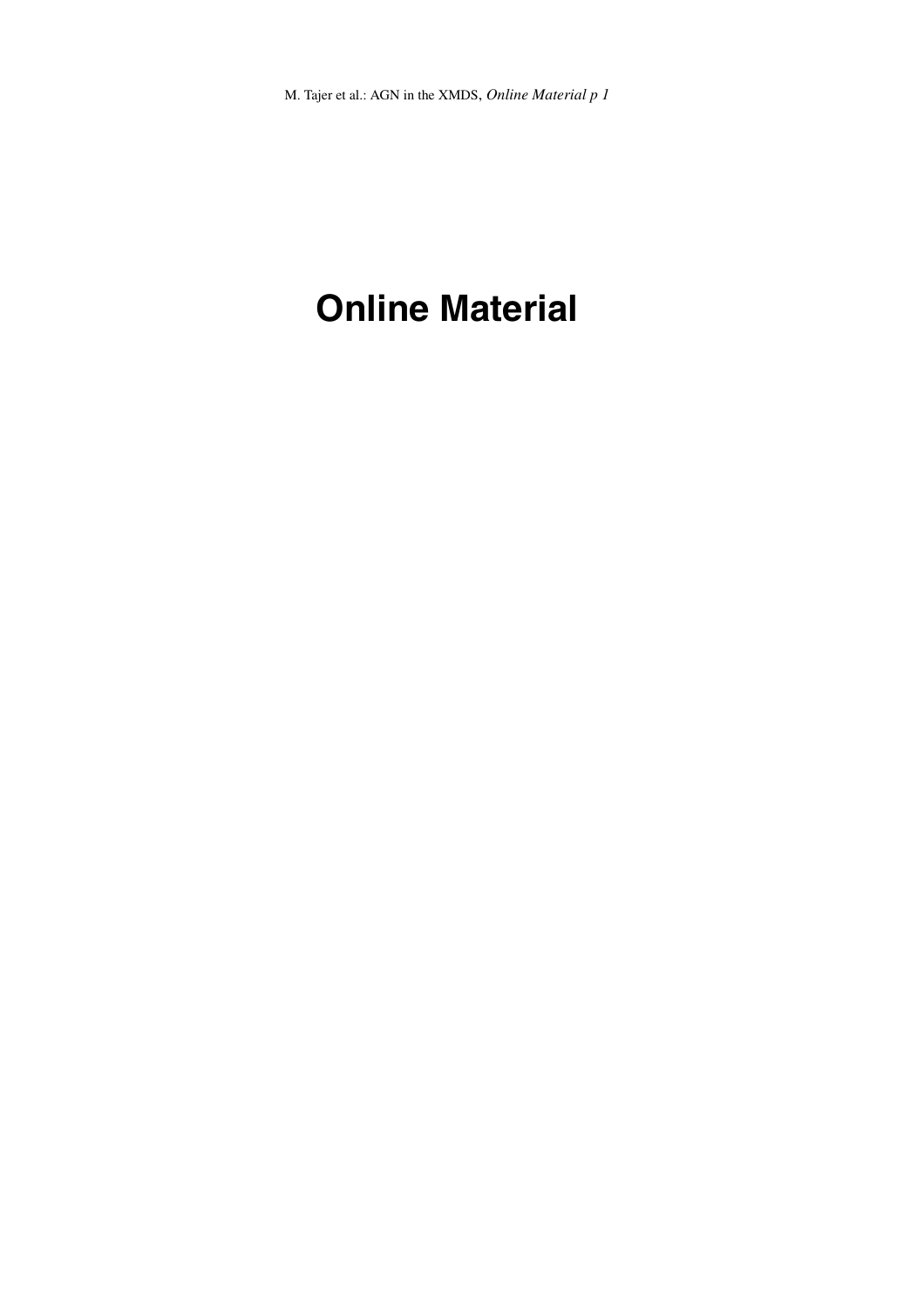## Appendix A: Properties of the  $3\sigma$  hard sample

We report in Table A.1 the X-ray, optical and infrared properties of the  $3\sigma$  hard sample. Column 1 list the XMDS identifier, Col. 2 the XMDS name, Cols. 3 and 4 the X-ray coordinates (astrometrically corrected), Col. 5 the 2-10 keV flux, Col. 6 the hardness ratio between the  $2-10$  and  $0.5-2$  keV bands, Col. 7 the distance between the X-ray and the optical VVDS position, Col. 8 the VVDS B magnitude, Col. 9 the VVDS I magnitude, Col. 10 the color classification (B for blue, i.e.  $B - I \le 1$  and R for red, i.e.  $B - I > 1$ ), Col. 11 the CFHTLS i' magnitude, Col. 12 the SWIRE 3.6  $\mu$ m flux, Col. 13 the SWIRE 24  $\mu$ m flux, Col. 14 the spectroscopic redshift, Col. 15 the photometric redshift, Col. 16 the photometric classification based on SEDs (see text) and Col. 17 the absorption corrected  $2-10 \text{ keV}$  luminosity.

A "..." means no data available (i.e. source outside the field of view or not measured flux because of instrumental problems). For sources undetected at 24  $\mu$ m, a 5 $\sigma$  upper limit (241  $\mu$ Jy) was used. For sources with ambiguous optical - IR identification, two or more rows are associated with the X-ray source, one for each candidate counterpart, with the one having the best probability (see Sect. 3) listed as first. In these cases, X-ray data are reported only in the first row. All magnitudes are in the AB system. The systematic error on SWIRE fluxes is 5%.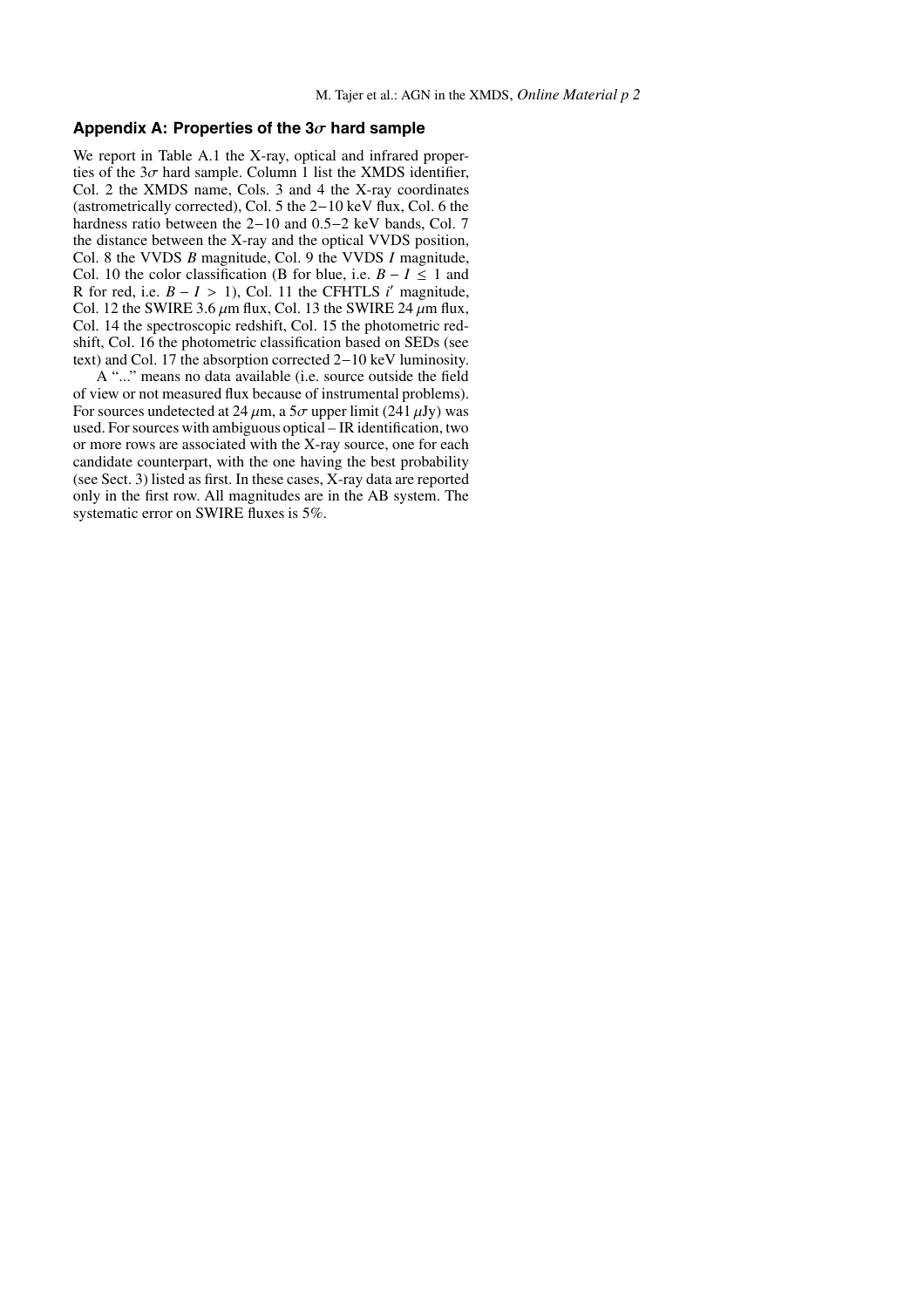**Table A.1.** The  $3\sigma$  hard sample: XMDS identifier and name, X-ray coordinates, X-ray flux (2–10 keV), hardness ratio between the 2–10 and 0.5–2 keV bands, distance between the X-ray and optical VVDS positions, VVDS *B* All magnitudes are in the AB system.

|                | <b>ID</b> XMDS Name |                                                                                                    | RA | Dec | $F_{2-10}$<br>$(10^{-14} \text{ cgs})$ |                | (        |                             |          |          | HR X – 0 mag B mag I color mag i' $F_{3,6}$ | $(\mu Jy)$ | $F_{24}$<br>$(\mu Jy)$ | $z_{sp}$                            | $z_{ph}$ SED class. $log L_{2-10}^{corr}$<br>$(\text{erg } s^{-1})$ |
|----------------|---------------------|----------------------------------------------------------------------------------------------------|----|-----|----------------------------------------|----------------|----------|-----------------------------|----------|----------|---------------------------------------------|------------|------------------------|-------------------------------------|---------------------------------------------------------------------|
| $\overline{4}$ |                     | XMDS J022521.0-043949 02:25:21.079 -4:39:48.476                                                    |    |     |                                        | $7.45 - 0.07$  |          | 0.8 21.08 18.39             |          |          | $R$ 18.56                                   | 259        |                        | 410 0.265 0.245 SFG                 | 43.12                                                               |
|                |                     | 12 XMDS J022544.9-043735 02:25:44.988 -4:37:35.230                                                 |    |     |                                        | $2.13 - 0.23$  |          | 1.0 24.66 22.14             |          |          | $R$ 21.96                                   | 32         |                        | $<$ 241 3.5892 3.597 AGN1           | 45.42                                                               |
| 13             |                     | XMDS J022504.5-043707 02:25:04.546 -4:37:07.416                                                    |    |     |                                        | $2.30 - 0.28$  |          | 0.4 24.04 22.69             |          |          | $R$ 22.91                                   | 59         | 470                    | $ 1.103$ AGN2                       | 44.20                                                               |
|                |                     | 16 XMDS J022506.4-043621 02:25:06.484 -4:36:20.932                                                 |    |     |                                        | $1.36 - 0.65$  |          | 0.6 22.37 20.77             |          |          | $R$ 20.87                                   | 109        | 362                    | $$ 0.850 AGN2                       | 43.68                                                               |
| 18             |                     | XMDS J022510.6-043549 02:25:10.665 -4:35:49.283                                                    |    |     |                                        | $2.97 - 0.44$  |          | 0.3 25.65 24.86             |          |          | B 25.31                                     | 27         | 300                    | $\dots$ 1.612 AGN2                  | 44.71                                                               |
| 29             |                     | XMDS J022521.0-043228 02:25:21.067 -4:32:27.837                                                    |    |     |                                        | $1.25 - 0.25$  |          | 1.3 24.51 21.59             |          |          | $R$ 21.93                                   |            | $52 \le 241$           | $\dots$ 0.868 SFG                   | 43.68                                                               |
|                |                     | 36 XMDS J022449.8-043026 02:24:49.888 -4:30:26.192                                                 |    |     |                                        | $3.54 - 0.22$  |          | 0.6 20.42 19.94             |          |          | B 20.10                                     | 110        | 895                    | $ 1.043$ AGN1                       | 44.32                                                               |
|                |                     |                                                                                                    |    |     |                                        |                |          | 1.9 24.55 23.25             |          |          | R 23.71                                     | 40         | 776                    |                                     | 44.91                                                               |
| 40             |                     | XMDS J022510.6-042928 02:25:10.689 -4:29:28.264<br>XMDS J022522.8-042648 02:25:22.870 -4:26:47.807 |    |     |                                        | 2.65 0.23      |          |                             |          |          |                                             |            |                        | 1.955 AGN2                          |                                                                     |
| 55             |                     |                                                                                                    |    |     | 2.65                                   | 0.36           |          | 0.2 23.37 20.68             |          |          | $R$ 20.53                                   | 176        |                        | 1065 1.029 1.135 AGN2               | 44.19                                                               |
| 58             |                     | XMDS J022436.2-042511 02:24:36.239 -4:25:10.816                                                    |    |     |                                        | $2.31 - 0.27$  |          | 0.4 25.35 23.31             |          |          | $R$ 23.06                                   | 33         | 357                    | $$ 0.645 AGN2                       | 43.63                                                               |
|                |                     | 60 XMDS J022439.6-042401 02:24:39.729 -4:24:01.115                                                 |    |     |                                        | $4.71 - 0.49$  |          | 0.2 20.94 19.27             |          |          | $R$ 19.36                                   | 238        |                        | 1477 0.478 0.203 AGN2               | 43.61                                                               |
| 67             |                     | XMDS J022537.0-042132 02:25:37.108 -4:21:32.123                                                    |    |     |                                        | $2.35 - 0.69$  |          | 0.8 19.39 19.11             |          |          | B 19.42                                     | 170        | 1114                   | $$ 0.961 AGN1                       | 44.05                                                               |
|                |                     | 71 XMDS J022511.9-041911 02:25:11.970 -4:19:10.526                                                 |    |     |                                        | 4.12 0.00      |          | 1.4 24.83 23.59             |          |          | $R$ 23.59                                   | 68         | 805                    | $ 1.401$ AGN2                       | 44.72                                                               |
|                |                     | 91 XMDS J022710.0-041649 02:27:10.185 -4:16:49.536                                                 |    |     |                                        | $2.22 - 0.45$  |          | 0.9 23.35 21.76             |          |          | $R$ 22.24                                   | 57         | 705                    | $\dots$ 1.015 AGN2                  | 44.08                                                               |
|                |                     |                                                                                                    |    |     |                                        |                |          | 2.0 21.80 19.87             |          |          | $R$ 20.02                                   |            | $60 \le 241$           | $\dots$ 0.396 SFG                   | 43.09                                                               |
|                |                     | 94 XMDS J022643.8-041626 02:26:43.962 -4:16:26.397                                                 |    |     |                                        | $5.37 - 0.15$  |          | 0.3 20.96 18.34             |          |          | $R$ 18.52                                   | 405        | 1109                   | $$ 0.349 AGN2                       | 43.46                                                               |
|                |                     | 101 XMDS J022809.4-041524 02:28:09.546 -4:15:24.972                                                |    |     |                                        | $2.85 - 0.53$  |          | 0.9 24.60 21.74             |          | R        | $\cdots$                                    | $\ldots$   | $\ldots$               | $\dots$ 0.874 SFG                   | 44.03                                                               |
|                |                     | 106 XMDS J022719.5-041407 02:27:19.650 -4:14:07.764                                                |    |     |                                        | 1.01 0.64      | $\cdots$ | $\ddotsc$                   | $\cdots$ | $\ldots$ | $\cdots$                                    | 53         | 1909                   | $$ 0.387 AGN2                       | 42.83                                                               |
|                |                     | 111 XMDS J022735.6-041317 02:27:35.721 -4:13:17.043                                                |    |     |                                        | $3.30 - 0.03$  |          | 0.4 25.43 24.46             |          | B        | $\cdots$                                    | $\cdots$   | $\ldots$               | $\dots$ 2.360 SFG                   | 45.16                                                               |
|                |                     |                                                                                                    |    |     |                                        |                |          | 0.8 25.27 24.47             |          | B        | $\cdots$                                    | $\cdots$   | $\ldots$               | 2.514 SFG                           | 45.23                                                               |
|                |                     | 112 XMDS J022809.0-041232 02:28:09.129 -4:12:32.857                                                |    |     |                                        | $19.44 - 0.52$ |          | 1.8 19.83 19.04             |          | B        | $\ddotsc$                                   | $\ddotsc$  | $\ddotsc$              | 0.878 0.900 AGN1                    | 44.90                                                               |
|                |                     | 114 XMDS J022649.7-041240 02:26:49.855 -4:12:40.512                                                |    |     |                                        | $2.03 - 0.55$  |          | 0.4 21.70 18.93             |          |          | $R$ 19.14                                   | 161        | 640                    | $\dots$ 0.375 SFG                   | 42.99                                                               |
|                |                     | 118 XMDS J022649.3-041154 02:26:49.466 -4:11:54.248                                                |    |     |                                        | $1.49 - 0.69$  |          | 1.2 22.93 21.73             |          |          | $R$ 21.85                                   | 78         |                        | 361 1.1572 1.195 AGN2               | 44.05                                                               |
|                |                     | 120 XMDS J022735.7-041122 02:27:35.841 -4:11:22.637                                                |    |     |                                        | $9.05 - 0.50$  |          | 0.6 25.31 23.26             |          | R        | $\ddotsc$                                   | $\ldots$   | $\ddotsc$              | $ 1.043$ AGN2                       | 44.72                                                               |
|                |                     |                                                                                                    |    |     |                                        |                |          | 1.6 22.54 21.32             |          | R        | $\ddotsc$                                   | $\ddots$   | $\ddots$               | $ 1.082$ AGN2                       | 44.76                                                               |
|                |                     | 124 XMDS J022659.7-041108 02:26:59.823 -4:11:08.500                                                |    |     |                                        | 2.46 0.46      |          | 0.2 22.28 20.32             |          |          | $R$ 20.45                                   | 100        | 912                    | $ 0.371$ AGN2                       | 43.14                                                               |
|                |                     | 133 XMDS J022713.1-040912 02:27:13.216 -4:09:12.800                                                |    |     |                                        | $2.28 - 0.43$  |          | 0.7 25.03 22.34             |          |          | $R$ 22.49                                   |            | $15 \le 241$           | $ 0.723$ AGN2                       | 43.74                                                               |
|                |                     | 134 XMDS J022701.3-040912 02:27:01.488 -4:09:12.270                                                |    |     |                                        | $1.26 - 0.54$  |          | 0.4 21.39 20.18             |          |          | $R$ 20.24                                   | 117        | 566                    | $$ 0.755 AGN2                       | 43.52                                                               |
|                |                     | 138 XMDS J022656.0-040821 02:26:56.201 -4:08:21.483                                                |    |     |                                        | 1.15 0.35      |          | 4.6 22.47 20.30             |          |          | $R$ 20.45                                   | 119        | 523                    | $$ 0.546 AGN2                       | 43.20                                                               |
|                |                     | 139 XMDS J022727.7-040806 02:27:27.835 -4:08:06.268                                                |    |     |                                        | $2.29 - 0.63$  |          | 0.6 21.03 19.96             |          | R        | $\ddotsc$                                   | $\ddotsc$  | $\ddots$               | $$ 0.729 AGN2                       | 43.74                                                               |
|                |                     | 140 XMDS J022701.3-040751 02:27:01.437 -4:07:51.221                                                |    |     |                                        | $5.05 - 0.38$  |          | 0.4 20.20 18.04             |          |          | $R$ 18.20                                   | 270        |                        | 633 0.220 0.235 SFG                 | 42.86                                                               |
|                |                     | 142 XMDS J022644.1-040720 02:26:44.262 -4:07:20.192                                                |    |     |                                        | $2.53 - 0.64$  |          | 0.4 19.87 19.47             |          |          | B 19.84                                     | 168        | 1412                   | $$ 0.573 AGN1                       | 43.53                                                               |
|                |                     | 143 XMDS J022655.4-040650 02:26:55.586 -4:06:50.880                                                |    |     |                                        | 1.71 0.04      |          | 0.7 22.35 20.54             |          |          | $R$ 20.87                                   | 87         | 1112                   | $ 0.374$ AGN2                       | 42.95                                                               |
|                |                     | 144 XMDS J022652.0-040556 02:26:52.138 -4:05:56.361                                                |    |     |                                        | $3.33 - 0.49$  |          | $0.1$ 20.62 20.61           |          |          | B 20.37                                     | 100        | 388                    | $$ 0.864 AGN2                       | 44.09                                                               |
|                |                     | 149 XMDS J022707.2-040438 02:27:07.359 -4:04:38.575                                                |    |     |                                        | $1.96 - 0.53$  |          | 1.2 21.54 19.69             |          |          | $R$ 19.90                                   | 180        | 851                    | 0.493 AGN2                          | 43.26                                                               |
|                |                     | 161 XMDS J022700.7-042020 02:27:00.832 -4:20:20.357                                                |    |     |                                        | $41.26 - 0.76$ |          | 0.6 17.71 16.34             |          |          |                                             |            |                        | R 16.42 1803 27141 0.053 0.086 AGN2 | 42.44                                                               |
|                |                     | 178 XMDS J022544.6-041936 02:25:44.673 -4:19:35.499                                                |    |     |                                        | $5.40 - 0.43$  |          | 1.7 19.64 17.49             |          |          | R 17.79                                     |            | $285 \le 241$          | $\dots$ 0.059 SFG                   | 41.66                                                               |
|                |                     | 179 XMDS J022607.7-041843 02:26:07.740 -4:18:42.879                                                |    |     |                                        | $12.07 - 0.56$ |          | 0.4 19.41 18.95             |          |          | $B$ 19.26                                   |            |                        | 347 1577 0.495 0.328 AGN1           | 44.05                                                               |
|                |                     | 191 XMDS J022626.5-041214 02:26:26.535 -4:12:13.575                                                |    |     | 4.38                                   | 0.65           |          | 1.5 23.34 20.42             |          |          | R 20.66                                     | 188        | 2267                   | $ 0.763$ AGN2                       | 44.18                                                               |
|                |                     |                                                                                                    |    |     |                                        |                |          | 4.2 24.16 20.60             |          |          | $R$ 20.82                                   |            | $64 \le 241$           | $\cdots$                            |                                                                     |
|                |                     | 197 XMDS J022539.0-040823 02:25:39.020 -4:08:22.499                                                |    |     | 2.87                                   | 0.26           |          | 1.6 22.08 20.25             |          |          | $R$ 20.65                                   |            | 186 1035               | $$ 0.824 AGN2                       | 44.02                                                               |
|                |                     | 199 XMDS J022614.5-040738 02:26:14.540 -4:07:37.479                                                |    |     | 2.61                                   | 0.15           | $\cdots$ | $\cdots$                    | $\ldots$ | $\cdots$ | $\cdots$                                    |            | 26 < 241               | 2.411 AGN2                          | 45.12                                                               |
|                |                     | 227 XMDS J022511.4-041916 02:25:11.497 -4:19:17.389                                                |    |     | 3.51                                   | 0.00           |          | 2.8 27.41 24.82             |          |          | $R$ 24.62                                   |            | 22 < 241               | 1.446 SFG                           | 44.69                                                               |
|                |                     |                                                                                                    |    |     |                                        |                |          | 3.7 24.12 23.85             |          |          | <i>B</i> 23.56                              |            | $10 \le 241$           | $\dots$ 1.683 AGN1                  | 44.85                                                               |
|                |                     | 229 XMDS J022406.4-041830 02:24:06.475 -4:18:31.927                                                |    |     |                                        | 2.57 0.85      |          | 1.6 25.90 22.75             |          |          | $R$ 23.45                                   |            | $33 \le 241$           | $ 1.128$ SFG                        | 44.43                                                               |
|                |                     | 232 XMDS J022449.2-041800 02:24:49.235 -4:18:01.477                                                |    |     |                                        | $2.11 - 0.65$  |          | 0.4 21.72 20.39             |          |          | $R$ 20.52                                   | 66         | 365                    | $$ 0.581 AGN2                       | 43.46                                                               |
|                |                     | 233 XMDS J022456.0-041725 02:24:56.112 -4:17:26.698                                                |    |     |                                        | $1.80 - 0.48$  |          |                             |          |          |                                             |            | $20 \le 241$           | 1.293 AGN1                          | 44.25                                                               |
|                |                     | 242 XMDS J022437.8-041520 02:24:37.842 -4:15:21.854                                                |    |     |                                        | $1.56 - 0.12$  | $\cdots$ | $\ldots$<br>3.4 24.10 22.31 | $\cdots$ | $\cdots$ | $\ddotsc$<br>$R$ 22.56                      |            | $37 \le 241$           | $\dots$ 1.051 SFG                   | 43.99                                                               |
|                |                     | 246 XMDS J022415.6-041416 02:24:15.678 -4:14:17.652                                                |    |     |                                        | $2.80 - 0.48$  |          | 1.7 21.53 20.65             |          |          | <i>B</i> 21.14                              | 59         | 533                    | $ 2.106$ AGN1                       | 44.97                                                               |
|                |                     | 253 XMDS J022451.9-041209 02:24:52.013 -4:12:10.157                                                |    |     |                                        | $1.85 - 0.54$  |          | 0.5 19.77 18.91             |          |          | <i>B</i> 19.38                              |            | 154 2366               | $\dots$ 1.686 AGN1                  | 44.55                                                               |
|                |                     | 255 XMDS J022408.4-041149 02:24:08.469 -4:11:50.595                                                |    |     |                                        |                |          |                             |          |          | B 23.96                                     |            | 45 <241                |                                     |                                                                     |
|                |                     |                                                                                                    |    |     |                                        | 1.66 0.24      |          | 2.1 24.61 23.91             |          |          |                                             |            |                        | $\dots$ 2.063 SFG                   | 44.77                                                               |
|                |                     |                                                                                                    |    |     |                                        |                |          | 4.9 22.04 20.02             |          |          | $R$ 20.17                                   |            | $73 \le 241$           | $$ 0.340 SFG                        | 42.86                                                               |
|                |                     | 258 XMDS J022447.4-041049 02:24:47.510 -4:10:50.701                                                |    |     |                                        | $1.63 - 0.14$  |          | 0.2 21.41 21.16             |          |          | B 21.17                                     |            | $20 \le 241$           | $\dots$ 2.628 AGN1                  | 44.98                                                               |
|                |                     | 270 XMDS J022449.2-040841 02:24:49.300 -4:08:42.809                                                |    |     |                                        | $1.25 - 0.30$  |          | 0.4 22.18 21.17             |          |          | $R$ 21.71                                   | 43         | 341                    | $$ 0.958 AGN2                       | 43.78                                                               |
|                |                     | 271 XMDS J022509.5-040836 02:25:09.623 -4:08:37.874                                                |    |     |                                        | $1.79 - 0.57$  |          | 1.3 20.38 19.87             |          |          | B 19.79                                     | 95         | 786                    | 2.042 AGN1                          | 44.74                                                               |
|                |                     | 272 XMDS J022501.6-040752 02:25:01.725 -4:07:53.534                                                |    |     |                                        | $2.57 - 0.53$  |          | 0.8 19.88 19.49             |          |          | B 19.42                                     | 173        | 1099                   | $ 0.797$ AGN1                       | 43.89                                                               |
|                |                     | 279 XMDS J022421.3-040607 02:24:21.350 -4:06:08.861                                                |    |     |                                        | $2.24 - 0.19$  |          | 1.1 21.26 19.39             |          |          | $R$ 19.60                                   |            | 301 2330               | $$ 0.260 AGN2                       | 42.69                                                               |
|                |                     | 280 XMDS J022417.9-040606 02:24:18.033 -4:06:07.171                                                |    |     |                                        | 1.86 0.08      |          | 0.7 23.84 23.01             |          | B        | $\cdots$                                    |            | $6 \le 241$            | $\dots$ 1.633 AGN1                  | 44.55                                                               |
|                |                     | 281 XMDS J022503.2-040538 02:25:03.251 -4:05:39.467                                                |    |     |                                        | $5.28 - 0.58$  |          | 0.7 21.22 20.62             |          |          | B 20.88                                     | 92         | 669                    | $$ 0.930 AGN2                       | 44.36                                                               |
|                |                     | 282 XMDS J022452.1-040518 02:24:52.146 -4:05:20.053                                                |    |     |                                        | $4.53 - 0.66$  |          | 0.9 20.23 19.60             |          |          | <i>B</i> 19.52                              |            | 260 2366               | $$ 0.189 AGN1                       | 42.66                                                               |
|                |                     | 288 XMDS J022421.2-040351 02:24:21.265 -4:03:52.487                                                |    |     |                                        | $2.26 - 0.31$  |          | 5.2 24.50 21.34             |          |          | $R$ 21.57                                   |            | $81 \le 241$           | $\dots$ 0.566 SFG                   | 43.48                                                               |
|                |                     | 291 XMDS J022452.0-040258 02:24:52.111 -4:02:59.465                                                |    |     |                                        | 2.30 0.98      |          | 1.8 20.91 18.82             |          |          | $R$ 19.01                                   |            | 220 1052               | $$ 0.269 AGN2                       | 43.14                                                               |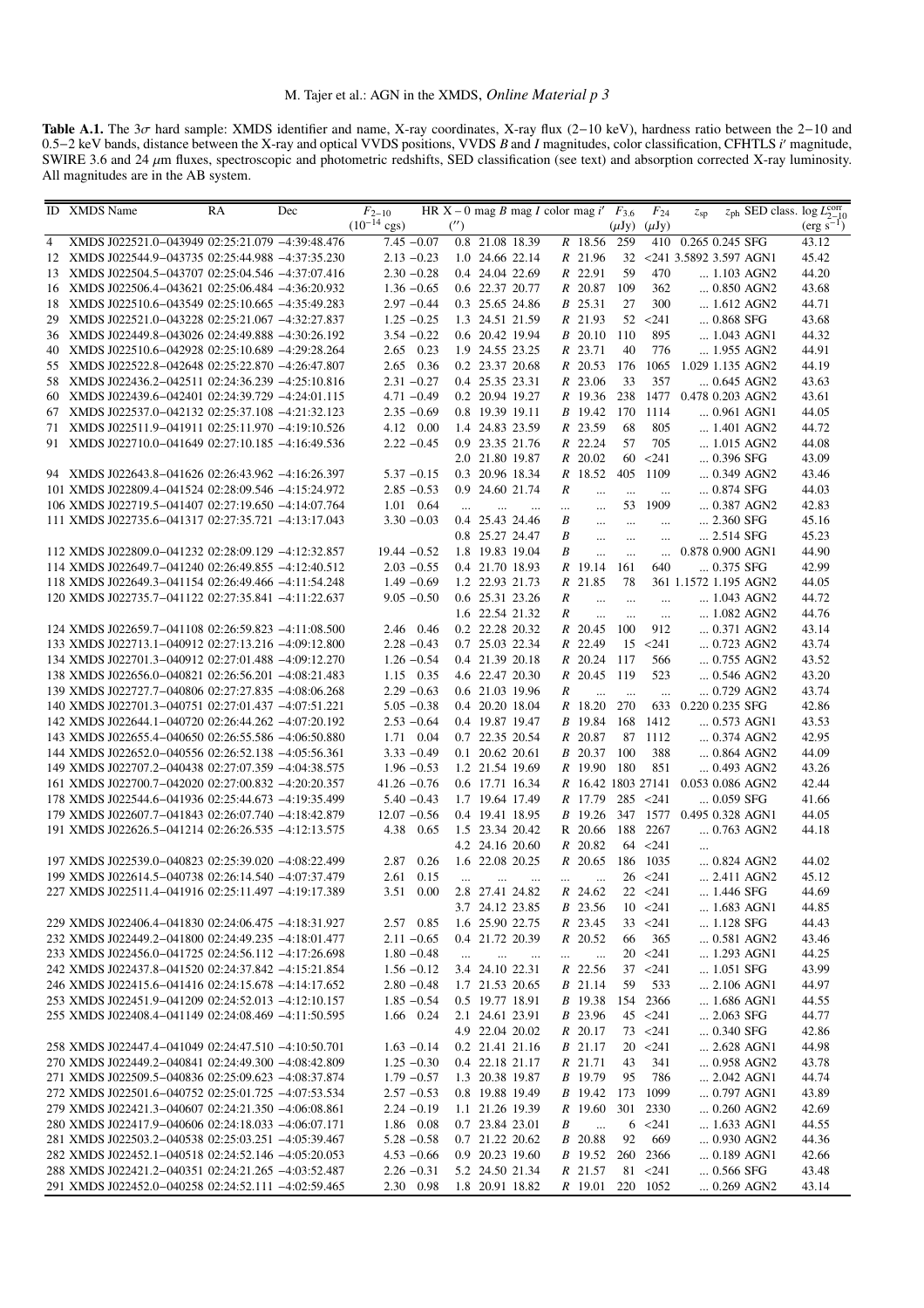## Table A.1. continued.

| ID XMDS Name                                        | RA | Dec | $F_{2-10}$               |                   |          |                 |                   |                  | HR X – 0 mag B mag I color mag i' $F_{3,6}$ $F_{24}$ |                       |                  | $z_{sp}$                          |            | $z_{ph}$ SED class. $log L_{2-10}^{corr}$ |
|-----------------------------------------------------|----|-----|--------------------------|-------------------|----------|-----------------|-------------------|------------------|------------------------------------------------------|-----------------------|------------------|-----------------------------------|------------|-------------------------------------------|
|                                                     |    |     | $(10^{-14} \text{ cgs})$ |                   | (        |                 |                   |                  |                                                      | $(\mu Jy)$ $(\mu Jy)$ |                  |                                   |            | $(\text{erg } s^{-1})$                    |
| 330 XMDS J022333.0-041525 02:23:33.118 -4:15:25.133 |    |     | 1.24                     | 0.50              |          |                 | 1.4 25.72 23.50   |                  | $R$ 23.39                                            |                       | 56 369           | 2.271 AGN2                        |            | 44.78                                     |
| 351 XMDS J022356.5-041105 02:23:56.652 -4:11:05.848 |    |     |                          | $1.66 - 0.48$     |          |                 | 0.5 22.31 21.53   |                  | <i>B</i> 22.31                                       |                       | 47 < 241         | $$ 0.927 AGN2                     |            | 43.86                                     |
| 359 XMDS J022325.3-040922 02:23:25.479 -4:09:22.450 |    |     |                          | 1.03 0.35         |          |                 | 2.0 22.55 21.50   |                  | $R$ 22.13                                            |                       | 45 < 241         | $\dots$ 1.154 SFG                 |            | 43.95                                     |
|                                                     |    |     |                          | $1.92 - 0.19$     |          |                 |                   |                  |                                                      |                       |                  |                                   |            |                                           |
| 403 XMDS J022742.1-043607 02:27:42.144 -4:36:07.737 |    |     |                          |                   | $\cdots$ | $\cdots$        | $\cdots$          |                  | $\ldots$ 29.88                                       |                       | 13 < 241         | $ 3.493$ SFG                      |            | 45.35                                     |
| 406 XMDS J022732.7-043544 02:27:32.736 -4:35:44.652 |    |     |                          | 4.03 0.22         |          |                 | 1.5 22.74 21.90   |                  | B 22.02                                              |                       | 66 895           | $ 0.713$ AGN1                     |            | 44.02                                     |
| 414 XMDS J022726.3-043327 02:27:26.389 -4:33:27.610 |    |     |                          | $1.62 - 0.43$     |          |                 | 0.9 21.39 19.03   |                  | $R$ 19.18                                            | 113 489               |                  | $$ 3.666 AGN1                     |            | 45.31                                     |
| 416 XMDS J022812.2-043230 02:28:12.290 -4:32:30.771 |    |     |                          | $2.91 - 0.50$     |          |                 | 3.2 21.17 20.48   | B                | $\ldots$                                             | $\mathbf{r}$          | $-1$             | $\dots$ 1.668 AGN1                |            | 44.73                                     |
| 420 XMDS J022729.2-043225 02:27:29.235 -4:32:25.984 |    |     |                          | $1.91 - 0.57$     |          | 1.5 19.33 19.04 |                   |                  | <i>B</i> 19.26                                       |                       |                  | 104 1427 2.2899 2.357 AGN1        |            | 44.89                                     |
| 427 XMDS J022758.6-043112 02:27:58.647 -4:31:12.027 |    |     |                          | $1.33 - 0.55$     |          |                 | 0.2 25.67 23.29   | R                |                                                      |                       |                  |                                   | 0.859 AGN2 | 43.68                                     |
|                                                     |    |     |                          |                   |          |                 |                   |                  | $\ldots$                                             | $\ldots$              | $\ldots$         |                                   |            |                                           |
| 430 XMDS J022737.1-043031 02:27:37.109 -4:30:31.532 |    |     |                          | $2.04 - 0.48$     |          |                 | 1.1 23.79 22.10   |                  | $R$ 22.03                                            |                       | 38 < 241         | $$ 0.760 AGN2                     |            | 43.74                                     |
| 438 XMDS J022756.3-042905 02:27:56.391 -4:29:05.354 |    |     |                          | 1.18 0.74         |          |                 | 0.4 23.36 20.85   | $\boldsymbol{R}$ | $\ldots$                                             | $\cdots$              | $\ldots$         | $\dots$ 0.375 SFG                 |            | 42.89                                     |
| 439 XMDS J022746.0-042853 02:27:46.020 -4:28:53.194 |    |     |                          | 1.06 0.10         |          |                 | 1.4 23.79 23.19   |                  | B 23.28                                              |                       |                  | 54 < 241 1.3679 1.988 SFG         |            | 44.12                                     |
| 440 XMDS J022748.8-042820 02:27:48.829 -4:28:20.933 |    |     |                          | $3.12 - 0.47$     |          |                 | 0.5 19.59 19.09   | B                | $\cdots$                                             | $\ldots$              | $\ldots$         | $\ldots$ 2.574 AGN1               |            | 45.22                                     |
| 449 XMDS J022815.2-042617 02:28:15.285 -4:26:17.032 |    |     |                          | $1.68 - 0.10$     |          |                 | 1.8 25.29 23.94   | $\boldsymbol{R}$ |                                                      |                       |                  | $\dots$ 2.504 SFG                 |            | 44.95                                     |
|                                                     |    |     |                          |                   |          |                 |                   |                  | $\cdots$                                             | $\cdots$              | $\cdots$         |                                   |            |                                           |
|                                                     |    |     |                          |                   |          |                 | 3.6 23.89 23.58   | B                | $\cdots$                                             | $\ddots$              | $\ddots$         | 2.172 AGN2                        |            | 44.80                                     |
| 453 XMDS J022802.3-042546 02:28:02.357 -4:25:46.815 |    |     |                          | 2.06 0.32         |          | 1.6 23.27 20.71 |                   | $\boldsymbol{R}$ | $\cdots$                                             | $\ldots$              | $\cdots$         | $$ 0.568 AGN2                     |            | 43.48                                     |
| 470 XMDS J022804.5-041818 02:28:04.571 -4:18:18.119 |    |     |                          | $2.48 - 0.51$     |          |                 | $0.1$ 26.05 25.00 | R                | $\cdots$                                             | $\cdots$              | $\ddots$         | $\dots$ 1.886 AGN2                |            | 44.79                                     |
|                                                     |    |     |                          |                   |          |                 | 1.3 25.53 24.53   | R                | $\cdots$                                             | $\cdots$              | $\cdots$         | $\dots$ 0.418 SFG                 |            | 43.19                                     |
|                                                     |    |     |                          |                   |          | 3.6 24.38 22.95 |                   | R                | $\dddotsc$                                           | $\cdots$              | $\ddots$         | $ 1.082$ AGN2                     |            | 44.20                                     |
| 487 XMDS J022643.6-043317 02:26:43.649 -4:33:18.291 |    |     |                          |                   |          |                 |                   |                  |                                                      |                       |                  |                                   |            |                                           |
|                                                     |    |     |                          | 2.74 0.42         |          |                 | 0.4 19.70 17.80   |                  | R 17.98                                              |                       |                  | 495 1401 0.308 0.489 SFG          |            | 43.00                                     |
| 498 XMDS J022629.2-043057 02:26:29.282 -4:30:57.554 |    |     |                          | $5.29 - 0.47$     |          |                 | 0.7 20.10 19.75   |                  | B 19.59                                              |                       |                  | 75 941 2.031 1.903 AGN1           |            | 45.20                                     |
| 503 XMDS J022649.3-042920 02:26:49.366 -4:29:21.129 |    |     |                          | $2.05 \quad 0.03$ |          |                 | 0.5 23.25 20.20   |                  |                                                      |                       |                  | R 20.42 121 295 0.6335 0.723 AGN2 |            | 43.58                                     |
| 505 XMDS J022649.0-042745 02:26:49.004 -4:27:46.432 |    |     |                          | $2.03 - 0.53$     |          |                 | 0.3 20.04 18.92   |                  | $R$ 19.11                                            |                       |                  | 203 1834 0.327 0.084 AGN2         |            | 42.86                                     |
| 521 XMDS J022658.8-042321 02:26:58.864 -4:23:21.563 |    |     |                          | $5.19 - 0.11$     |          |                 | 1.2 24.73 21.93   |                  |                                                      |                       |                  | R 22.32 127 566 1.3253 1.754 AGN2 |            | 44.74                                     |
| 523 XMDS J022622.1-042221 02:26:22.126 -4:22:21.538 |    |     |                          | $4.41 - 0.63$     |          |                 | 0.6 19.28 18.50   |                  | <i>B</i> 18.77                                       |                       |                  | 155 1326 2.0060 1.586 AGN1        |            | 45.11                                     |
|                                                     |    |     |                          |                   |          |                 |                   |                  |                                                      |                       | 82 721           |                                   |            |                                           |
| 551 XMDS J022342.0-043533 02:23:42.086 -4:35:33.683 |    |     |                          | $2.64 - 0.40$     |          |                 | 1.2 21.41 20.70   |                  | B 20.84                                              |                       |                  | 1.128 AGN1                        |            | 44.28                                     |
| 561 XMDS J022424.1-043228 02:24:24.168 -4:32:28.884 |    |     |                          | $2.81 - 0.69$     |          |                 | 0.8 18.97 18.65   |                  | <i>B</i> 18.81                                       | 146 1087              |                  | $\dots$ 1.678 AGN1                |            | 44.72                                     |
| 564 XMDS J022350.7-043157 02:23:50.768 -4:31:57.899 |    |     |                          | $2.17 - 0.50$     |          | 0.2 19.99 19.23 |                   |                  | <i>B</i> 19.17                                       | 179 503               |                  | $\dots$ 0.224 AGN2                |            | 42.51                                     |
| 565 XMDS J022356.8-043115 02:23:56.802 -4:31:15.137 |    |     |                          | $1.92 - 0.48$     |          | 1.5 24.50 22.79 |                   |                  | $R$ 23.33                                            |                       | 24 < 241         | $\dots$ 1.051 SFG                 |            | 44.06                                     |
| 567 XMDS J022432.4-043036 02:24:32.468 -4:30:36.864 |    |     |                          | $2.71 - 0.62$     |          | 0.1 20.80 19.91 |                   |                  | B 20.49                                              |                       | 66 433           | $\dots$ 0.588 AGN1                |            | 43.59                                     |
| 571 XMDS J022330.2-043004 02:23:30.265 -4:30:04.246 |    |     |                          | $2.76 - 0.43$     |          | 1.7 20.63 19.94 |                   |                  | B 20.18                                              |                       | 89 1402          | 2.666 2.404 AGN1                  |            | 45.21                                     |
|                                                     |    |     |                          |                   |          |                 |                   |                  |                                                      |                       |                  |                                   |            |                                           |
| 577 XMDS J022438.9-042705 02:24:38.940 -4:27:05.814 |    |     |                          | $12.66 - 0.67$    |          |                 | 0.9 18.87 17.40   |                  | $R$ 17.54                                            |                       | 637 6630         | 0.252 0.188 AGN2                  |            | 43.39                                     |
| 578 XMDS J022350.7-042703 02:23:50.729 -4:27:03.790 |    |     |                          | $1.34 - 0.70$     |          |                 | 0.3 21.74 21.40   |                  | B 21.59                                              |                       | 42 < 241         |                                   | 1.033 AGN1 | 43.88                                     |
| 602 XMDS J022351.2-042054 02:23:51.280 -4:20:54.416 |    |     |                          | 2.57 0.23         |          | 1.2 20.35 19.11 |                   |                  | $R$ 19.21                                            |                       | 73 3752          | 0.181 0.097 SFG                   |            | 42.42                                     |
| 626 XMDS J022326.0-043534 02:23:25.969 -4:35:35.294 |    |     |                          | $3.78 - 0.45$     |          | 1.0 25.00 22.33 |                   |                  | $R$ 22.30                                            |                       | 64 409           | $\dots$ 1.149 SFG                 |            | 44.45                                     |
| 708 XMDS J022605.3-045803 02:26:05.398 -4:58:03.890 |    |     |                          | $2.30 - 0.58$     |          |                 | 0.5 21.33 21.20   |                  | B 21.36                                              |                       | 69 < 241         | 1.476 AGN2                        |            | 44.50                                     |
| 709 XMDS J022606.7-045722 02:26:06.723 -4:57:23.365 |    |     |                          | $2.11 - 0.67$     |          |                 | 0.3 20.93 20.14   |                  | B 20.32                                              |                       | 109 626          | $\dots$ 0.661 AGN2                |            | 43.60                                     |
|                                                     |    |     |                          |                   |          |                 |                   |                  |                                                      |                       |                  |                                   |            |                                           |
| 710 XMDS J022627.4-045710 02:26:27.430 -4:57:11.053 |    |     |                          | $5.40 - 0.46$     |          |                 | 0.0 21.85 21.14   |                  | B 21.51                                              |                       | 45 1559          | $ 2.320$ AGN1                     |            | 45.35                                     |
| 718 XMDS J022615.1-045355 02:26:15.130 -4:53:55.676 |    |     |                          | $2.14 - 0.31$     |          | 0.2 23.06 21.13 |                   |                  | $R$ 21.48                                            |                       | 63 < 241         | $\dots$ 0.896 SFG                 |            | 43.94                                     |
| 720 XMDS J022628.9-045252 02:26:28.949 -4:52:53.487 |    |     |                          | $2.52 - 0.58$     |          |                 | 2.5 21.86 19.82   |                  | $R$ 20.99                                            | $\cdots$              | $\cdots$         | $ 2.027$ AGN1                     |            | 44.88                                     |
| 731 XMDS J022554.1-044921 02:25:54.200 -4:49:21.907 |    |     |                          | $1.25 - 0.17$     |          |                 | 0.7 23.80 21.73   |                  | $R$ 22.05                                            |                       | 48 < 241         | $$ 0.534 AGN2                     |            | 43.17                                     |
| 738 XMDS J022556.1-044724 02:25:56.111 -4:47:24.727 |    |     |                          | $3.33 - 0.56$     |          |                 | 0.2 20.92 20.16   |                  |                                                      |                       |                  | B 20.75 107 589 1.010 0.898 AGN2  |            | 44.25                                     |
| 739 XMDS J022617.1-044724 02:26:17.199 -4:47:24.925 |    |     |                          | 2.33 0.38         |          |                 | 0.9 18.90 17.38   |                  |                                                      |                       |                  | R 17.52 432 3233 0.140 0.184 SFG  |            | 42.14                                     |
|                                                     |    |     |                          |                   |          |                 |                   |                  |                                                      |                       |                  |                                   |            |                                           |
| 742 XMDS J022514.3-044659 02:25:14.304 -4:47:00.049 |    |     |                          | $4.13 - 0.57$     |          | 1.0 18.63 18.17 |                   |                  |                                                      |                       |                  | B 18.12 243 2697 1.924 1.615 AGN1 |            | 45.04                                     |
| 743 XMDS J022625.2-044647 02:26:25.287 -4:46:47.949 |    |     |                          | $2.28 - 0.43$     |          |                 | 0.0 24.51 24.40   |                  | <i>B</i> 24.01                                       |                       | 25 247           | 1.556 AGN2                        |            | 44.56                                     |
| 746 XMDS J022512.6-044633 02:25:12.644 -4:46:33.803 |    |     |                          | 7.48 0.49         |          | 1.0 22.20 19.41 |                   |                  | $R$ 19.59 107 < 241                                  |                       |                  | $\dots$ 0.219 SFG                 |            | 43.10                                     |
| 747 XMDS J022640.4-044606 02:26:40.488 -4:46:07.281 |    |     |                          | 3.15 0.44         |          | 1.0 24.76 24.07 |                   |                  | <i>B</i> 24.51                                       |                       | 31 460           | $ 1.243$ AGN2                     |            | 44.53                                     |
|                                                     |    |     |                          |                   |          | 2.0 25.24 24.08 |                   |                  | $R$ 24.53                                            | $\cdots$              | $\sim$ 100 $\mu$ |                                   | 1.221 AGN2 | 44.51                                     |
|                                                     |    |     |                          |                   |          |                 |                   |                  |                                                      |                       |                  |                                   |            |                                           |
| 748 XMDS J022610.9-044550 02:26:10.984 -4:45:51.052 |    |     |                          | $2.05 - 0.33$     |          |                 | 0.7 23.13 22.15   |                  | B 22.75                                              |                       | 20 < 241         | $ 2.886$ AGN1                     |            | 45.17                                     |
| 755 XMDS J022600.1-044412 02:26:00.170 -4:44:13.349 |    |     |                          | $2.80 - 0.55$     |          | 2.6 24.76 22.03 |                   |                  | $R$ 22.41                                            |                       | 46 576           | $$ 0.730 AGN2                     |            | 43.83                                     |
| 760 XMDS J022531.4-044210 02:25:31.431 -4:42:10.616 |    |     |                          | 2.71 1.00         |          |                 | 2.7 23.86 22.06   |                  | $R$ 22.28                                            |                       |                  | 34 < 241 1.2274 0.833 AGN2        |            | 45.96                                     |
| 779 XMDS J022321.8-045740 02:23:22.045 -4:57:38.385 |    |     |                          | 4.72 0.66         |          |                 | 0.9 22.04 19.46   |                  | $R$ 19.64                                            | 340 5583              |                  | $$ 0.637 AGN2                     |            | 44.02                                     |
| 780 XMDS J022332.0-045740 02:23:32.191 -4:57:38.712 |    |     |                          | $2.45 - 0.56$     |          |                 | 0.6 20.32 19.62   |                  | B 19.66 262 1250                                     |                       |                  | $\dots$ 0.963 AGN2                |            | 44.07                                     |
| 782 XMDS J022326.3-045708 02:23:26.549 -4:57:05.982 |    |     |                          | $2.91 - 0.31$     |          |                 | 1.5 20.98 20.48   |                  |                                                      |                       |                  | B 20.32 132 579 0.826 0.839 AGN2  |            | 43.98                                     |
|                                                     |    |     |                          |                   |          |                 |                   |                  |                                                      |                       |                  |                                   |            |                                           |
| 787 XMDS J022317.9-045527 02:23:18.081 -4:55:25.250 |    |     |                          | 1.42 0.18         |          |                 | 0.5 24.22 22.65   |                  | $R$ 23.23                                            |                       | 14 < 241         | $$ 0.981 AGN2                     |            | 43.90                                     |
| 788 XMDS J022353.7-045510 02:23:53.880 -4:55:08.174 |    |     |                          | $4.86 - 0.52$     |          |                 | 0.4 22.29 21.43   |                  | B 21.52                                              |                       | 51 < 241         | $\dots$ 0.958 AGN1                |            | 44.36                                     |
| 789 XMDS J022329.1-045452 02:23:29.341 -4:54:50.778 |    |     |                          | $2.40 - 0.64$     |          |                 | 1.2 20.44 19.92   |                  | <i>B</i> 20.01                                       |                       | 140 <241         | 0.604 0.646 AGN2                  |            | 43.56                                     |
| 800 XMDS J022403.8-045120 02:24:04.068 -4:51:18.278 |    |     |                          | $2.03 - 0.58$     |          | 0.2 22.70 20.95 |                   |                  | R 21.07 130 874                                      |                       |                  | $\dots$ 0.874 AGN2                |            | 43.88                                     |
| 801 XMDS J022344.4-045120 02:23:44.634 -4:51:18.223 |    |     |                          | $1.74 - 0.42$     |          |                 | 1.0 22.36 21.50   |                  | <i>B</i> 21.65                                       |                       | 29 < 241         | $$ 0.959 AGN2                     |            | 43.92                                     |
| 807 XMDS J022333.0-044924 02:23:33.185 -4:49:22.513 |    |     |                          | $1.78 - 0.49$     |          |                 | 0.9 20.66 20.26   |                  |                                                      |                       |                  | B 20.22 37 290 2.302 2.039 AGN1   |            | 44.87                                     |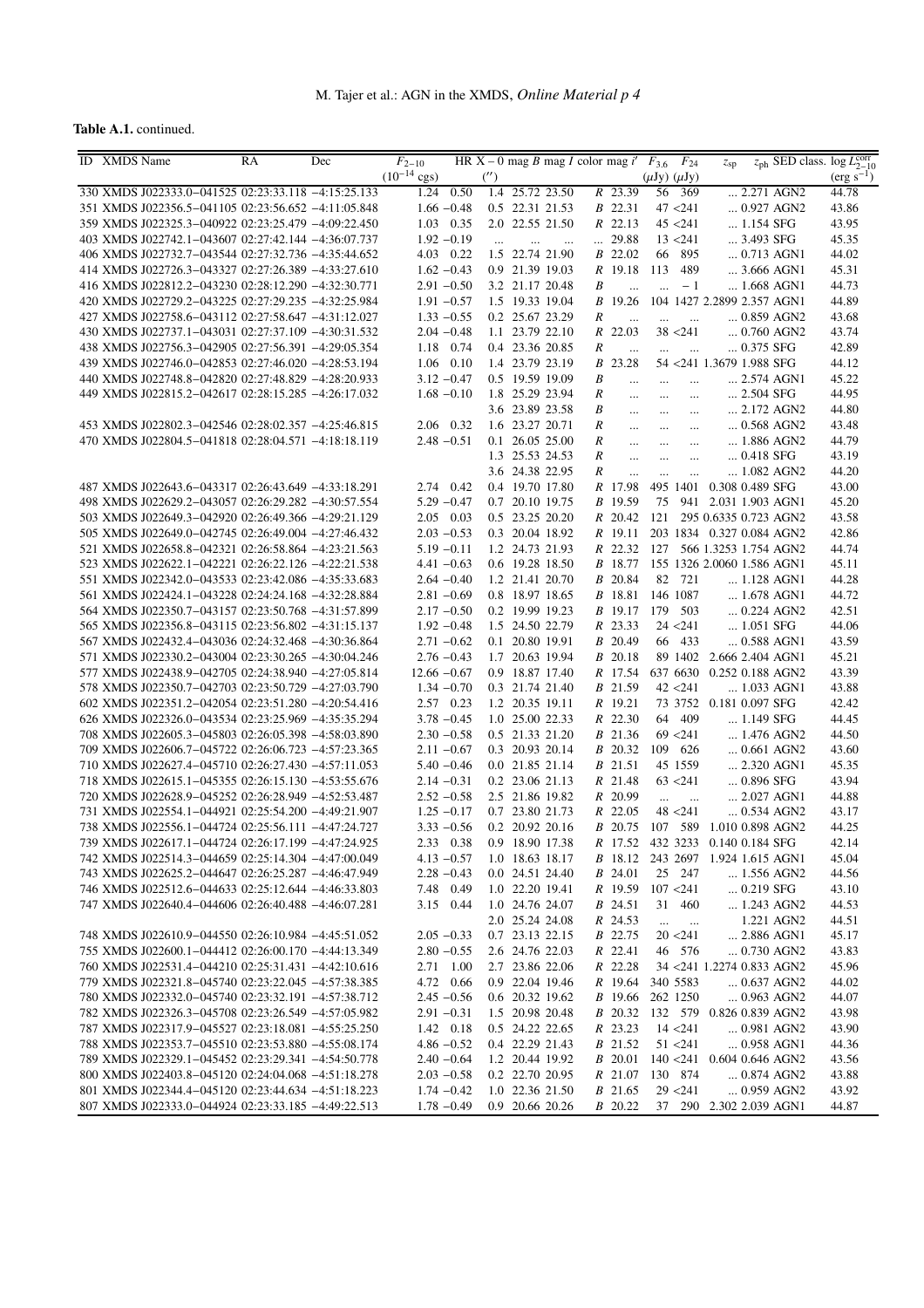## Table A.1. continued.

| ID  | <b>XMDS</b> Name                                     | RA | Dec | $F_{2-10}$               |               | HR $X - 0$ mag B mag I color mag i' |                 |             |                  |                | $F_{3,6}$  | $F_{24}$   | $z_{sp}$                    |                     | $z_{ph}$ SED class. log $L_{2-10}^{corr}$ |
|-----|------------------------------------------------------|----|-----|--------------------------|---------------|-------------------------------------|-----------------|-------------|------------------|----------------|------------|------------|-----------------------------|---------------------|-------------------------------------------|
|     |                                                      |    |     | $(10^{-14} \text{ cgs})$ |               | $($ ")                              |                 |             |                  |                | $(\mu Jy)$ | $(\mu Jy)$ |                             |                     | $\left(\text{erg s}^{-1}\right)$          |
| 817 | XMDS J022354.5-044815 02:23:54.772 -4:48:13.852      |    |     |                          | $1.69 - 0.66$ | 1.2                                 | 18.25 18.01     |             |                  | <i>B</i> 18.15 | 251        |            | 3418 2.458 2.428 AGN1       |                     | 44.91                                     |
| 820 | XMDS J022319.4-044732 02:23:19.582 -4:47:30.407      |    |     |                          | $3.87 - 0.38$ | 0.7                                 | 21.18 18.48     |             |                  | $R$ 18.68      | 531        |            | 3756 0.293 0.640 AGN2       |                     | 43.03                                     |
| 825 | XMDS J022330.6-044633 02:23:30.803 -4:46:31.754      |    |     |                          | $3.35 - 0.50$ | 0.7                                 | 24.57 23.37     |             | R                | $\ddotsc$      | 18         | < 241      |                             | 1.735 AGN2          | 44.84                                     |
| 828 | XMDS J022318.8-044616 02:23:19.040 -4:46:13.919      |    |     |                          | $1.73 - 0.51$ | 0.1                                 | 21.23 20.76     |             |                  | <i>B</i> 21.15 | 45         | 356        |                             | $\dots$ 0.673 AGN1  | 43.53                                     |
| 840 | XMDS J022330.9-044235 02:23:31.149 -4:42:33.036      |    |     |                          | $2.07 - 0.21$ |                                     |                 | $\cdots$    | $\cdots$         |                | 9          | < 241      |                             | $\ldots$ 2.297 AGN2 | 44.94                                     |
| 842 | XMDS J022402.4-044140 02:24:02.650 -4:41:38.339      |    |     | 3.63                     | 0.16          | 3.8                                 |                 | 14.87 13.54 | $\boldsymbol{R}$ |                |            |            | 13528 40594 0.043 0.010 SFG |                     | 41.24                                     |
| 844 | XMDS J022343.2-044105 02:23:43.453 -4:41:03.352      |    |     | 1.95                     | 0.75          | 2.8                                 | 26.04 24.47     |             |                  | $R$ 24.18      | 26         | 363        |                             | $ 1.493$ AGN2       | 44.57                                     |
|     |                                                      |    |     |                          |               | 4.5                                 | 23.70 23.24     |             |                  | B 23.25        | $\cdots$   |            |                             | $\ldots$ 1.970 AGN2 | 44.87                                     |
| 846 | XMDS J022317.2-044035 02:23:17.415 -4:40:33.523      |    |     |                          | $3.72 - 0.38$ | 1.1                                 |                 | 18.81 18.23 |                  | B 18.74        | 580        |            | 4587 0.842 0.765 AGN1       |                     | 44.11                                     |
|     | 1197 XMDS J022720.2-045738 02:27:20.271 -4:57:38.992 |    |     | 1.90                     | 0.32          | 1.5                                 |                 | 23.05 21.70 |                  | $R$ 22.48      | 39         | 306        |                             | $\dots$ 1.116 AGN2  | 44.18                                     |
|     | 1199 XMDS J022651.6-045714 02:26:51.736 -4:57:14.797 |    |     |                          | $6.39 - 0.44$ | 0.8                                 | 21.93 19.78     |             |                  | $R$ 20.11      | 104        |            | 830 0.331 0.290 AGN2        |                     | 43.37                                     |
|     | 1201 XMDS J022723.4-045608 02:27:23.526 -4:56:08.628 |    |     |                          | $1.65 - 0.43$ | $1.5^{\circ}$                       | 22.18 21.34     |             |                  | B 21.48        | 54         | 313        |                             | $\dots$ 0.168 AGN2  | 42.12                                     |
|     | 1219 XMDS J022701.6-045158 02:27:01.690 -4:51:58.996 |    |     | 1.15                     | 0.07          |                                     |                 | $\cdots$    |                  |                | 23         | < 241      | $\dots$ 2.112 SFG           |                     | 44.62                                     |
|     | 1226 XMDS J022711.7-045038 02:27:11.761 -4:50:38.630 |    |     |                          | $8.55 - 0.51$ | 1.1                                 | 21.17 20.42     |             |                  | $B$ 21.10      | 97         | 734        |                             | $\dots$ 0.946 AGN1  | 44.59                                     |
|     | 1227 XMDS J022736.8-045033 02:27:36.895 -4:50:34.200 |    |     | 2.41                     | 0.00          | 0.9 <sup>°</sup>                    | 21.86 19.44     |             |                  | $R$ 19.60      | 169        | 864        |                             | $$ 0.445 AGN2       | 43.26                                     |
|     | 1231 XMDS J022731.9-044957 02:27:31.946 -4:49:57.627 |    |     |                          | $0.98 - 0.54$ | 0.8                                 | 22.63 20.95     |             |                  | $R$ 21.22      | 73         | 416        |                             | $\dots$ 0.741 AGN2  | 43.39                                     |
|     | 1236 XMDS J022729.0-044857 02:27:29.058 -4:48:57.908 |    |     | 1.18                     | 0.09          |                                     | 2.5 27.35 24.03 |             |                  | $R$ 24.71      | 30         | 621        |                             | $ 1.513$ AGN2       | 44.28                                     |
|     | 1246 XMDS J022712.8-044636 02:27:12.916 -4:46:37.102 |    |     |                          | $2.34 - 0.59$ | $1.5\,$                             | 18.03 17.69     |             |                  | B 17.75        | 451        | 2830       |                             | $\dots$ 1.446 AGN1  | 44.48                                     |
|     | 1247 XMDS J022633.1-044637 02:26:33.213 -4:46:38.477 |    |     |                          | $3.17 - 0.32$ | 2.0                                 | 25.01 21.29     |             |                  | $R$ 21.66      | 72         | < 241      |                             | 1.197 AGN2          | 44.42                                     |
|     | 1248 XMDS J022725.4-044619 02:27:25.522 -4:46:19.686 |    |     |                          | $4.62 - 0.54$ | 0.1                                 | 17.02 15.29     |             |                  | $R$ 15.36      | 655        | 1974       | $\dots$ 0.034 SFG           |                     | 41.09                                     |
|     | 1252 XMDS J022716.0-044539 02:27:16.045 -4:45:39.562 |    |     |                          | $4.62 - 0.60$ |                                     | 1.6 20.42 20.02 |             |                  | B 20.12        | 143        | 1125       |                             | $\dots$ 0.590 AGN1  | 43.82                                     |
|     | 1264 XMDS J022751.3-044251 02:27:51.403 -4:42:51.783 |    |     |                          | $3.19 - 0.36$ | 1.7                                 | 20.19 19.82     |             |                  | <i>B</i> 19.77 | 63         | 1035       |                             | $\dots$ 1.694 AGN1  | 44.79                                     |
|     | 1265 XMDS J022712.6-044221 02:27:12.698 -4:42:21.727 |    |     | 6.28                     | 0.10          |                                     | 1.8 19.79 17.90 |             |                  | $R$ 18.03      | 435        |            | 4214 0.205 0.232 SFG        |                     | 42.93                                     |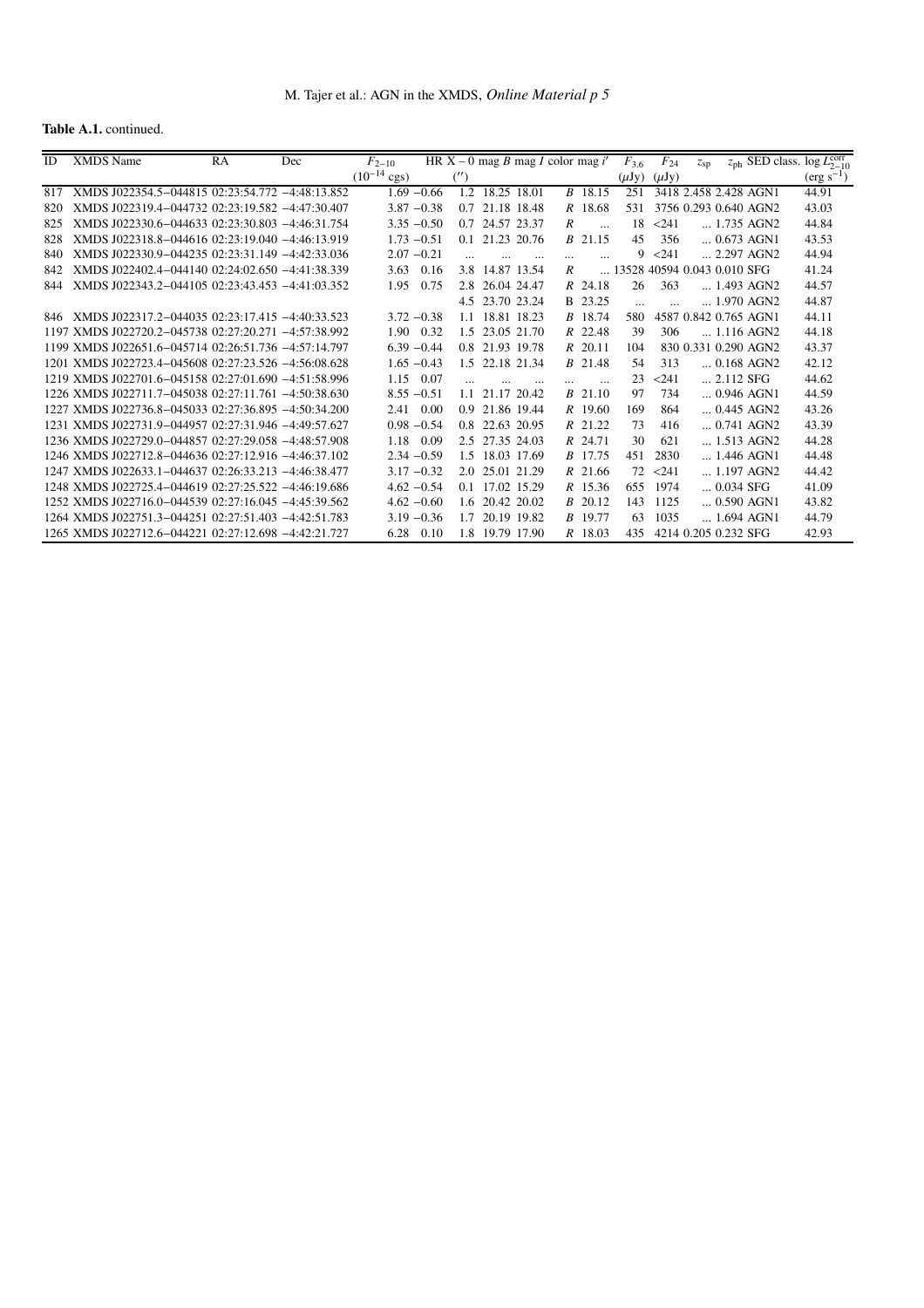## **Appendix B: Results of spectral fits**

We report here the spectral fit results from spectra of individual sources (see Sect. 6.1). In Table B.1 we list the column density, photon index, reduced  $\chi^2$  and number of degrees of freedom obtained from analysis of all sources for which we could leave free both  $\Gamma$  and  $N_H$ , together with the hardness ratio values. In Table B.2 we report spectral fit results obtained by fixing the photon index to  $\Gamma = 2.0$  (Cols. 2 and 3) and  $\Gamma = 1.7$  (Cols. 4 and 5), or inserting photometric (or spectroscopic, when available) redshift in the model (Cols. from 6 to 9). In Col. 10 we report the EPIC cameras used to extract the spectrum.

For three sources (XMDS 161, 282 and 1199, see Table B.2) the spectral model with  $\Gamma$  = 2.0 gives a poor fit  $(\chi^2_{\nu} >$ 2). XMDS 1199 shows a moderate X-ray absorption ( $N_H \sim$  $10^{21}$  cm<sup>-2</sup>) and  $\Gamma$  frozen to 1.7 gives a better fit  $(\chi^2_{\nu} = 1.35)$ . The other two sources have instead very steep spectra, in fact the spectral fit obtained with free photon index (see Table B.1) gives  $\Gamma > 2$  for both of them, but, while for XMDS 282 the fit with  $\Gamma$  free is good ( $\chi^2$  = 1.07), we were not able to find an acceptable fit with a simple power law model for XMDS 161, whose spectrum exhibits a significant soft excess.

On the other hand, when  $\Gamma = 1.7$ , there are 10 sources having  $\chi^2$  > 2: all of them are bright, soft sources, for which the spectral fit with free photon index gives  $\Gamma > 2$ .

For sources XMDS 124 and 779 no stable solutions were found fixing the photon index to 2.0.

When the redshift was introduced in the spectral model, the photon index was left free when the  $\chi^2$  statistics could be used, otherwise it was fixed to 2.0. In the two cases cited above (XMDS 124 and 779) and for XMDS 739 we however had to fix the photon index to  $\Gamma = 1.7$ , because for  $\Gamma = 2.0$  no stable solution was found. For XMDS 453 no stable solution was found with either value of  $\Gamma$ .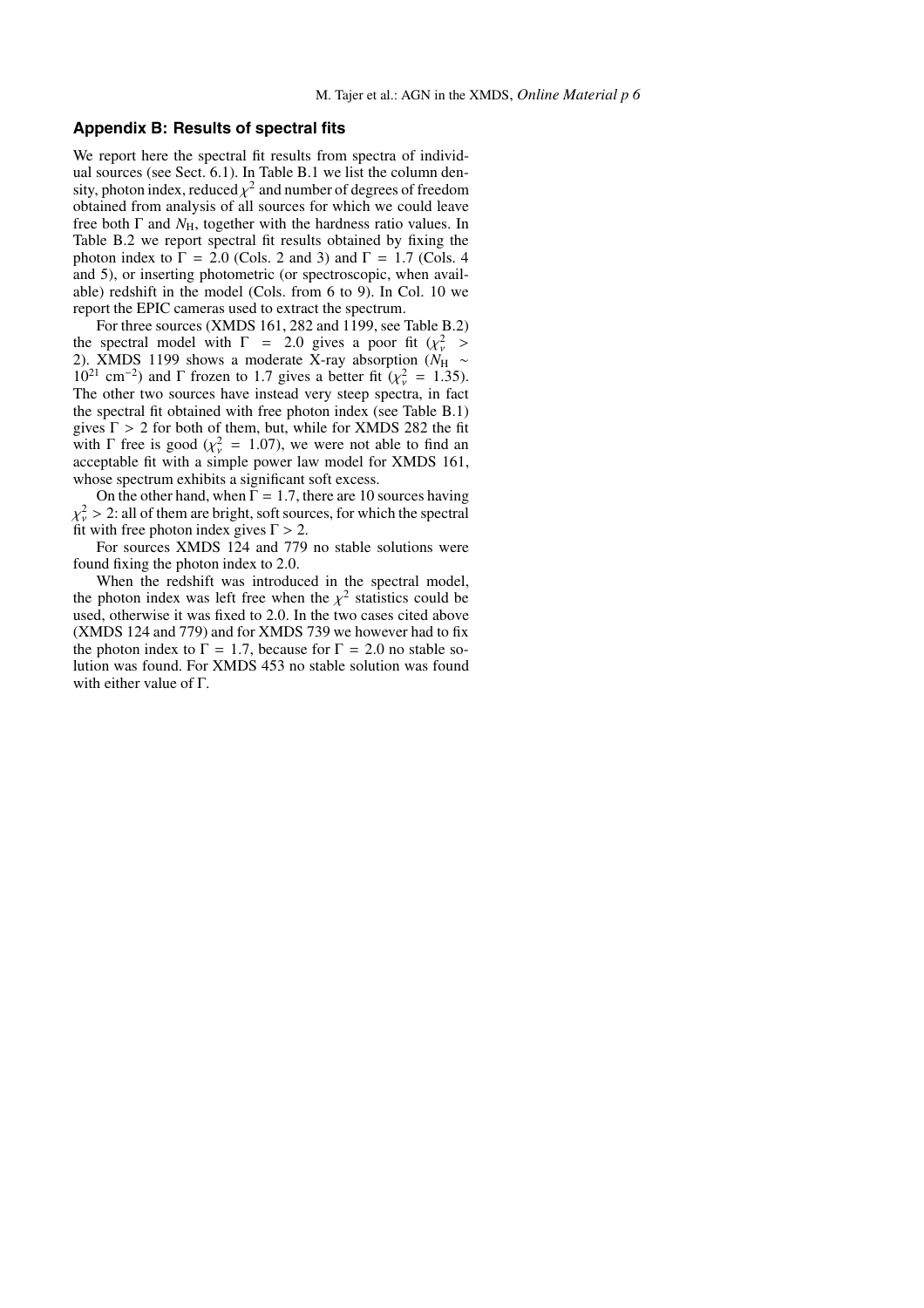**Table B.1.** Spectral parameters obtained using simple power law model with both  $\Gamma$  and  $N_H$  free parameters for sources for which  $\chi^2$  statistics can be used. The quoted errors correspond to the 90 per cent confidenc

| <b>XMDS ID</b> | $logN_{\rm H}$ (cm <sup>-2</sup> )    | $\Gamma$               | $\chi^2_{\nu}$ (d.o.f.) | $HR_{cb}$ | $HR_{dc}$ |
|----------------|---------------------------------------|------------------------|-------------------------|-----------|-----------|
| 112            | $20.44^{+0.51}_{-0.02}$               | $1.65^{+0.32}_{-0.72}$ | 0.90(19)                | $-0.60$   | $-0.65$   |
| 120            | $21.08_{-0.18}^{-0.03}$               | $1.98_{+0.22}^{-0.16}$ | 1.02(32)                | $-0.61$   | $-0.48$   |
| 140            | $20.41_{+0.39}_{-0.39}$               | $1.60_{-0.20}^{-0.19}$ | 0.84(10)                | $-0.72$   | $-0.33$   |
| 142            | $20.41_{-0.50}^{-0.00}$               | $2.28_{+0.42}_{-0.42}$ | 1.15(10)                | $-0.74$   | $-0.37$   |
| 144            | $20.98_{+0.30}^{+0.90}$               | $2.63_{-0.56}^{-0.24}$ | 1.00(12)                | $-0.60$   | $-0.51$   |
| 161            | 20.41                                 | $2.77^{+0.26}_{+0.08}$ | 1.40(74)                | $-0.81$   | $-0.60$   |
| 179            | $20.41_{+0.40}^{+0.00}$               | $2.34_{+0.35}^{-0.05}$ | 1.30(11)                | $-0.65$   | $-0.52$   |
| 281            | $20.97_{+0.29}^{+0.00}$               | $2.37_{+0.25}^{-0.25}$ | 0.69(12)                | $-0.72$   | $-0.33$   |
| 282            | $20.41_{+0.35}^{-0.35}$               | $2.45_{+0.25}_{-0.25}$ | 1.07(19)                | $-0.72$   | $-0.62$   |
| 416            | 20.41                                 | $2.03_{+0.36}^{-0.16}$ | 1.24(13)                | $-0.60$   | $-0.52$   |
| 440            | $20.68^{+0.45}_{-0.36}$               | $2.02^{+0.50}_{-0.50}$ | 0.34(10)                | $-0.58$   | $-0.52$   |
| 561            | $20.42^{+}$                           | $2.46^{\circ}$         | 0.74(13)                | $-0.76$   | $-0.55$   |
| 577            | $20.41^{\tiny{+0.00}}_{\tiny{+0.38}}$ | $2.35^{+0.19}$         | 0.60(25)                | $-0.74$   | $-0.52$   |
| 738            | $20.41_{-0.58}^{-0.98}$               | $2.36_{-0.28}^{-0.13}$ | 0.43(8)                 | $-0.69$   | $-0.39$   |
| 742            | $20.41_{+0.38}^{-0.00}$               | $2.13_{+0.38}^{-0.26}$ | 1.26(7)                 | $-0.66$   | $-0.50$   |
| 788            | $20.41^{+0.1}$                        | $1.81_{+0.27}_{-0.37}$ | 0.62(11)                | $-0.56$   | $-0.80$   |
| 789            | $20.42^{+}$                           | $2.32_{+0.49}^{-0.20}$ | 0.58(11)                | $-0.74$   | $-0.47$   |
| 820            | 20.41                                 | $1.48 + 0.51$          | 1.21(8)                 | $-0.52$   | $-0.41$   |
| 1199           | 21.22                                 | $2.13^{+0.1}$          | 1.06(9)                 | $-0.58$   | $-0.32$   |
| 1226           | $20.54^{+0.00}$                       | $1.83^{+0.21}$         | 0.80(22)                | $-0.62$   | $-0.49$   |
| 1248           | $20.41^{+0}$                          | $1.98_{+0.23}^{-0.15}$ | 1.01(20)                | $-0.67$   | $-0.33$   |
| 1252           | 20.41<br>$-0.00$                      | 2.20<br>$-0.19$        | 1.24 (15)               | $-0.66$   | $-0.69$   |
|                |                                       |                        |                         |           |           |